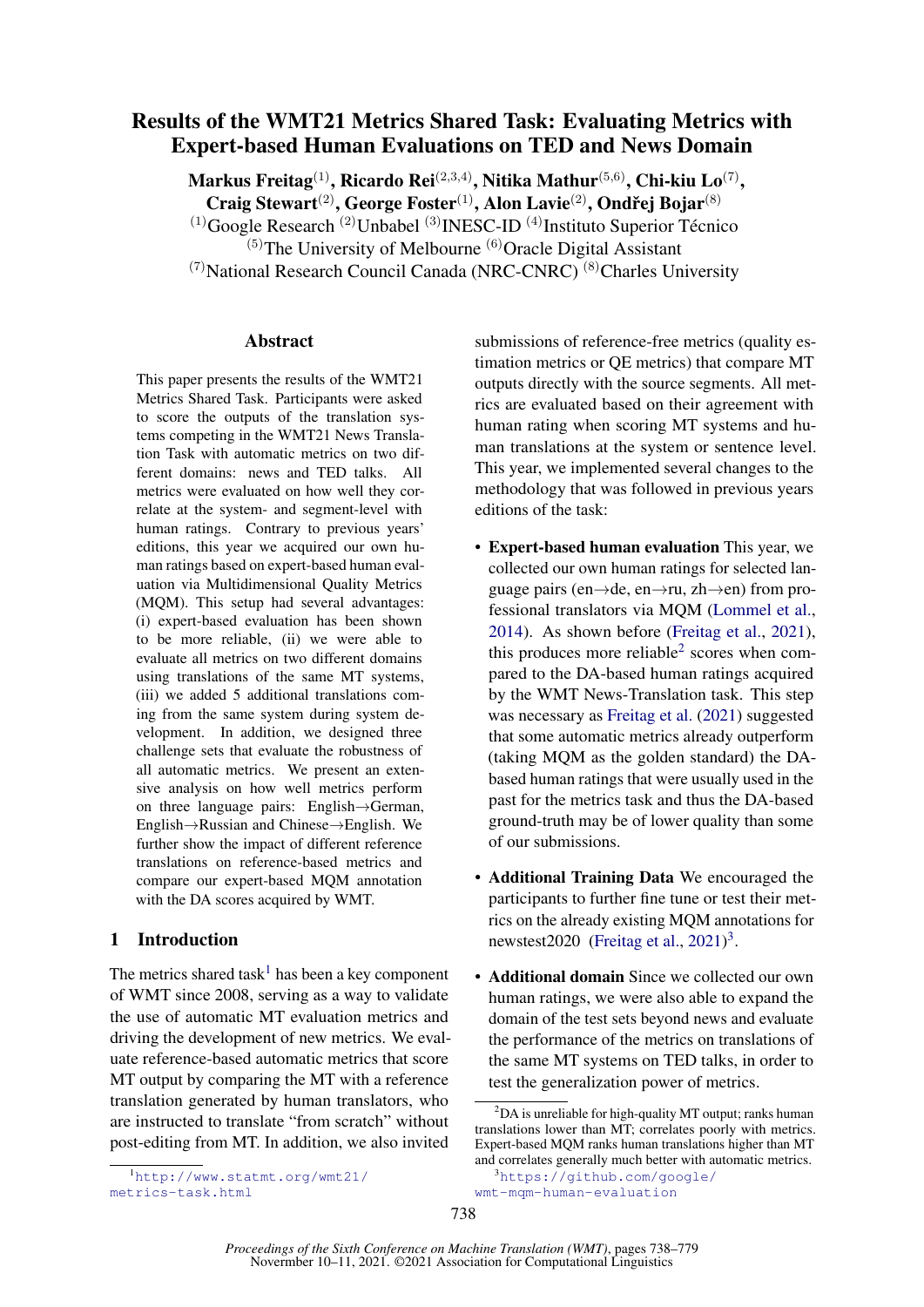- Additional MT systems One use case for automatic metrics is choosing the better among different model versions of the same MT system during system development. To address this scenario, in addition to the WMT submissions and online systems, we added extra development systems to the set of MT systems on which we evaluated the metrics.
- Additional challenge sets We generated three challenge sets containing specific translation errors that are believed to be challenging for automatic MT evaluation metrics to identify. These challenge sets test metrics robustness on several different phenomena such as sentiment polarity, antonym replacement, named entities, among others.
- Designated primary metrics Participants had to designate a single metric as their primary submission for each track (reference-free and unconstrained). Other submissions were permitted, but only the primary metric is included in the official main results.
- Accuracy for ranking system pairs We calculate a joint score across all language pairs and adopt the pairwise accuracy score for ranking system pairs to generate the final metric ranking [\(Kocmi et al.,](#page-21-1) [2021\)](#page-21-1).

Our main findings are:

- WMT direct assessment (DA) scores generally correlate poorly with MQM scores, and exhibit weaker preference for human translations compared to machine output. In particular for English→German and Chinese→English, the two human evaluations methodologies produce very different rankings (Tables [16](#page-18-0) and [18\)](#page-18-1). In both language pairs, DA ranks the human translations below many MT systems, demonstrating again that expert-based evaluation is needed to generate a reliable ground truth for metric development for high quality language pairs.
- The majority of automatic metrics correlate better with MQM than the DA scores from WMT. This confirms the findings of [Freitag](#page-20-0) [et al.](#page-20-0) [\(2021\)](#page-20-0) that automatic metrics are already more reliable than non-expert human evaluations. A metrics task with ground truth ratings

acquired by non-experts would consequently not be very helpful.

- The performance of many metrics largely varies depending on the underlying domain (being either news or TED talks), resulting in distinct clusters of winning metrics for these two domains. All metrics of the winning cluster on the news domain show lower correlation with human ratings when switching to the TED talks domain (Table [8\)](#page-9-0). Lower ranked metrics are more robust and can sometimes even improve the correlation to humans on the TED domain.
- Trainable embedding-based metrics are typically better at rating and correctly ranking (with respect to MQM golden truth) humangenerated translations. (Table [8\)](#page-9-0).
- Reference-free metrics, in particular COMET-QE and OpenKiwi perform very well when human translations are included in the setup. Nevertheless, once we focus on MT output only, reference-free metrics perform worse compared to reference-based metrics (Table [8\)](#page-9-0).
- Reference-based metrics performance is significantly worse when reference translations contain major errors (Table [13\)](#page-16-0).
- Some metrics are more robust than others when presented with alternate reference translations (Table [14\)](#page-16-1). It is unclear so far what characterizes a good reference translation in addition to the clear requirement of fidelity of the translation to the source.
- When counting top performances across different language pairs, granularities, and test conditions (Table [12\)](#page-14-0), three embedding-based metrics-C-SPECPN, BLEURT-20<sup>[4](#page-1-0)</sup>, and COMET-MQM\_2021— emerge as distinctly better than the others, especially at the segment level and when rating human translations. Reference-free metrics are also relatively good at rating human translations, but under-perform at segment-level. Metric performance is distributed more evenly on

<span id="page-1-0"></span><sup>4</sup>BLEURT-20 denotes the new retrained version of BLEURT which is different from last years BLEURT submission [\(Sellam et al.,](#page-22-0) [2020\)](#page-22-0)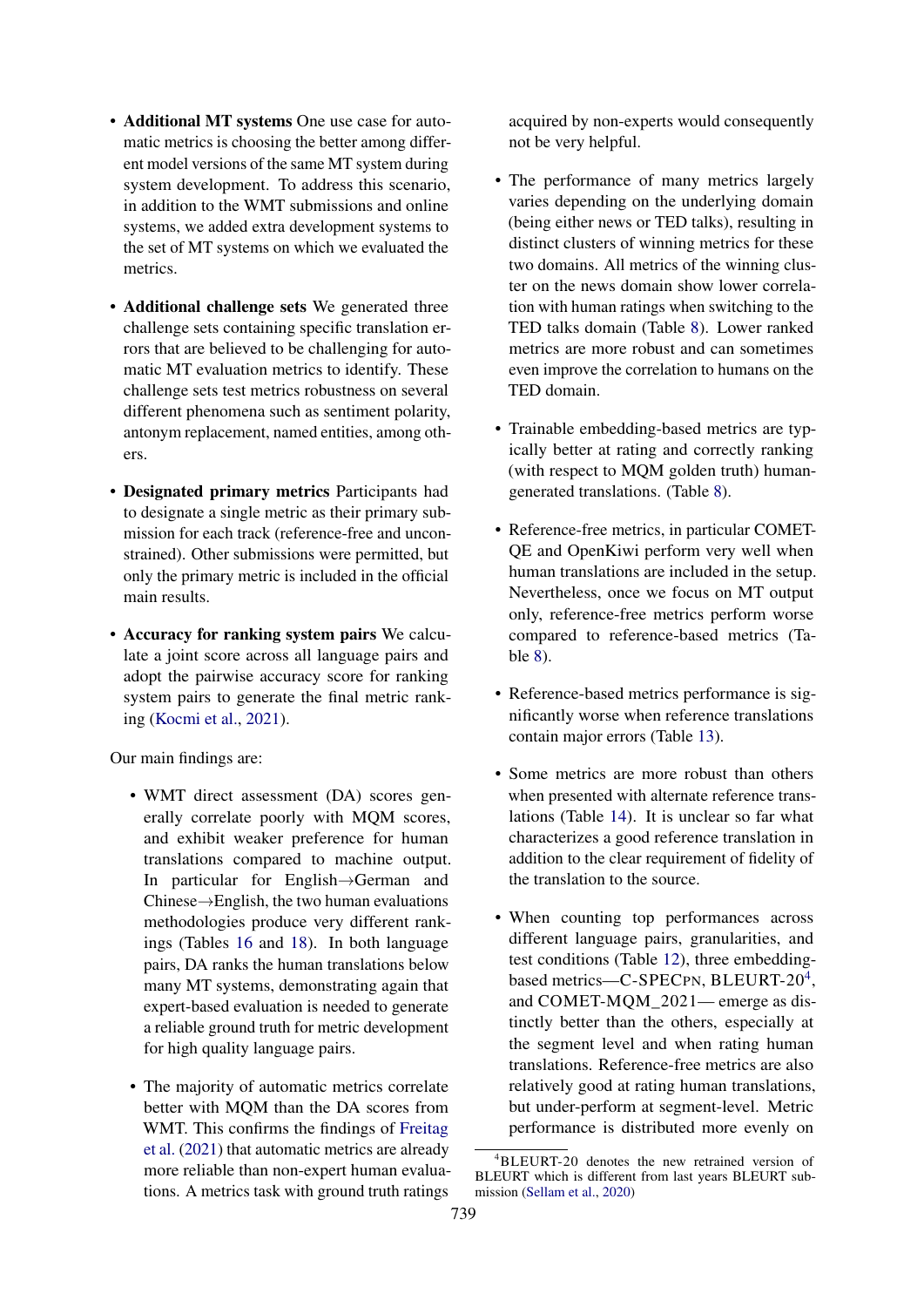system-level tasks, especially when the test set is out-of-domain.

- Most metrics struggle to accurately penalize translations with errors in reversing negation or sentiment polarity (Table [9\)](#page-12-0).
- Of the 14 linguistically motivated categories represented in the challenge sets, highperforming metrics have lower correlations for *Subordination* and *Named Entities and Terminology* (Tables [10](#page-13-0) and [11\)](#page-14-1).
- MQM annotations on TED data, both between annotation setups (Google and Unbabel) and between annotators themselves, show relatively low levels of agreement. However, we note that many of the system rankings remain relatively consistent; critically we note that the human reference comes out on top in both setups and that resulting metrics ranking is not significantly affected. This indicates that whilst MOM is an attractive framework for evaluation, the annotation task itself is still subject to human disagreement, especially on challenging content. TED talks in particular are highly specialized and ambiguous, presenting a unique challenge for annotators and evaluation.

# 2 Data

Similar to the previous years' editions, the source, reference texts, and MT system outputs for the metrics task are mainly derived from the WMT21 News Translation Task. This year, we expand the domain and evaluate the same MT systems on an additional out-of-domain data – TED talks, for our three primary language pairs: English→German, English→Russian and Chinese→English. In addition to the MT system outputs from the WMT evaluation campaign, we added translations from five additional MT systems that represent different versions of the same system during system development.

## 2.1 WMT Test Sets

The Newstest2021 set contains between 1000 and 2000 segments for each translation direction. All test sets are from the news domain. The reference translations provided for Newstest2021 were created in the same translation direction as the MT systems. We have two reference translations for

English→Russian and Chinese→English and four reference translations for English→German. For more details regarding the news test sets, we refer the reader to the WMT21 news translation task findings paper.

## 2.2 TED Talks Test Suite

A long standing question about automated MT evaluation metrics has been whether metrics *generalize and perform well across domains*. In the past, metrics were mostly tested on news translation evaluation. The WMT2016 metrics shared task [\(Bojar](#page-20-1) [et al.,](#page-20-1) [2016\)](#page-20-1) experimented on the IT and medical domains but the number of MT systems involved were small (2-10 in each translation direction). Thus, there was insufficient statistical evidence collected for a detailed analysis on how well metrics perform in different domains.

In an attempt to conduct a detailed analysis on the robustness of metrics when evaluating translations in a domain other than news, we generated and provided an additional test suite for translation by the MT systems participating in the news translation task, consisting of transcriptions of TED talks. The TED domain is quite different from the news domain, particularly in its more informal and disfluent language style, yet it covers a wide variety of topics and vocabularies.

The TED talk transcripts translation test set was extracted from  $OPUS<sup>5</sup>$  $OPUS<sup>5</sup>$  $OPUS<sup>5</sup>$  based on the corpus released by [Reimers and Gurevych](#page-22-1) [\(2020\)](#page-22-1). The English TED talk transcripts were translated by volunteers into multiple languages. To minimize the problem of translationese as the source for the Chinese→English part of the test suite, we had a first-language Chinese speaker select talks with Chinese translations that were judged to be naturalsounding in Chinese. (Unfortunately, there are still some problems in the translation quality for the Chinese→English part of the test suite which we will further discuss in Section [8.1.1.](#page-15-0)) Then, the same talks were extracted from the corpus to create the English→German and English→Russian parts of the test suite, where the translation was already available in the corpus and the quality of the translation was approved by professional translators. Table [1](#page-3-0) shows the basic statistics of the TED talks test suite.

<span id="page-2-0"></span><sup>5</sup> https://opus.nlpl.eu/TED2020.php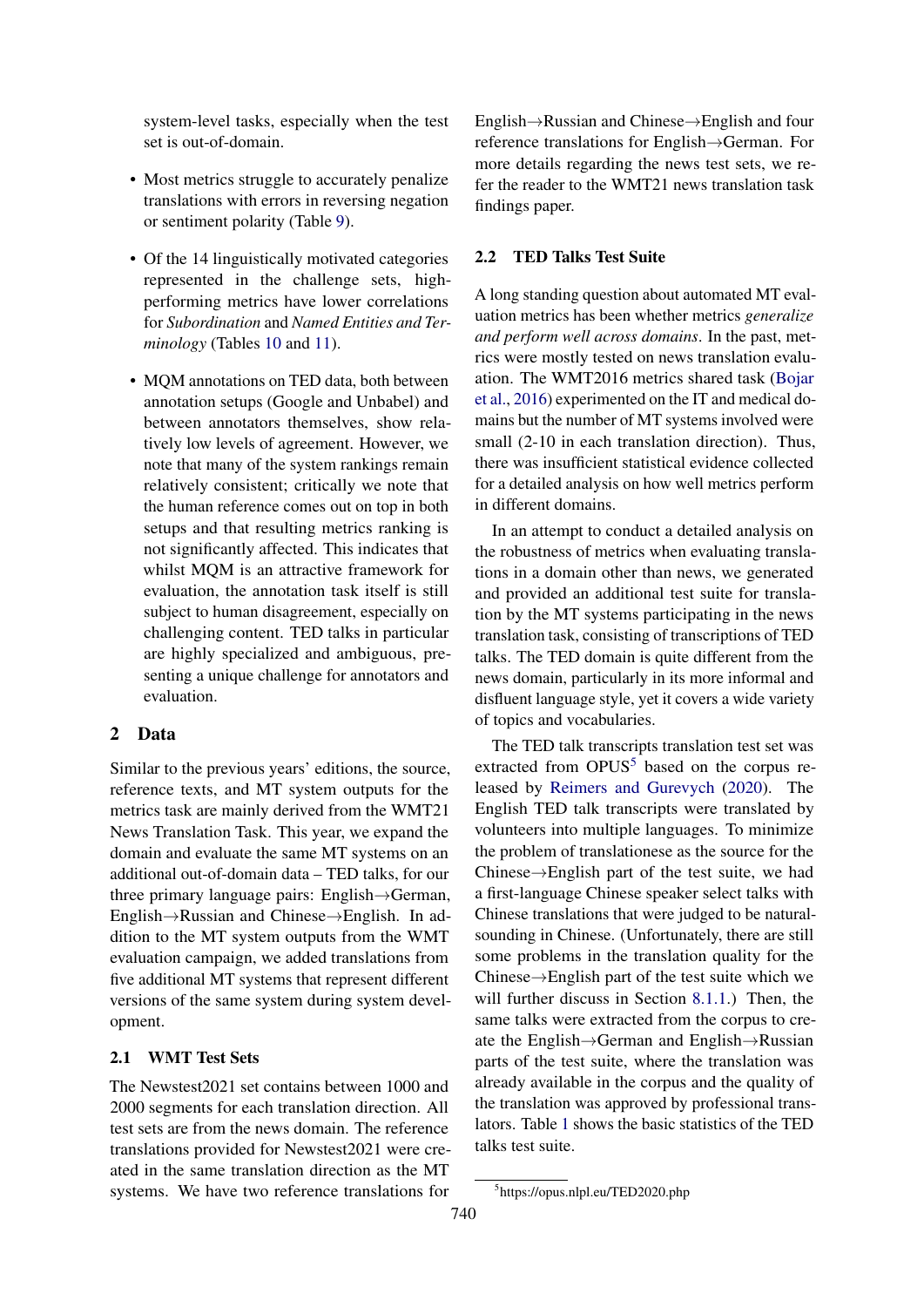<span id="page-3-0"></span>

| $language \mid \#talks$                                           |   | #source sent.     |
|-------------------------------------------------------------------|---|-------------------|
| $en \rightarrow de$<br>$en \rightarrow ru$<br>$zh \rightarrow en$ | 6 | 606<br>684<br>843 |

Table 1: Statistics of the TED talks test suite.

## 2.3 Additional MT Output

One major use case for automatic metrics is choosing among different versions of the same system during system development. We translated all test sets for all language pairs with five different versions of the same system which we call *metricsystem{1,..,5}*. The underlying NMT models are trained on unconstrained training data and the model variations include baseline models, finetuned models and models considering document context. As we will see, the quality performance of these systems and their relative rankings can be quite different depending on the language pair, as these were not trained to yield the highest performance on the news or TED domain.

## 3 MQM Human Evaluation

Automatic metrics are usually evaluated by measuring correlations with human ratings. The quality of the underlying human ratings is critical and recent findings [\(Freitag et al.,](#page-20-0) [2021\)](#page-20-0) have shown that crowd-sourced human ratings are not reliable for high quality MT output. Furthermore, an evaluation schema based on MQM [\(Lommel et al.,](#page-21-0) [2014\)](#page-21-0) which requires explicit error annotation is preferable to an evaluation schema that only asks raters for a single scalar value per translation. Contrarily to the previous versions of the WMT metrics task, for our primary evaluation this year, we decided not to use the crowd-sourced DA human ratings from the WMT News Translation task, and conducted our own MQM-based human evaluation on a subset of submissions and a subset of language pairs that are most interesting for evaluating current metrics. This not only had the advantage of more reliable ratings for a subset of language pairs, but also gave us the opportunity to run the same human evaluation on a different domain (TED talks) on output generated by the same MT systems, in order to test the generalization capabilities of the metrics.

MQM is a general framework that provides a hierarchy of translation errors which can be tailored to specific applications. Google and Unbabel sponsored the human evaluation for this year's

metrics task for a subset of language pairs using either professional translators (English→German, Chinese→English) or trusted and trained raters (English→Russian). The error annotation typology and guidelines used by Google's and Unbabel's annotators differs slightly and is described in the following two sections.

### <span id="page-3-2"></span>3.1 English→German and Chinese→English

Annotations for English→German and Chinese→English were sponsored and executed by Google, using 23 professional translators (14 for English→German, 9 for Chinese→English) with access to the full document context. Instead of assign a scalar value to each translation, annotators were instructed to "just" label error spans within each segment in a document, paying particular attention to document context. Each error was highlighted in the text, and labeled with an error category and a severity. To temper the effect of long segments, we imposed a maximum of five errors per segment, instructing raters to choose the five most severe errors for segments containing more errors. Segments that are too badly garbled to permit reliable identification of individual errors are assigned a special *Non-translation* error. Error severities are assigned independent of category, and consist of *Major*, *Minor*, and *Neutral* levels, corresponding respectively to actual translation or grammatical errors, smaller imperfections, and purely subjective opinions about the translation. Since we are ultimately interested in scoring segments, we adopt the weighting scheme shown in Table [2,](#page-3-1) in which segment-level scores can range from 0 (perfect) to 25 (worst). The final segment-level score is an average over scores from all annotators. For more details, exact annotator instructions and a list of error categories, we refer the reader to [Freitag et al.](#page-20-0) [\(2021\)](#page-20-0) as the exact same setup was used for the WMT21 metrics task.

<span id="page-3-1"></span>

|         | Severity   Category                     | Weight    |
|---------|-----------------------------------------|-----------|
| Major   | Non-translation<br>all others           | -25<br>.5 |
| Minor   | Fluency/Punctuation   0.1<br>all others |           |
| Neutral | all                                     |           |

Table 2: Google's MQM error weighting.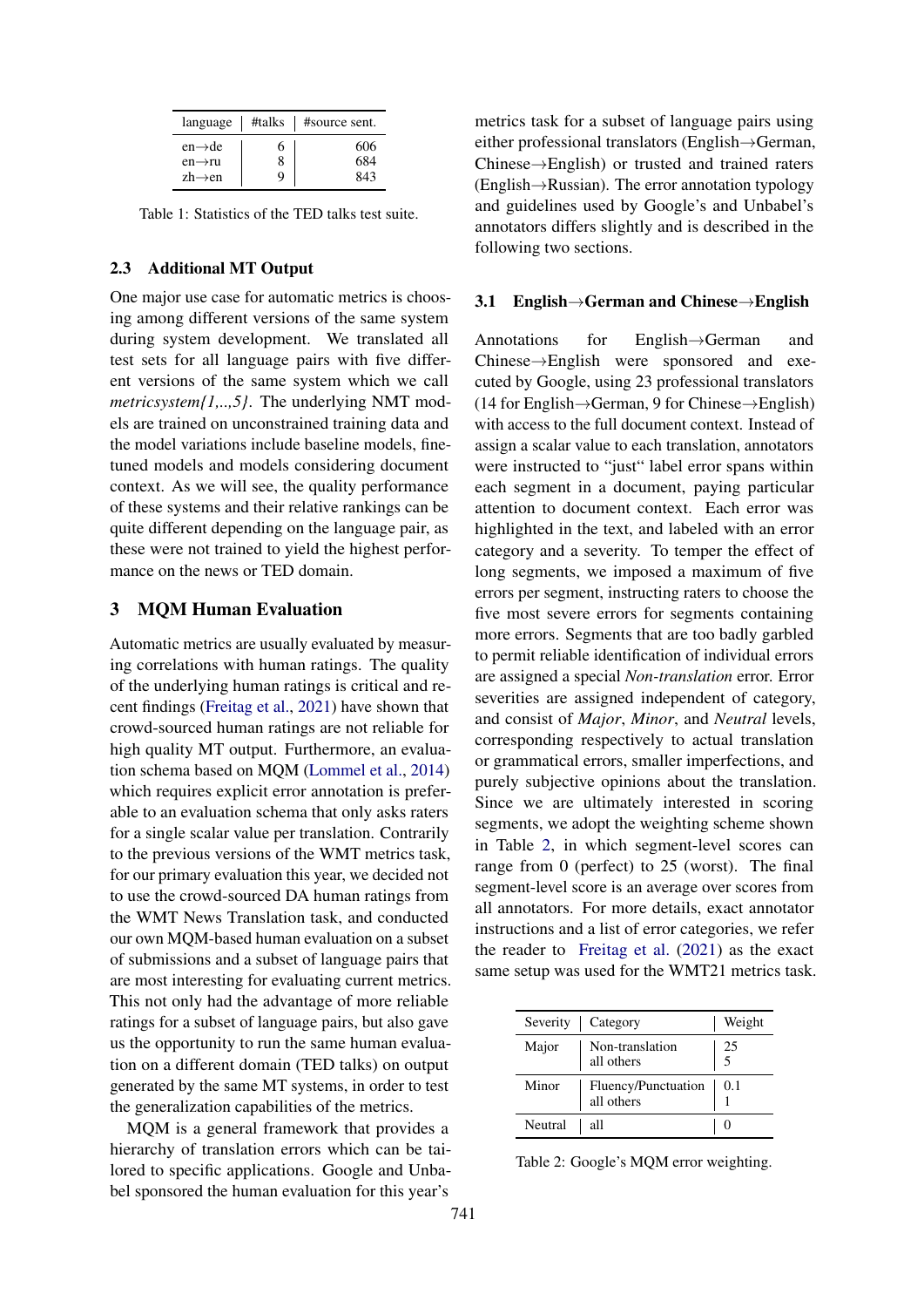#### 3.2 English→Russian

Annotation for English→Russian was performed by Unbabel who used a single professional native language annotator with several years of translation error experience based on variations of the MQM framework [\(Lommel et al.,](#page-21-0) [2014\)](#page-21-0). For this task, Unbabel provided a proprietary variant of MQM, specifically tailored for Russian language annotation. In a manner similar to the Google annotation, the annotator was given full document context and instructed to highlight spans of errors according to the categories specified in the typology. As with the Google annotation, the annotator was also instructed to indicate error severity. The Unbabel severity options differ slightly from that of Google in that we also specify a 'critical' error severity and do not specify a 'neutral' category. Additionally, in the Unbabel typology, all error categories are weighted equally within each severity level.

MQM scores at a segment level are calculated by summing the number of errors in the segment in each severity and applying a severity weight as described in Table [3.](#page-4-0) In contrast to the Google scheme, Unbabel does not impose a limit on the number of errors in a segment. We do, however, apply a normalization of the score by segment length. The full score calculation is shown in Equation [1](#page-4-1) below:

<span id="page-4-1"></span>
$$
MQM = 100 \cdot (1 - \frac{10 \cdot \#critical + 5 \cdot \# major + \#minor}{\# tokens})
$$
\n(1)

The same type of MQM annotations were previously used in the WMT QE shared tasks for the document-level subtask [\(Fonseca et al.,](#page-20-2) [2019;](#page-20-2) [Spe](#page-22-2)[cia et al.,](#page-22-2) [2020a\)](#page-22-2) also sponsored by Unbabel.

<span id="page-4-0"></span>

|          | Severity   Category   Weight |    |
|----------|------------------------------|----|
| Critical | all                          | 10 |
| Major    | all                          |    |
| Minor    | all                          |    |

Table 3: Unbabel's MQM error weighting.

## 3.3 Human Evaluation Results

As discussed in Section [1,](#page-0-3) we decided to run our own human evaluation in order to generate our golden-truth ratings and come to stronger conclusions about the quality of each automatic metric across two domains. Unfortunately, this also meant that we were only able to evaluate a subset of documents of newstest2021 and TED talks. In Table [4,](#page-4-2)

<span id="page-4-2"></span>you can see the number of segments for each language pair and test set that we used for human evaluation.

| language            | news     | TED     |
|---------------------|----------|---------|
| $en \rightarrow de$ | 527/1002 | 529/606 |
| $en \rightarrow ru$ | 527/1003 | 512/684 |
| $zh \rightarrow en$ | 650/1948 | 529/843 |

Table 4: Numbers of MQM-annotated segments for each test set.

The results of the MQM human evaluation can be seen in Table [5.](#page-5-0) Most of the reference translations are ranked first, surpassing all MT systems, except for *ref-B* for zh→en TED talks and *ref-A* for en $\rightarrow$ de newstest2021. This confirms the findings in [Freitag et al.](#page-20-0) [\(2021\)](#page-20-0) that when human evaluation is conducted by professional translators and MQM, high-quality human translations typically still outperform MT. We will discuss the impact of the identified low-quality reference translations in Section [8.1.1](#page-15-0) in more detail. We wish to highlight one more important observation: the ranking of the MT systems is sharply different when switching from the commonly used Newstest2021 test sets to TED talks. This is particularly interesting for the metrics task, as metrics need to assess MT quality purely on the basis of the translations themselves and cannot rely on features that are specific to any particular MT system. We will analyse the differences between Google's and Unbabel's MQM approach in Section [8.2](#page-16-2) and compare our MQM human evaluation with the DA assessment from WMT in more detail in Section [8.3.](#page-17-0)

# 4 Metric Submissions and Baselines

# 4.1 Baselines

SacreBLEU baselines We use the following metrics from the SacreBLEU *v1.5.0* [\(Post,](#page-22-3) [2018\)](#page-22-3) as baselines, with the default parameters:

• BLEU [\(Papineni et al.,](#page-21-2) [2002\)](#page-21-2) is the precision of n-grams of the MT output compared to the reference, weighted by a brevity penalty to Using SacreBLEU we obtained sentence-BLEU values using the sentence\_bleu python function and for corpus-level BLEU we used corpus\_bleu. Both functions were used with the default arguments.<sup>[6](#page-4-3)</sup>

<span id="page-4-3"></span><sup>6</sup>BLEU+case.mixed+lang.LANGPAIR-+numrefs.1 +smooth.exp+tok.13a-+version.1.5.0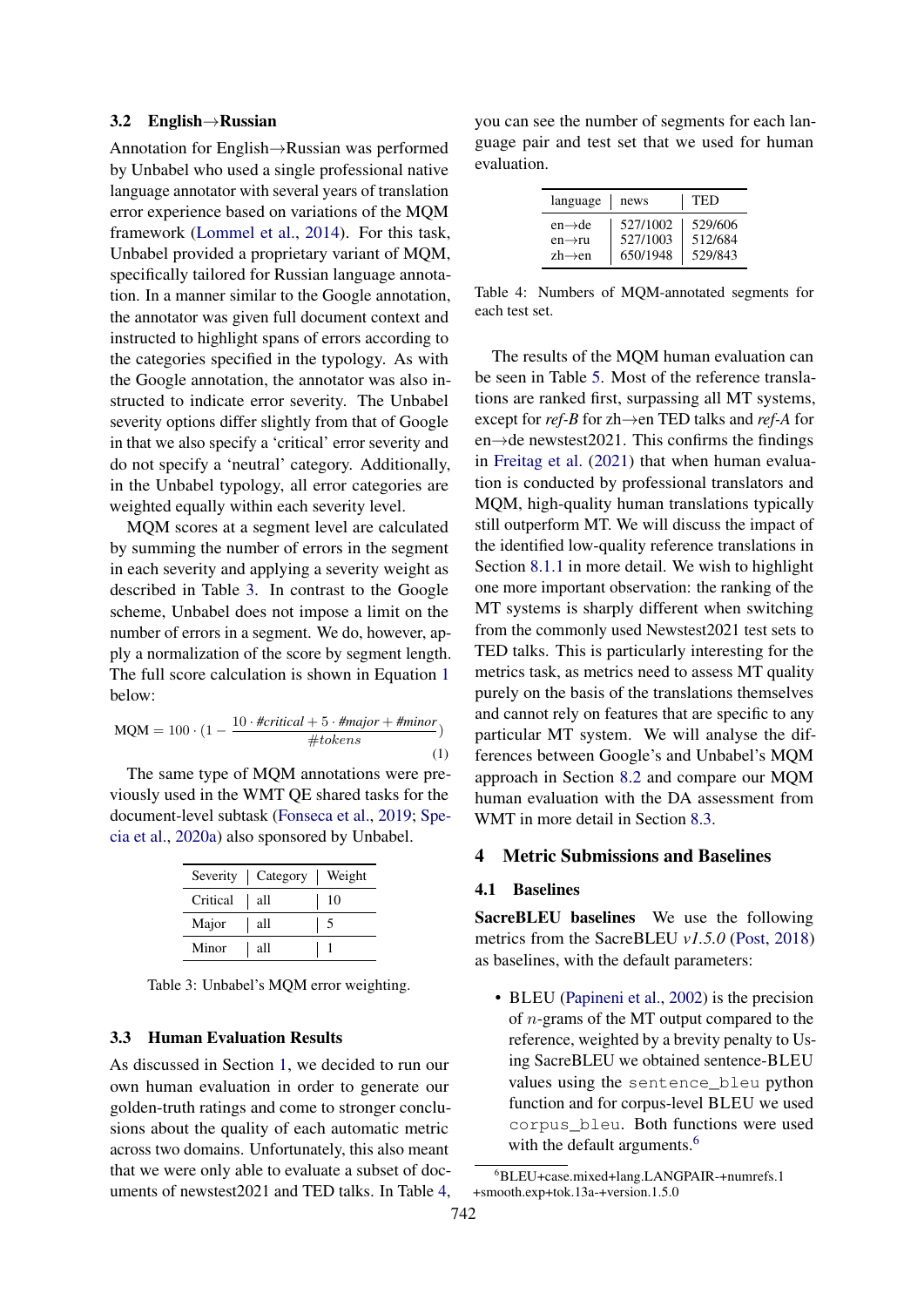<span id="page-5-0"></span>

|                | English $\rightarrow$ German $\downarrow$ |                        |                                    |                                            |                                            |                                     | English $\rightarrow$ Russian $\uparrow$ |                       |
|----------------|-------------------------------------------|------------------------|------------------------------------|--------------------------------------------|--------------------------------------------|-------------------------------------|------------------------------------------|-----------------------|
| System         | news                                      | TED                    |                                    | Chinese $\rightarrow$ English $\downarrow$ |                                            |                                     |                                          | <b>TED</b>            |
| ref.C          | 0.48(1)                                   | n/a                    | System                             | news                                       | TED                                        | System                              | news                                     |                       |
| ref.D          | 0.52(2)                                   | n/a                    | ref.B                              | 4.271(1) 0.42(1)                           |                                            | $ref-A$                             | 99.65(1)                                 | 97.51(1)              |
|                |                                           |                        |                                    |                                            |                                            | $ref-B$                             | 98.40(2)                                 | n/a                   |
| ref.B          | 0.80(3)                                   | n/a                    | ref.A                              | 4.35(2)                                    | 5.52(15)                                   | Facebook-AI                         | 92.75(3)                                 | 87.40 (3)             |
| VolcTrans-GLAT | 1.04(4)                                   | 1.49(6)                | metricsystem1                      | 4.42(3)                                    | 1.90(4)                                    | Online-W                            | 91.80(4)                                 | 90.84(2)              |
| Facebook-AI    | 1.05(5)                                   | 1.06(2)                | metricsystem4                      | 4.62(4)                                    | 2.05(7)                                    | metricsystem $4$   91.25 (5)        |                                          | 70.63 (11)            |
| ref.A          | 1.22(6)                                   | 0.91(1)                | <b>NiuTrans</b>                    | 4.63(5)                                    | 2.49(11)                                   | metricsystem $5 90.88(6)$           |                                          | 74.15 (7)             |
| Nemo           | 1.34(7)                                   | 2.14(14)               | SMU                                | 4.84(6)                                    | 2.202(9)                                   | metricsystem $1 90.79(7)$           |                                          | 72.08 (9)             |
| HuaweiTSC      | 1.38(8)                                   | 1.50(7)                | MiSS                               | 4.93(7)                                    | 1.97(5)                                    | metricsystem $2 89.86(8)$           |                                          | 75.19 (6)             |
| Online-W       | 1.46(9)                                   | 1.12(3)                | Borderline                         | 4.94(8)                                    | 2.40(10)                                   |                                     |                                          |                       |
| UEdin          |                                           | 1.51(10) 1.77(11)      | metricsystem2                      | 5.04(9)                                    | 1.76(3)                                    | Online-A                            | 87.87(9)                                 | 71.93(10)             |
| eTranslation   |                                           | 1.69(11) 1.96(13)      | <b>DIDI-NLP</b>                    | 5.09(10)1.65(2)                            |                                            | Nemo                                | 87.50 (10) 73.77 (8)                     |                       |
| VolcTrans-AT   | $1.74(12)$ 1.24(4)                        |                        | <b>IIE-MT</b>                      | $5.14(11)$ 1.98(6)                         |                                            | Online-G                            | 87.23 (11) 77.62 (5)                     |                       |
| metricsystem4  |                                           | 2.05(13) 1.78(12)      | Facebook-AI                        |                                            | $5.21(12)$ 2.64 $(12)$                     | Manifold                            |                                          | 86.86 (12) 68.27 (13) |
| metricsystem1  | 2.07(14)1.63(8)                           |                        | metricsystem3                      |                                            | $\vert 5.39 \, (13) \, 2.99 \, (14) \vert$ | Online-B                            | 85.66 (13) 78.05 (4)                     |                       |
|                | $2.27(15)$ 1.44(5)                        |                        | Online-W                           |                                            | $5.57(14)$ 2.93 $(13)$                     | metricsystem3 85.65 (14) 60.17 (15) |                                          |                       |
| metricsystem3  |                                           |                        |                                    |                                            |                                            | <b>NiuTrans</b>                     |                                          | 83.47 (15) 69.94 (12) |
| metricsystem2  | 2.58(16)1.69(9)                           |                        | metricsystem5 $(6.39(15) 2.15(8))$ |                                            |                                            | Online-Y                            |                                          | 79.27 (16) 61.91 (14) |
| metricsystem5  |                                           | $2.61(17)$ 1.72 $(10)$ |                                    |                                            |                                            |                                     |                                          |                       |

Table 5: MQM human evaluations for Newstest2021 and TED. Lower average error counts represent higher MT quality for En→De and Zh→En (using Google's formulation of MQM), while higher scores represent higher quality for En→Ru (using Unbabel's MQM definition).

- TER [\(Snover et al.,](#page-22-4) [2006\)](#page-22-4) measures the number of edits (insertions, deletions, shifts and substitutions) required to transform the MT output to the reference. As in BLEU, for TER we used SacreBLEU sentence\_ter and corpus\_ter functions (with default arguments $\frac{7}{1}$  $\frac{7}{1}$  $\frac{7}{1}$  to obtain segment-level and systemlevel scores.
- CHRF (Popović, [2015\)](#page-22-5) uses character  $n$ -grams instead of word  $n$ -grams to compare the MT output with the reference. For CHRF we used the SacreBLEU sentence\_chrf function (with default arguments $8$ ) for segment-level scores and we average those scores to obtain a corpus-level score.

BERTscore BERTSCORE [\(Zhang et al.,](#page-22-6) [2020\)](#page-22-6) leverages contextual embeddings from pre-trained transformers to create soft-alignments between words in candidate and reference sentences using a cosine similarity. Based on the alignment matrix, BERTSCORE returns a precision, recall and F1 score. We used F1 without TF-IDF weighting.

Prism PRISM [\(Thompson and Post,](#page-22-7) [2020\)](#page-22-7) is an automatic MT metric which uses a sequence-tosequence paraphraser to score MT system outputs conditioned on their respective human references. We used the default parameters with version 0.1 and model *m39v1*.

## 4.2 Submissions

The rest of this section summarizes participating metrics.

COMET All COMET\* metrics [\(Rei et al.,](#page-22-8) [2021\)](#page-22-8) were built using the Estimator architecture presented in [Rei et al.](#page-22-9) [\(2020a](#page-22-9)[,b\)](#page-22-10). The difference between all the submitted metrics stem from: the data used for training, the size of the encoder model and whether or not they take advantage of the reference translation.

- COMET-DA 2020 is the same model submitted for last year's shared task [\(Rei et al.,](#page-22-10) [2020b;](#page-22-10) [Mathur et al.,](#page-21-3) [2020b\)](#page-21-3) while COMET-DA\_2021 is a retrained version of the previous model that includes the DA udgements collected in 2020.
- COMET-MQM\_2021 is an MQM adaptation of the COMET-DA\_2021 model that further trains for 1 additional epoch on MQM z-scores extracted from the MQM ratings for newstest2020 provided for the task this year.
- COMETINHO-MQM and COMETINHO-DA are lightweight versions of COMET-MQM\_2021 and COMET-DA\_2021 respectively, which use a distilled version of XLM-RoBERTa as the encoder.

<span id="page-5-1"></span><sup>7</sup>TER+lang.LANGPAIR+tok.tercom-nonorm-punct noasian-uncased+version.1.5.0

<span id="page-5-2"></span><sup>8</sup> chrF2+lang.LANGPAIR- +numchars.6+space.false- +version.1.5.0.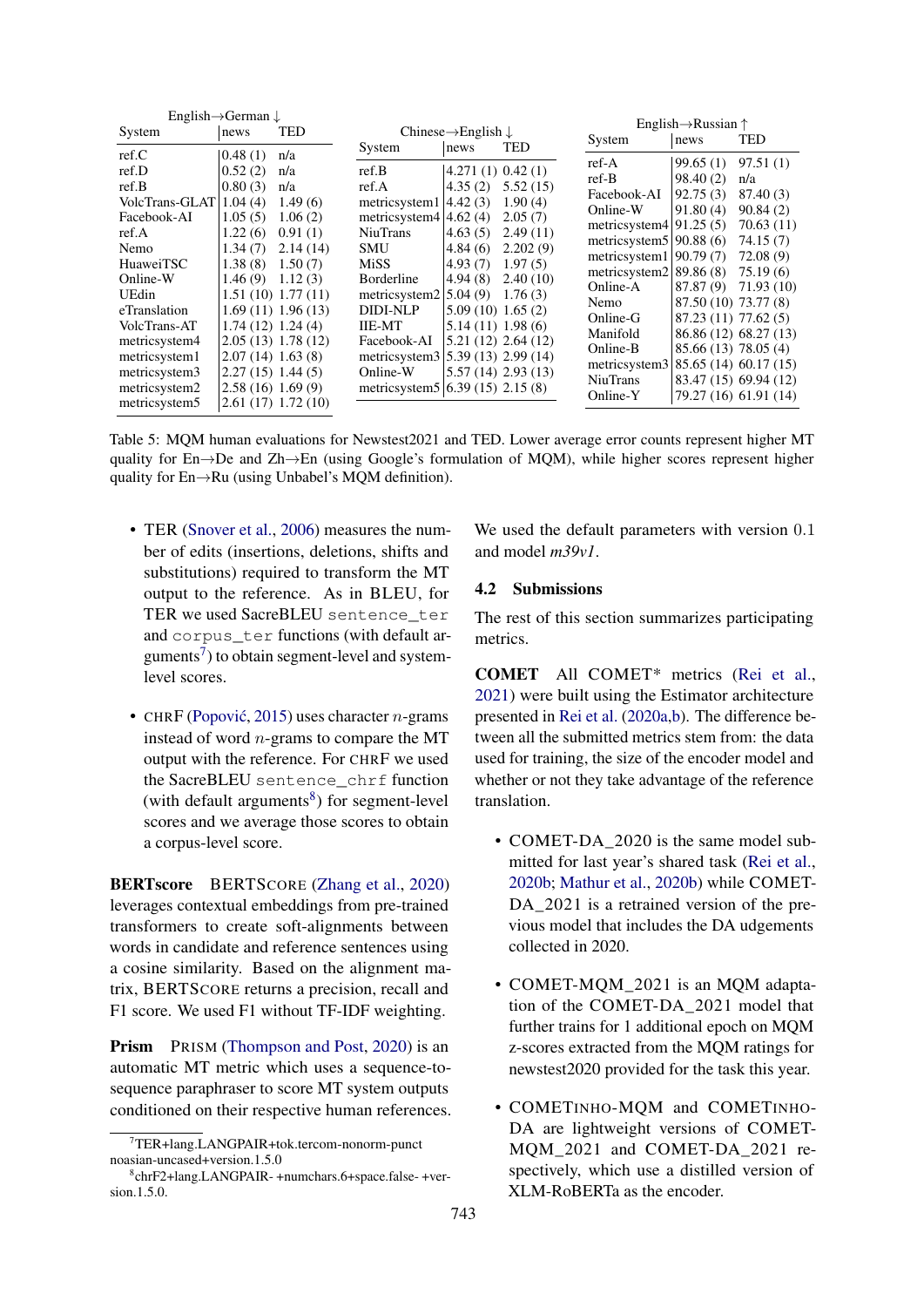| Availability      | https://github.com/Tiiiger/bert_score<br>https://github.com/thompsonb/prism<br>https://github.com/mjpost/sacrebleu<br>https://github.com/mjpost/sacrebleu<br>https://github.com/mjpost/sacrebleu<br>https://github.com/mjpost/sacrebleu | https://github.com/AnanyaCoder/MEE_WMT2021<br>https://github.com/google-research/bleurt<br>https://github.com/poethan/cushLEPOR<br>https://github.com/Unbabel/OpenKiwi<br>https://github.com/Unbabel/COMET<br>https://github.com/MIR-MU/regemt<br>https://github.com/ufal/MTEQA<br>https://github.com/nrc-cnrc/visi<br>Not a public metric<br>Not a public metric |
|-------------------|-----------------------------------------------------------------------------------------------------------------------------------------------------------------------------------------------------------------------------------------|-------------------------------------------------------------------------------------------------------------------------------------------------------------------------------------------------------------------------------------------------------------------------------------------------------------------------------------------------------------------|
| Citation          | Thompson and Post (2020)<br>Papineni et al. (2002)<br>Papineni et al. (2002)<br>Snover et al. (2006)<br>Zhang et al. (2020)<br>Popović (2015)                                                                                           | Krubiński et al. (2021a)<br>Mukherjee et al. (2020)<br>Takahashi et al. (2021)<br>Stefanik et al. (2021)<br>Sellam et al. (2020)<br>Kepler et al. (2019)<br>Wan et al. (2021)<br>Han et al. (2021)<br>Rei et al. (2021)<br>Lo (2019)                                                                                                                              |
| category<br>broad | g similarity<br>MT-model-based<br>lexical overlap<br>lexical overlap<br>lexical overlap<br>lexical overlap<br>embeddin                                                                                                                  | lexical and embedding similarity<br>neural finetuned metrics<br>neural finetuned metrics<br>neural finetuned metrics<br>neural finetuned metrics<br>neural finetuned metrics<br>embedding similarity<br>question-answer<br>lexical overlap<br>Ensemble                                                                                                            |
| Metrics           | <b>BERTSCORE</b><br>SENTBLEU<br><b>PRISM</b><br><b>BLEU</b><br>$\mathbb C\mathbb H\mathbb R F$<br><b>TER</b><br>Baselines                                                                                                               | OPENKIWI-MQM<br>CUSHLEPOR-*<br>ROBLEURT<br>REGEMT-*<br>BLEURT-*<br>$C-SPEC-*$<br>COMET-*<br><b>MTEQA</b><br>$YISI-*$<br>MEE-*<br>Participants                                                                                                                                                                                                                     |

| i                  |
|--------------------|
|                    |
| <br> <br>          |
| I<br>j<br>l        |
| l<br>j             |
| l<br>$\frac{1}{2}$ |
|                    |
| ļ<br>ĺ             |

 $\cdot$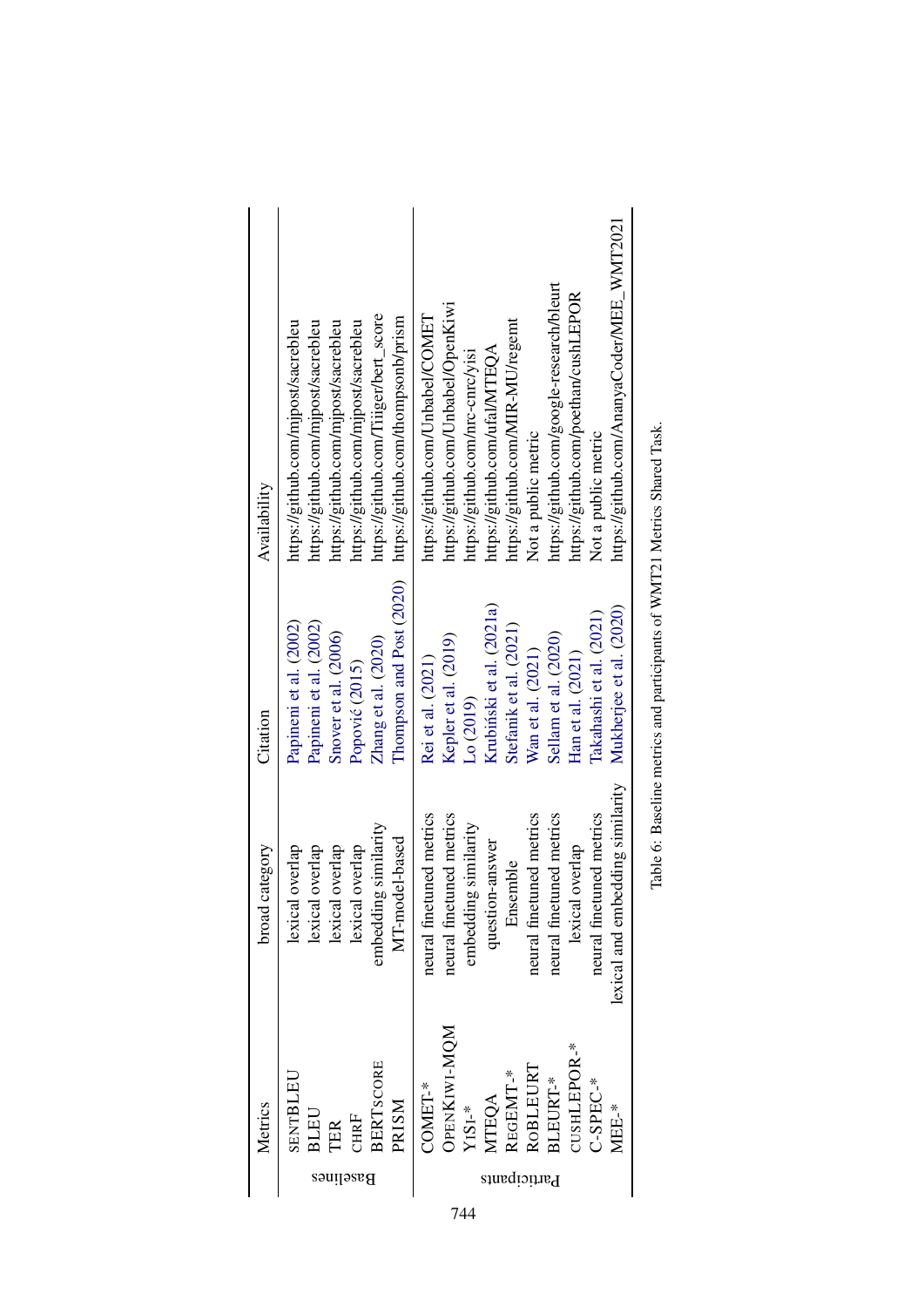• Finally, COMET-QE-MQM\_2021 and COMET-QE-DA\_2021 are the referencefree versions of COMET-MQM\_2021 and COMET-DA\_2021 respectively.

From all the submitted models, the authors identified COMET-MQM\_2021 and COMET-QE-MQM 2021 as their primary submissions to this years shared task edition.

OPENKIWI-MQM OPENKIWI-MQM [\(Kepler](#page-21-4) [et al.,](#page-21-4) [2019;](#page-21-4) [Rei et al.,](#page-22-8) [2021\)](#page-22-8) is a multitask model that estimates a sentence-level MQM score along with word-level OK/BAD tags. The model is trained on top of XLM-RoBERTa using proprietary MQM data from several customer support domains. While word-level QE typically tags each word with an OK/BAD tag depending on post-edition information [\(Specia et al.,](#page-22-2) [2020a\)](#page-22-2), the OK/BAD tags used in OPENKIWI-MQM are derived directly from MQM annotation spans ignoring error types and/or severities.

YISI YISI [\(Lo,](#page-21-5) [2019\)](#page-21-5) is a unified semantic MT quality evaluation and estimation metric for languages with different levels of available resources.

- YISI-1 is a reference-based MT evaluation metric. It measures the semantic similarity between a machine translation and human references by aggregating the idf-weighted lexical semantic similarities based on the contextual embeddings extracted from pretrained language models (e.g. BERT, CamemBERT, RoBERTa, XLM, XLM-RoBERTa, etc.).
- YISI-2 is the bilingual, reference-less version for MT quality estimation. It uses bilingual mappings of the contextual embeddings extracted from multilingual pretrained language models (e.g. XLM-RoBERTa) to evaluate the crosslingual lexical semantic similarity between the input and MT output.

YISI is an untrained metric and the submissions this year are the same as those in WMT20. The metric settings are described in [Lo](#page-21-8) [\(2020\)](#page-21-8) and [Lo](#page-21-9) [and Larkin](#page-21-9) [\(2020\)](#page-21-9).

MTEQA MTEQA (Krubiński et al., [2021a](#page-21-6)[,b\)](#page-21-10) is an MT evaluation metric that leverages automatically generated questions and answers to assess the quality of MT systems. It builds upon the assumption that a good translation should preserve all of

the key information that one can extract from the reference. Based on syntactic structure and NER system, they extract potential answers from the reference, and for each of them generate a human readable question. They then use a question-answering system to provide a new (test) answer given the question and the MT output as the context. The test answer is then compared to the reference answer to obtain the numerical score.

REGEMT REGEMT [\(Stefanik et al.,](#page-22-11) [2021\)](#page-22-11) is a family of ensemble metrics trained on MQM labels.

- {SRC, TGT}-REGEMT: This ensemble combine selected metrics of surface-, syntacticand semantic-level similarity as input features to a regression model that estimates a quality assessment. Some of these features are newly introduced and some are based on related work. The reference-free ensemble uses as input features: Source length, Target length, Contextual SCM, Contextual WMD, BERTScore, Prism and Compositionality the reference-base ensemble uses: COMET, BLEURT, BLEU, METEOR, Noncontextual SCM and WMD.
- REGEMT-BASELINE: This ensemble uses only Source length and Target length of the given texts, in characters

The authors identified {SRC, TGT}-REGEMT as their primary submissions.

ROBLEURT ROBLEURT [\(Wan et al.,](#page-22-12) [2021\)](#page-22-12), short for Robustly Optimizing the training of BLEURT, is a model-based metric based on powerful language model XLM-RoBERTa. The ROB-LEURT metric is constructed by the following steps: 1) jointly leveraging the advantages of source-included and reference-only metric models, 2) continuously pre-training the model with massive synthetic data produced by the real-world machine translation engines, and 3) fine-tuning the model with a data denoising strategy.

BLEURT BLEURT-20 and BLEURT-21- BETA are obtained by fine-tuning Rebalanced mBERT [\(Chung et al.,](#page-20-4) [2021\)](#page-20-4) (a multilingual variant of BERT) on a combination of two datasets: previous ratings from the WMT shared, task and generated data. The generated data consists of "perfect" sentence pairs, obtained by copying the reference into the hypothesis, as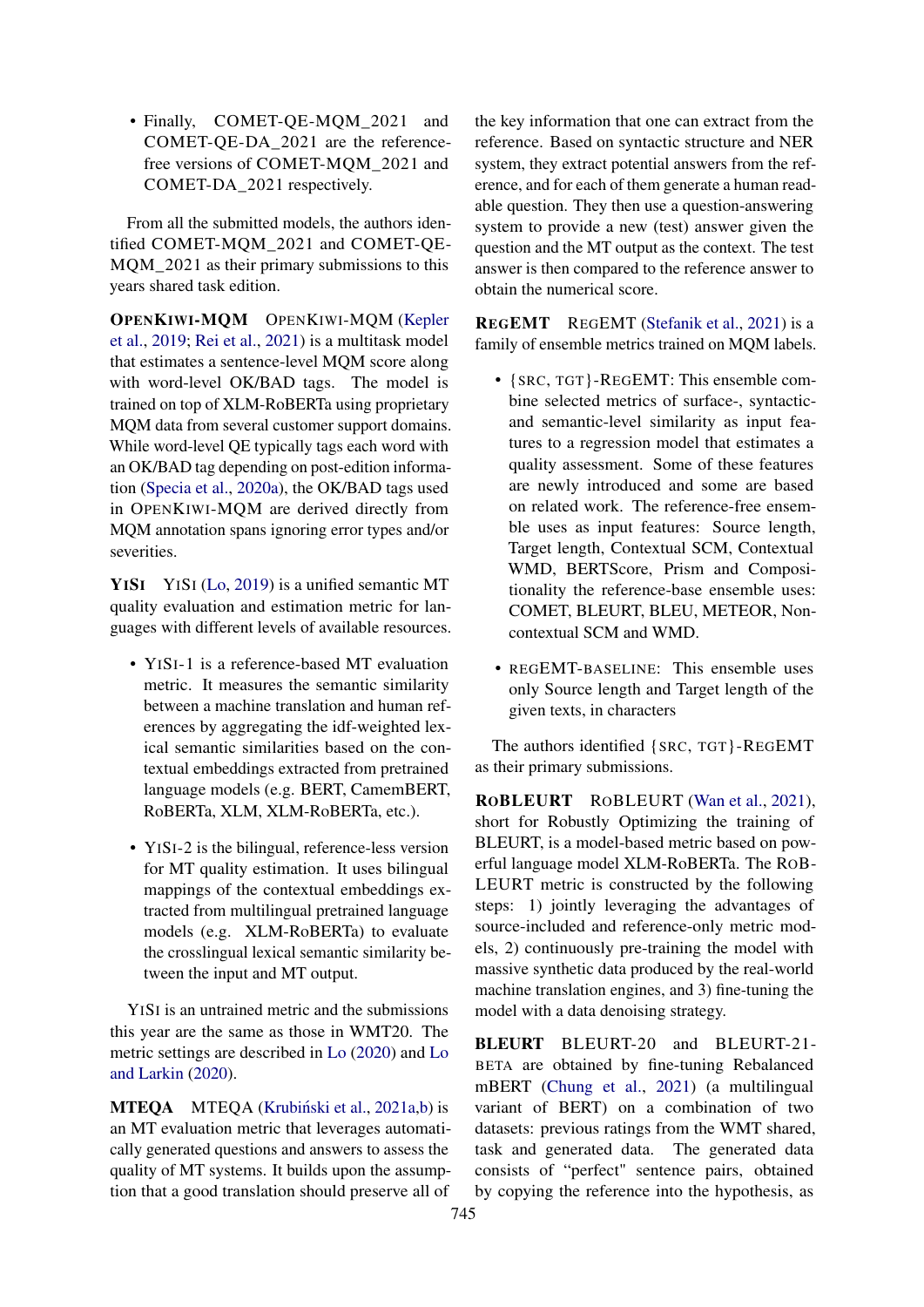well as "catastrophic" sentence pairs, obtained by randomly sampling tokens for each language pair. The fine-tuning methodology is similar to [\(Sellam](#page-22-0) [et al.,](#page-22-0) [2020\)](#page-22-0). BLEURT-20 was trained on human ratings from WMT metrics 2015 to 2019 (z-scores) using WMT20 for test, and BLEURT-21-BETA was trained on WMT 2015 to 2020. The suffixes "-20" and "-21" denote the year of the WMT Metrics ratings that were used to build the test sets. The authors identified BLEURT-20 as their primary submission.

# hLEPOR and cushLEPOR

- HLEPOR [\(Han et al.,](#page-21-11) [2013\)](#page-21-11) is an augmented metric with factors including enhanced sentence length penalty, precision, recall, and positional difference penalty which captures word order.
- CUSHLEPOR(LM) [\(Han et al.,](#page-20-3) [2021\)](#page-20-3) is a customized hLEPOR metric that uses LABSE pre-trained language model to automatically optimise hLEPOR parameters towards better correlation to human judgement and lower cost.
- CUSHLEPOR(PSQM) [\(Han et al.,](#page-20-3) [2021\)](#page-20-3) is trained and validated on the MQM and pSQM annotations from human professionals [\(Fre](#page-20-0)[itag et al.,](#page-20-0) [2021\)](#page-20-0). The tuned cushLEPOR achieves very high agreement to LABSE pretrained language model in performance but uses much less computational cost as a distilled model.

The authors identified CUSHLEPOR(LM) as their primary submission.

C-SPEC C-SPEC [\(Takahashi et al.,](#page-22-13) [2021\)](#page-22-13) is designed for both segment-level and system-level translation evaluation. The authors' objective was to design a better metric by detecting significant translation errors that would not be ignored in real instances of human evaluation. Thus, pseudonegative examples are generated in which selected words in the translation are replaced with alternatives based on a Word Attribute Transfer, and a metric model is built to handle such serious translation errors (denoted as C-SPECPN). A multilingual large pretrained model is fine-tuned on the provided corpus of past years' metrics task and fine-tuned again further on the synthetic negative samples that is derived from the same fine-tuned

corpus. The authors identified C-SPECPN as their primary submission.

### MEE

- MEE [\(Mukherjee et al.,](#page-21-7) [2020\)](#page-21-7) is an automatic evaluation metric that leverages the similarity between embeddings of words in candidate and reference sentences to assess translation quality focusing mainly on adequacy. Unigrams are matched based on their surface forms, root forms and meanings which aids to capture lexical, morphological and semantic equivalence. Semantic evaluation is achieved by using pretrained fasttext embeddings provided by Facebook to calculate the word similarity score between the candidate and the reference words. MEE computes evaluation scores using three modules namely exact match, root match and synonym match. In each module, fmean-score is calculated using harmonic mean of precision and recall by assigning more weight to recall. A final translation score is obtained by taking the average of fmean-scores from the individual modules.
- MEE2 is an improved version of MEE, focusing on computing contextual and syntactic equivalences along with lexical, morphological and semantic similarity. The intent of MEE2 is to capture fluency and context of the MT outputs along with their adequacy. Fluency is captured using syntactic similarity and context is captured using sentence similarity leveraging sentence embeddings. The final sentence translation score is the weighted combination of three similarity scores: a) Syntactic Similarity achieved by modified BLEU score; b) Lexical, Morphological and Semantic Similarity: measured by explicit unigram matching similar to MEE score; c) Contextual Similarity: Sentence similarity scores are calculated by leveraging sentence embeddings of *Language-Agnostic BERT* models.

The authors identified MEE2 as their primary submission.

# <span id="page-8-0"></span>5 Main Results

Currently, the main use case of automatic metrics is to rank systems either during system development or by comparing your own output with the one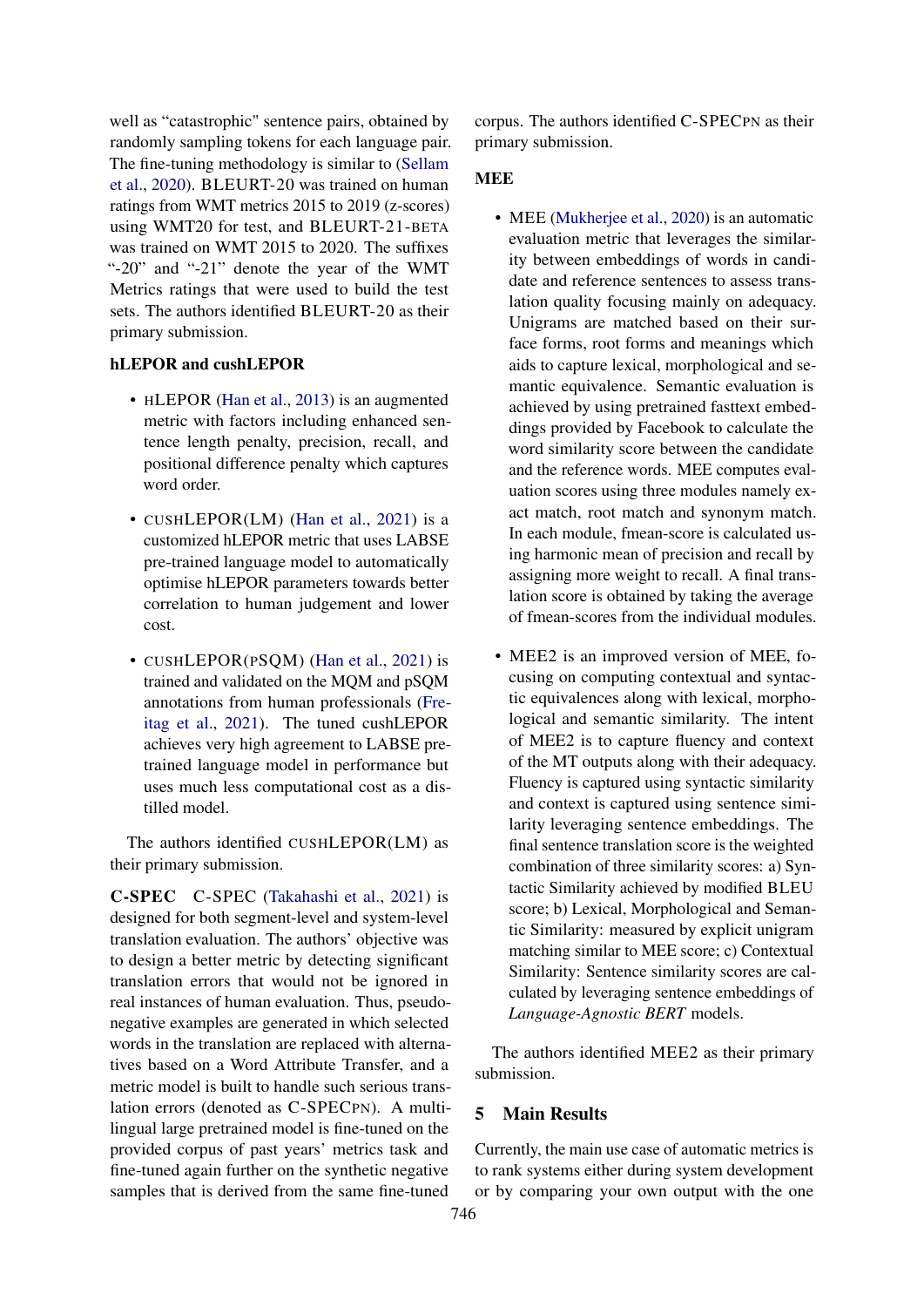from other research institutes or competitors. Consequently, we present system-level correlations as our main metric in this year's WMT21 metrics task. To be in line with the main use case, we present *pairwise accuracy* numbers for each metric that calculate the accuracy scores on binary comparison of system outputs for each language pair. We refer the reader to Section [7](#page-13-1) for language pair specific results on both the segment and system level with more traditional correlation metrics.

#### 5.1 System-Level

The system-level metric scores submitted by the participants pertained to the complete WMT test set, but we collected human MQM scores for only a subset of documents, as shown in Table [4.](#page-4-2) To correct for this discrepancy, we re-computed systemlevel scores as averages over the segments for which MQM scores were available, after first verifying with all participants that their system-level scores were computed in the same fashion.

To generate a single score combining the data from all 3 language pairs, we calculate *pairwise accuracy* [\(Kocmi et al.,](#page-21-1) [2021\)](#page-21-1) as our primary scoring metric. Pairwise accuracy is defined as follows: For each language pair and system pair, we calculate the difference of the metric scores (metric $\Delta$ ) and the difference in average human judgements (human∆) for each system pair. We calculate accuracy for a given metric as the number of rank agreements between the metric and human deltas, divided by the total number of comparisons:

Pairwise accuracy = 
$$
\frac{|\text{sign}(\text{metric}\Delta) = \text{sign}(\text{human}\Delta)|}{|\text{all system pairs}|}
$$
 (2)

We present results for three different settings: Looking at the news domain with and without human translations (HT) as additional systems: (a) *Newstest2021 w/o HT*, (b) *Newstest2021 w/ HT*, and (c) looking at *TED talks w/o HT*. In this section, we consider only the primary submissions of each metric team and the baseline metrics. We have multiple reference translations for some settings. Instead of reporting results with respect to all reference translations, we use here for reference-based metrics only the single reference that was judged best by the MQM raters for each language pair. The remaining reference translations are used in the role of participating MT systems in the "w/ HT" evaluations. Table [7](#page-9-1) summarizes the use of reference translations for different language pairs and domains. We will analyse the impact of using dif-

ferent reference translations in Section [8.1](#page-15-1) in more detail.

<span id="page-9-1"></span>

| language                                                          | news<br>best ref scored refs   best ref | TED         |
|-------------------------------------------------------------------|-----------------------------------------|-------------|
| $en \rightarrow de$<br>$en \rightarrow ru$<br>$zh \rightarrow en$ | A, D<br>в                               | А<br>А<br>R |

Table 7: Use of reference translations.

Metric rankings based on pairwise accuracy can be found in Table [8.](#page-9-0) The top significance cluster (bolded in the table) consists of primary or baseline metrics that are not significantly outperformed by any other primary or baseline metrics nor outperformed by a primary or baseline metric not in the top cluster.<sup>[9](#page-9-2)</sup>

<span id="page-9-0"></span>

| Metric               | newstest21<br>w/o HT | newstest21<br>w/HT | TED<br>w/o HT |
|----------------------|----------------------|--------------------|---------------|
| tgt-regEMT           | 0.773(1)             | 0.694(5)           | 0.636(15)     |
| Prism                | 0.769(2)             | 0.641(7)           | 0.733(5)      |
| cushLEPORT(LM)       | 0.763(3)             | 0.622(9)           | 0.647(14)     |
| C-SPEC <sub>pn</sub> | 0.757(4)             | 0.784(1)           | 0.704(10)     |
| bleurt-20            | 0.753(5)             | 0.718(3)           | 0.749(3)      |
| MEE <sub>2</sub>     | 0.753(6)             | 0.628(8)           | 0.713(7)      |
| <b>BERTScore</b>     | 0.745(7)             | 0.621(10)          | 0.721(6)      |
| chrF                 | 0.745(8)             | 0.621(11)          | 0.713(8)      |
| <b>BLEU</b>          | 0.741(9)             | 0.618(12)          | 0.741(4)      |
| YiSi-1               | 0.737(10)            | 0.615(13)          | 0.757(2)      |
| COMET-QE-MOM_21      | 0.733(11)            | 0.774(2)           | 0.652(13)     |
| <b>COMET-MOM 21</b>  | 0.713(12)            | 0.688(6)           | 0.773(1)      |
| MTEQA*               | 0.705(13)            | 0.577(15)          | 0.705(9)      |
| TER                  | 0.696(14)            | 0.585(14)          | 0.636(16)     |
| OpenKiwi-MQM         | 0.692(15)            | 0.698(4)           | 0.680(12)     |
| RoBLEURT*            | 0.641(16)            | 0.549(16)          | 0.692(11)     |
| $Y_i$ Si-2           | 0.510(17)            | 0.429(17)          | 0.494(17)     |
| $src-regEMT$         | 0.494(18)            | 0.415(18)          | 0.405(18)     |

Table 8: Pairwise accuracy for Chinese→English, English→German, and English→Russian using the MQM annotations. Correlations for metrics in the top significance cluster are bolded. All submissions labelled with <sup>∗</sup> participated only in 1 or 2 language pairs and are not considered during significance testing. Metrics not using reference translation (QE-metrics) are indicated by italics.

• Newstest 2021 w/o HT This setting is most similar to previous years' settings. Metrics are required to score all MT outputs without considering human translations (HT). This setup investigates how metrics evaluate current SOTA MT

<span id="page-9-2"></span> $9^9$ Note that this definition is different from the metric clustering used in previous metrics tasks, in which every metric in a cluster must be significantly better than all metrics in lower clusters.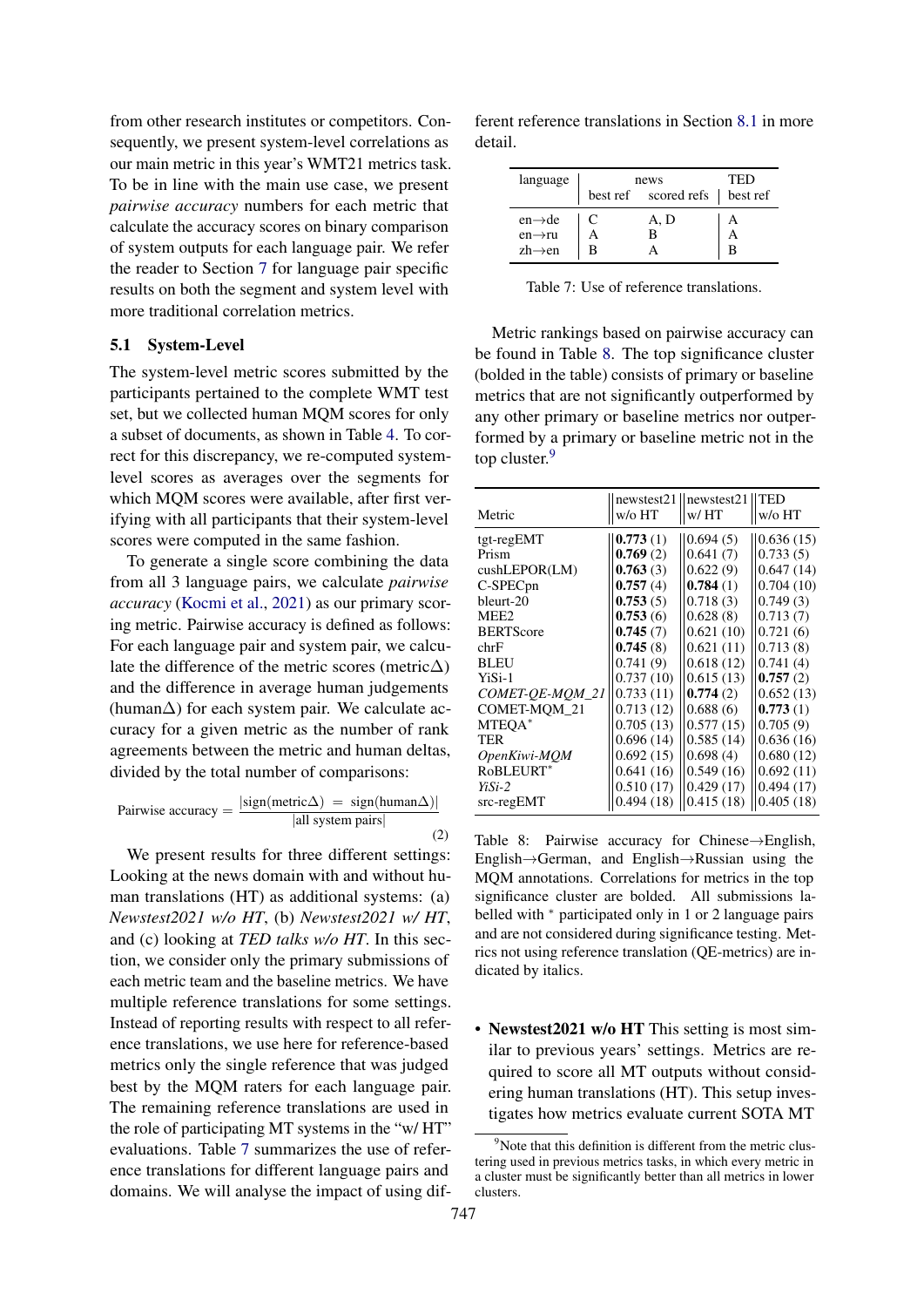models. Looking at the ranking in Table [8,](#page-9-0) we can see that in total 8 metrics fall into the first significance cluster. The cluster includes a variety of embedding-based metrics and surface metrics. None of the QE metrics (i.e. reference-less metrics) are part of the first cluster.

- Newstest2021 w/HT When considering the additional reference translations as system outputs (ref-A for zh→en, ref-B for en→ru, ref-A and ref-D for en→de), the ranking of the metrics is sharply revised. The QE metric *COMET-QE-MQM\_2021* and the reference-based metric *C-SPECpn* are the winners in this setup. Overall, the embedding-based metrics that also rely on fine-tuning are much better in rating human translation higher than MT output and thus dominate this setting.
- TED talks w/o HT This year, we also measured the domain robustness of each metric on the TED talks domain. In Table [8,](#page-9-0) we can see that *COMET-MQM\_2021* and *YiSi-1* show the highest correlation with human ratings on the TED domain. Interestingly, both metrics did not fall into the first significance cluster in the previous two settings of the news domain, leading to very different conclusion about the quality of metrics.

# 5.2 Significance Testing

We run PERM-BOTH hypothesis test [\(Deutsch](#page-20-5) [et al.,](#page-20-5) [2021\)](#page-20-5) on the pairwise system-level accuracy of Table [8](#page-9-0) to measure significance between metrics' performance.[10](#page-10-0) Results can be seen in Figure [1.](#page-11-0) By looking at the heat map of Newstest2021 without human translations (*Newstest2021 w/o HT*), we observe that the top performing metrics are not significantly different. This observation changes when we add human translations to the setup (*Newstest2021 w/ HT*). The top 2 performing metrics, although different ones, are significantly better than all other metrics. This setup gives us the clearest result of all our 3 different setups and highlights that embedding-based metrics that are fine-tuned on previous years' human ratings rate human translations much better than all the other metrics and are good at distinguishing human-produced text. Another different situation can be seen when looking at the TED talk setting (*TED talks w/o HT*). Even though we see more significant differences compared to *Newstest2021 w/o HT*, most pairs of metrics are not significantly different.

### 6 Challenge Sets

While the correlation analysis is testing the evaluation metrics on their ability to rank MT systems according to translation quality, we are also interested in understanding metrics' performance on identifying certain types of translation errors. We created three challenge sets containing translation errors that are believed to be challenging for automatic MT evaluation metrics to identify. A good metric should not only rank candidate translations by their quality but also be sufficiently sensitive to these types of errors.

Each challenge set consists of two MT outputs (and the corresponding source and reference) where one of them contains the type of translation error of interest and the other does not. Metrics are expected to give a lower score to the MT output containing the error.

We use Kendall's tau-like correlation, typically used for DARR [\(Bojar et al.,](#page-20-6) [2017;](#page-20-6) [Ma et al.,](#page-21-12) [2018,](#page-21-12) [2019;](#page-21-13) [Mathur et al.,](#page-21-3) [2020b\)](#page-21-3), for evaluating the primary submissions on the challenge sets. Kendall's tau-like correlation is defined as follows:

$$
\tau = \frac{Concordant - Discountant}{Concordant + Discountant}
$$
 (3)

where *Concordant* is the number of times a metric assigns a higher score to the MT output without the error and *Discordant* is the number of times a metric assigns a higher score to the MT output containing the error of interest.

## 6.1 Negation and Sentiment Polarity Challenge Set

The goal of this challenge set is to test metrics' ability to penalize translations when there is a catastrophic error in reversing of a negation or of sentiment polarity. It is a common phenomenon that MT systems may either introduce or remove a negation (with or without an explicit negation word), or may reverse the sentiment polarity of the sentence (e.g. a negative sentence becomes positive or viceversa). These types of errors could result in serious consequences of misleading users of MT.

The WMT2020 MT Robustness shared task [\(Specia et al.,](#page-22-15) [2020b\)](#page-22-15) collected Wikipedia Edit comments with toxic content that could lead to possible

<span id="page-10-0"></span> $10$ Previous editions of the metrics task used the Williams test [\(Williams,](#page-22-14) [1959\)](#page-22-14), but we adopted PERM-BOTH because it is more general, and because Deutsch et al [\(2021\)](#page-20-5) demonstrate that it has higher power.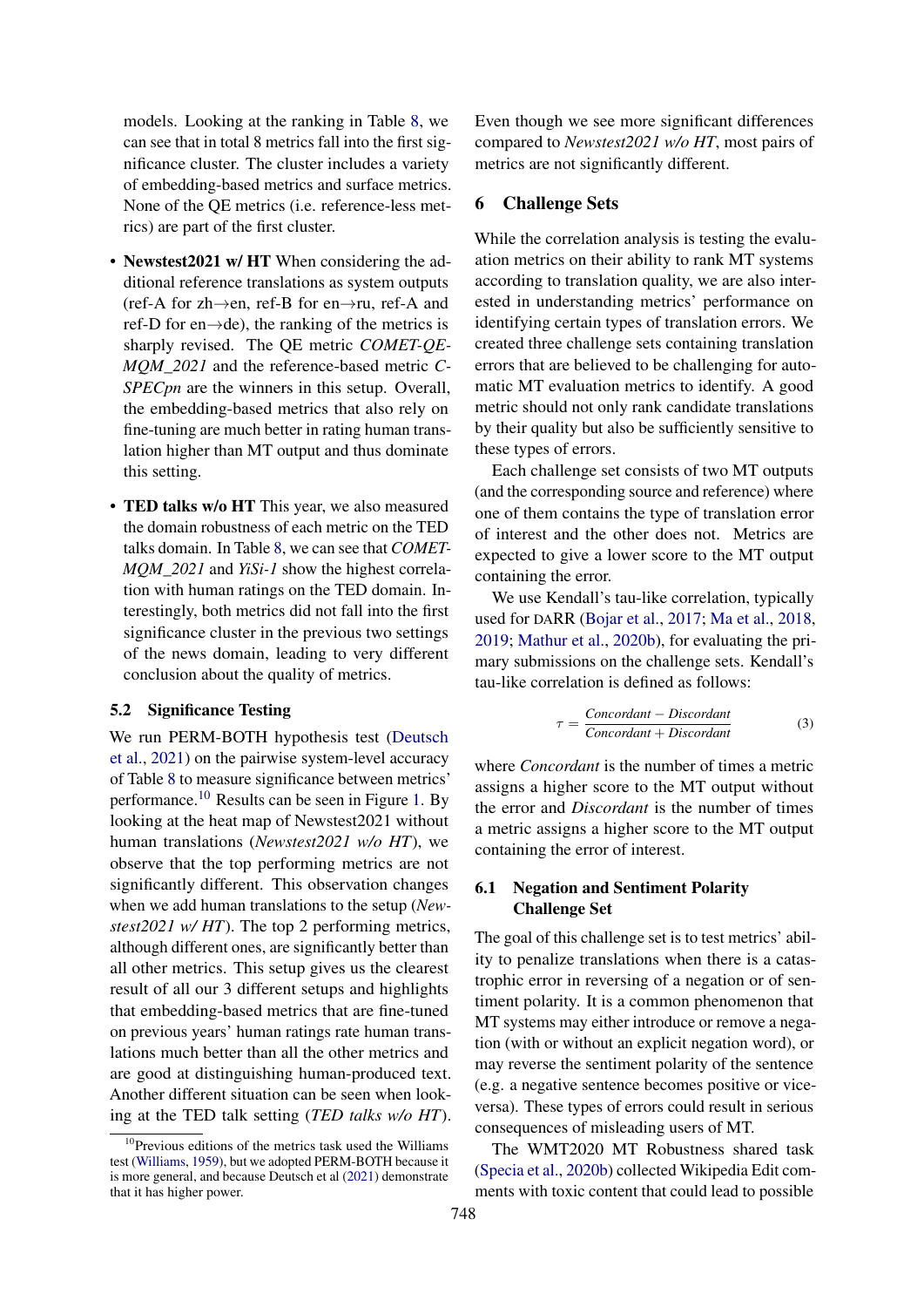<span id="page-11-0"></span>

(c) TED talks w/o HT

Figure 1: The results of running PERM-BOTH hypothesis test to find a significant difference between metrics' pairwise system-level accuracy. Dark squares mean the row metric correlates significantly better than the column metric at  $\alpha = 0.05$ .

catastrophic errors in the MT output. After selecting segments of interest they created reference translations for the entire test set using professional translators. Finally, they collected annotations of catastrophic errors on the translations performed by participating systems $^{11}$  $^{11}$  $^{11}$ .

To test metrics on sentiment polarity we looked for source sentences from the English→German data portion where we can find an MT output annotated with a sentiment polarity error and another MT output without the polarity error. The resulting challenge set contains 177 source sentences (not necessarily distinct), each equipped with two MT outputs, one with a catastrophic error and one without it. We note that most of the sentences in this challenge set contain toxic language.

Table [9](#page-12-0) shows the results for this challenge set. We also show the actual number of concordant pairs here because this challenge set is rather small. Despite the high severity of the translation error in reversing the sentiment polarity or negation, we see that both the baselines and the submissions struggle to accurately discriminate between translations with and without such errors. TER and BERTSCORE are the only two metrics that are able to achieve a medium correlation (i.e. greater than 0.4) with human annotators on ranking the translation with the catastrophic error as lower in translation quality. Perhaps more importantly, embedding-based and semantic-oriented metrics, such as BERTSCORE, YISI-1, etc., do not significantly outperform surface-form matching metrics, such as TER, CHRF and SENT-BLEU. This may indicate that the pretrained language models used by the embedding-based metrics are weak at learning language representations that explicitly reflect differences in negation and sentiment polarity.

#### <span id="page-11-2"></span>6.2 Corrupted Reference Challenge Set

The goal of this challenge set is to sanity check the behaviour of the submitted metrics and possibly identify some weaknesses in detecting specific anomalies in a corrupted reference translation. In order to do this we used this years' Chinese→English Newstest corpus, which contains two human systems (referenceA and referenceB) and we perturb one of these human systems while using the other as reference. Given that, our final corpus is composed of 14, 080 tuples with

<span id="page-11-1"></span><sup>&</sup>lt;sup>11</sup>Professional translators with access to the original source sentence, the reference and the system output were used during this evaluation.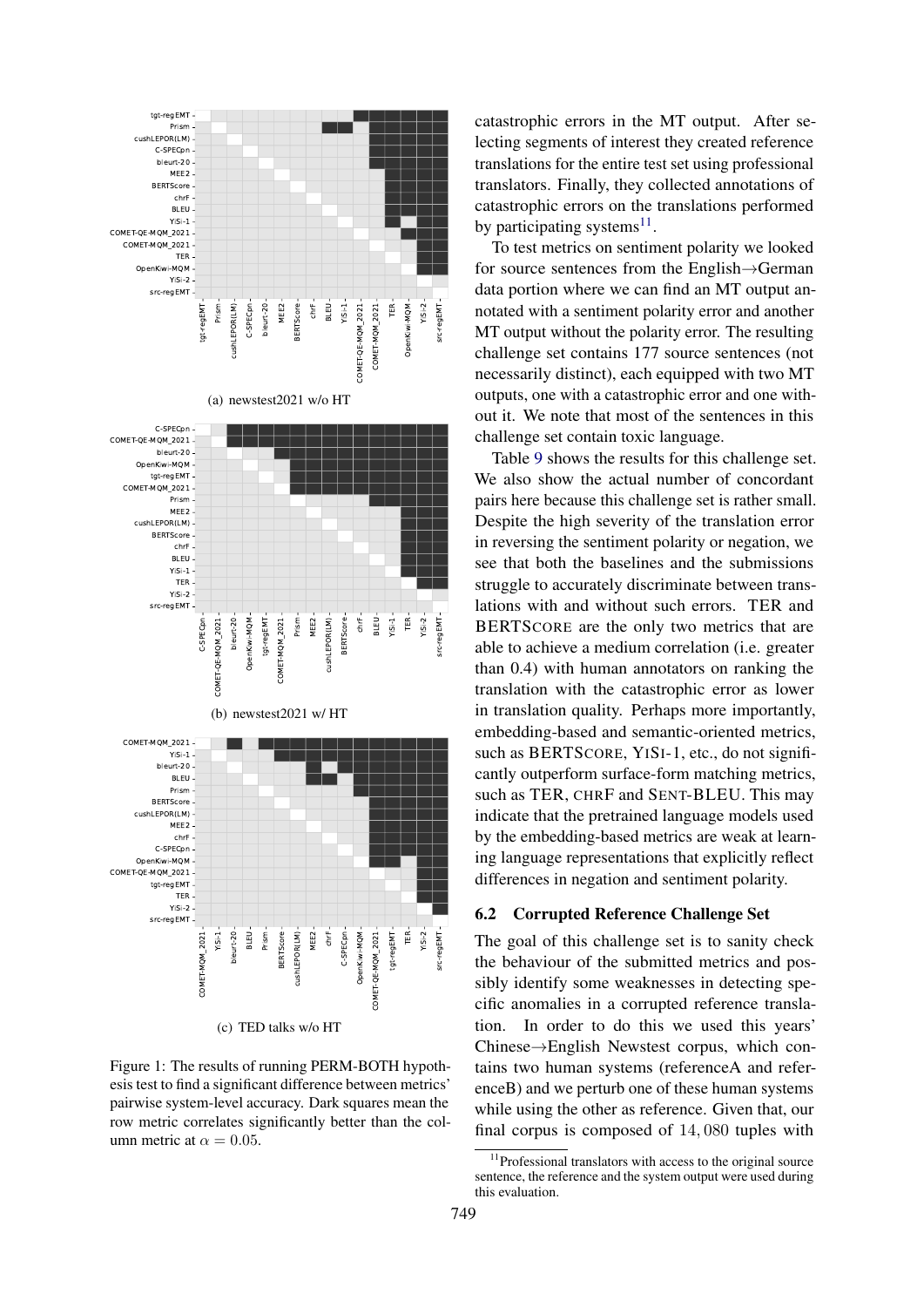<span id="page-12-0"></span>

| Metric              | Concordant | $\tau$ |
|---------------------|------------|--------|
| TER                 | 132        | 0.492  |
| <b>BERTSCORE</b>    | 124        | 0.401  |
| CHR F               | 123        | 0.390  |
| $YISI-1$            | 122        | 0.379  |
| MEE <sub>2</sub>    | 120        | 0.356  |
| BLEURT-20           | 119        | 0.345  |
| Sent-BLEU           | 118        | 0.333  |
| C-SPECPN            | 118        | 0.333  |
| COMET-MOM 2021      | 117        | 0.322  |
| TGT-REGEMT          | 115        | 0.299  |
| SRC-REGEMT          | 112        | 0.266  |
| CUSHLEPOR(LM)       | 108        | 0.220  |
| <b>OPENKIWI-MOM</b> | 108        | 0.220  |
| PRISM               | 107        | 0.209  |
| <b>MTEQA</b>        | 106        | 0.198  |
| COMET-OE-MOM 2021   | 106        | 0.198  |
| $YISI-2$            | 104        | 0.175  |

Table 9: Results for the Negation and Sentiment Polarity Challenge Set. (Out of 177 hypothesis pairs)

(source, referenceBpert, referenceB, referenceA) where referenceBpert denotes the perturbed reference.

The perturbations used are: *antonym replacement*, *word omission*, *tokenization*, *sentence omission*, [12](#page-12-1) *punctuation removal*, *number swapping*, *lowercasing*, *word addition* and addition of *spelling errors*. Table [22](#page-23-0) in Appendix [A](#page-23-1) shows examples for each perturbation.

From Table [10](#page-13-0) we can observe that for most embedding based metrics (YISI, BERTSCORE, BLEURT-21-BETA, ROBLEURT, PRISM) correlations are close to 1.0 for all perturbation types. The only exceptions are COMET-MQM\_2021 and C-SPECPN that seem to struggle with *sentence omission* and *punctuation removal*. This behaviour is even more unexpected if we take into consideration that they seem to be sensitive to *word omission*. Regarding punctuation removal, since both metrics are fine-tuned on Google MQM annotations (see Section [3.1\)](#page-3-2) we hypothesize that they learn to be less sensitive to punctuation errors. Regarding the lexical metrics, we can observe that SENT-BLEU, CHRF and CUSHLEPOR(LM) are not sensitive to tokenized text. This is an expected behaviour for

lexical metrics since they typically ignore whitespaces. Also, CUSHLEPOR(LM) scores −1.0 in lowercased text. This seems to indicate that this metric does not encode casing information.

### <span id="page-12-2"></span>6.3 German→English Challenge Set

The challenge set is based on the test suite by [Mack](#page-21-14)[etanz et al.](#page-21-14) [\(2018a\)](#page-21-14). It is a test suite for German-English that consists of around 5,500 German test sentences covering 107 linguistically motivated phenomena (listed in [Avramidis et al.](#page-20-7) [\(2020\)](#page-20-7)), organized in 14 categories. These phenomena do not follow a linguistic theory but rather cover various grammatical aspects which are relevant for MT. Each phenomenon is represented by at least 20 test sentences to guarantee a balanced test set. The test suite is used to evaluate MT systems with regard to their performance on the test sentences. The evaluation operates semi-automatically and is based on a set of handwritten rules which contain regular expressions and fixed strings.

The test suite has been used to evaluate the outputs of 40 German-English systems submitted at the translation task of the Conference of Machine Translation (WMT) for three consecutive years [\(Macketanz et al.,](#page-21-15) [2018b;](#page-21-15) [Avramidis et al.,](#page-20-8) [2019,](#page-20-8) [2020\)](#page-20-7) and also this year [\(Macketanz et al.,](#page-21-16) [2021\)](#page-21-16). Across the past three years, this amounts to 40 system outputs. We use these outputs to construct the challenge items for the metrics task, since the test suite contains only source sentences and handwritten rules for the outputs but no reference translations. For every source sentence of the test suite we separate MT outputs into "correct" and "incorrect" ones using the handwritten rules of the test suite and create a tuple including; (1) a set of "correct" MT outputs, to be given to the metrics as supposedly correct reference translations and, (2) a pair of one "incorrect" and one "correct" translation randomly sampled from the respective set. Note that the "correct" candidate does appear among the references (1). The goal of the metric is to score the "incorrect" translation worse than the "correct" one.

The same source sentence may be appear more than once, if there is more than one WMT translation marked as wrong by the rules for this item. The above process resulted in a metrics challenge set with 1,819 items with source, wrong hypothesis, correct hypothesis, and a pseudo-reference (another MT that was deemed correct for that phenomenon).

<span id="page-12-1"></span><sup>&</sup>lt;sup>12</sup>Note that after experimenting with paragraph-level translation in WMT20, WMT21 moved back to segments again corresponding to individual sentences. In Chinese→English corpus, paragraph boundaries are not apparent (all documents consist of one paragraph). For the purposes of this experiment, we used *nltk.sentence\_tokenizer* and looked for all the references B with more than 1 sentence and randomly delete 1 of those sentences to create referenceBpert. Note that since we do not have entire paragraph, the size of this challenge is 88 samples only.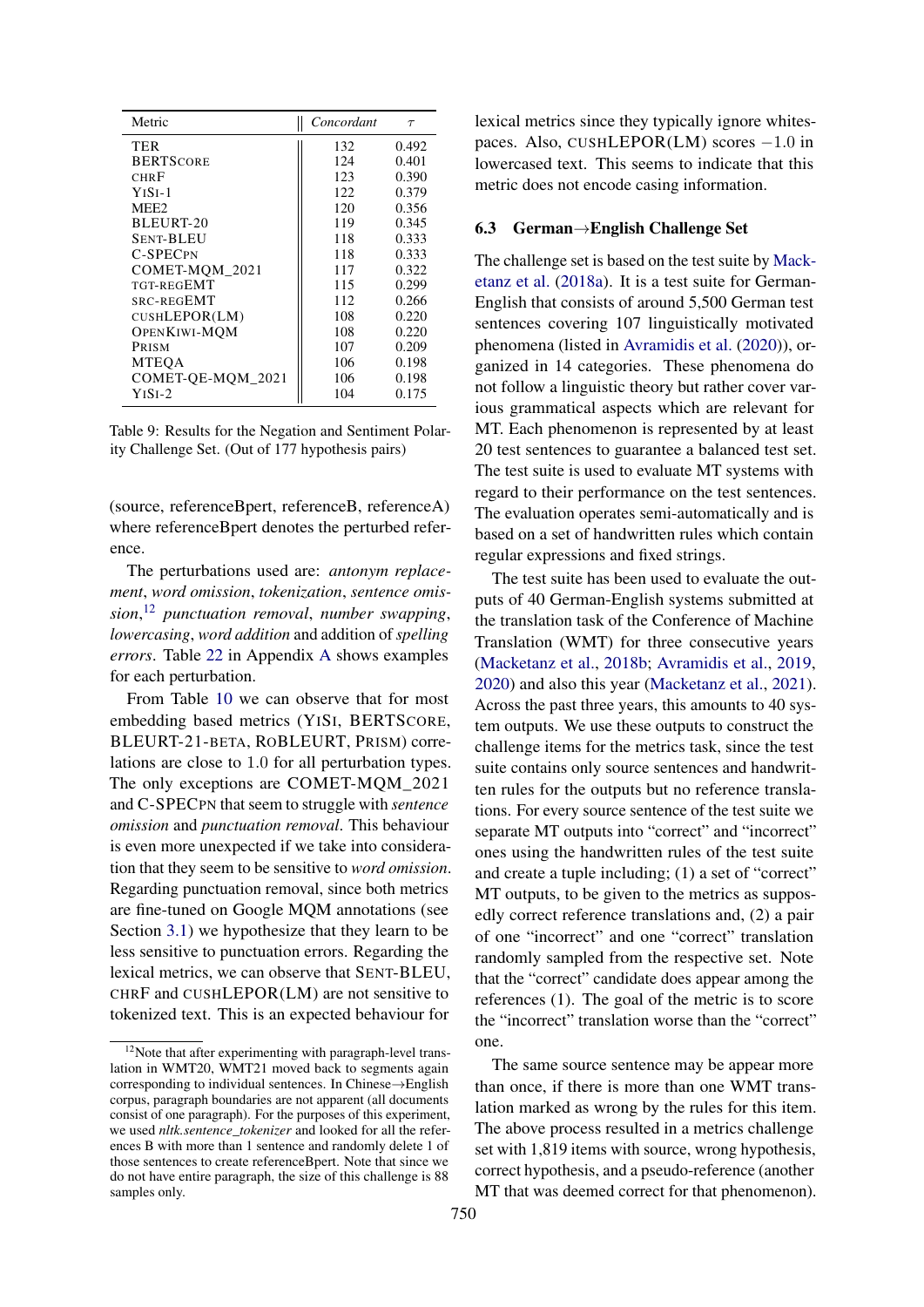<span id="page-13-0"></span>

| Metric            | Antonym |       |          | W. Omission Tokenized Sent. Omission Punct. Numbers Lower. W. Add. Spell. |          |       |          |       |       |
|-------------------|---------|-------|----------|---------------------------------------------------------------------------|----------|-------|----------|-------|-------|
| <b>SENT-BLEU</b>  | 0.792   | 0.787 | $-0.617$ | 0.409                                                                     | 0.640    | 0.715 | 0.633    | 0.986 | 0.954 |
| TER               | 0.994   | 0.597 | 0.966    | 0.568                                                                     | 0.739    | 0.996 | 1.000    | 1.000 | 0.997 |
| <b>CHRF</b>       | 0.887   | 0.983 | $-0.516$ | 0.523                                                                     | 0.761    | 0.899 | 0.708    | 0.903 | 0.981 |
| <b>BERTSCORE</b>  | 0.986   | 0.984 | 0.994    | 0.909                                                                     | 0.950    | 0.993 | 0.799    | 0.996 | 0.998 |
| PRISM             | 0.998   | 0.995 | 0.972    | 0.864                                                                     | 0.990    | 1.000 | 0.969    | 1.000 | 0.999 |
| <b>MTEOA</b>      | 0.329   | 0.721 | $-0.522$ | 0.273                                                                     | $-0.340$ | 0.712 | $-0.415$ | 0.649 | 0.624 |
| $YISI-1$          | 0.991   | 0.996 | 0.993    | 0.977                                                                     | 0.951    | 0.996 | 0.960    | 0.999 | 1.000 |
| BLEURT-20         | 0.992   | 0.989 | 0.983    | 0.909                                                                     | 0.931    | 0.993 | 0.976    | 0.998 | 0.997 |
| COMET-MOM 2021    | 0.996   | 0.994 | 0.994    | $-0.068$                                                                  | 0.235    | 0.993 | 0.965    | 0.993 | 1.000 |
| C-SPECPN          | 0.991   | 0.988 | 0.576    | 0.409                                                                     | 0.622    | 0.876 | 0.922    | 0.991 | 0.996 |
| CUSHLEPOR(LM)     | 0.826   | 0.779 | $-0.431$ | 0.500                                                                     | 0.877    | 0.730 | $-1.000$ | 0.982 | 0.957 |
| MEE <sub>2</sub>  | 0.975   | 0.968 | 0.681    | 0.955                                                                     | 0.853    | 0.981 | 0.855    | 0.987 | 0.989 |
| ROBLEURT          | 0.998   | 0.991 | 0.995    | 0.818                                                                     | 0.919    | 1.000 | 0.986    | 0.996 | 1.000 |
| TGT-REGEMT        | 0.930   | 0.772 | 0.675    | 0.364                                                                     | 0.599    | 0.798 | 0.510    | 0.923 | 0.978 |
| $YISI-2$          | 0.979   | 0.953 | 0.542    | 0.977                                                                     | 0.947    | 0.835 | 0.806    | 0.991 | 0.990 |
| COMET-QE-MQM_2021 | 0.991   | 0.983 | 0.983    | $-0.318$                                                                  | $-0.199$ | 0.989 | 0.931    | 0.982 | 0.998 |
| OPENKIWI-MOM      | 0.962   | 0.952 | 0.070    | 0.091                                                                     | 0.797    | 0.243 | 0.719    | 0.979 | 0.991 |
| SRC-REGEMT        | 0.637   | 0.512 | 0.357    | 0.341                                                                     | 0.209    | 0.333 | 0.365    | 0.342 | 0.300 |

Table 10: Kendall's tau-like correlation results for the Corrupted References Challenge set (Section [6.2\)](#page-11-2). The horizontal lines delimit baseline metrics (top), participating reference-based metrics (middle) and participating reference-free metrics (bottom).

The covered phenomena are: *Function Words (FW), Non-verbal Agreement (NVA), Verb Tense/Aspect/Mood (VT), Composition (Comp.), Multi-Word Expressions Negation (MWE N.), Punctuation (Punct.), Verb Valency (VV), Subordination (Sub.), Coordination and Ellipsis (CE), Named Entities and Terminology and Long Distance Dependencies and Interrogative (LDD)*.

Overall, from Table [11](#page-14-1) we observe that embedding-based metrics such as BLEURT-20 and COMET-MQM\_2021 seem to be less sensitive to *Subordination*, *Named Entities and Terminology*, and to *Punctuation*. We can also observe a clear performance difference between referencefree and reference-based metrics. Nonetheless most metrics have positive correlations in all covered phenomena. Note that this corpus is composed of "pseudo-references" which can have a negative impact on metrics' performance (see Section [8.1\)](#page-15-1).

## <span id="page-13-1"></span>7 Results per Language Pair

We computed individual correlation results for each focus language pair (English→German, English→Russian, Chinese→English) at both the system and segment level. The system-level metric scores submitted by the participants pertained to the complete WMT test set, but we collected human MQM scores for only a subset of documents, as shown in Table [4.](#page-4-2) To correct for this discrepancy, we re-computed system-level scores as averages over the segments for which MQM scores were

available, after first verifying with all participants that their system-level scores were computed in the same fashion.<sup>[13](#page-13-2)</sup> Exceptions to this pattern are the baseline metrics BLEU and TER: the systemlevel versions of these metrics are not averages over segment-level scores, and we computed them only over the MQM segments.

Since we have multiple reference translations for the focus language pairs, we required participants to submit versions of their (reference-based) metrics for each reference. We used only the scores corresponding to the reference that was judged best by the MQM raters for each language pair. For the news domain, we evaluated metric performance both when using only MT outputs and using MT outputs augmented by human references, adding all remaining references in the latter condition except for English→German, where we excluded reference B since it was very similar to the best reference C. Table [7](#page-9-1) summarizes the use of reference translations for different language pairs and domains.

We measure correlation using the Pearson-r statistic at the system level and the Kendall-tau statistic at the segment level. Pearson correlation is complementary to the pairwise accuracy used for our global results as discussed in Section [5:](#page-8-0) it tests linear fit with MQM scores, a stringent but

<span id="page-13-2"></span><sup>&</sup>lt;sup>13</sup>In contrast to the standard practice with WMT DA scores, where scored segments for each system are sampled independently, the segments for which we have MQM scores comprise a fixed set, independent of the MT system being scored.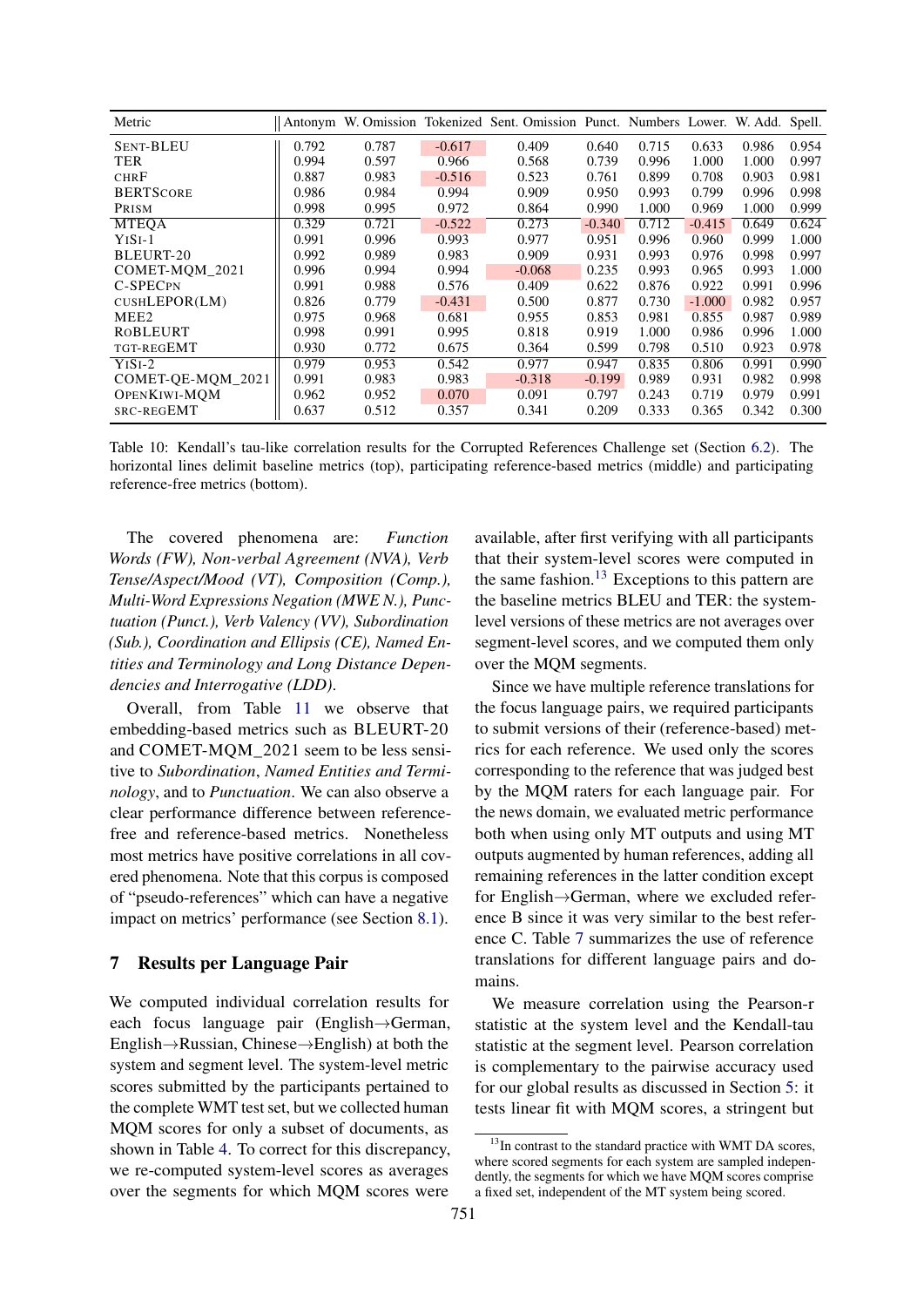<span id="page-14-1"></span>

| Metric              | <b>FW</b> | <b>NVA</b> | FF      | VT      |      |      | Comp. Amb. MWE N. Neg. Punct. VV |         |         |         | Sub.    | <b>CE</b>     | NE & Term. LDD |         |
|---------------------|-----------|------------|---------|---------|------|------|----------------------------------|---------|---------|---------|---------|---------------|----------------|---------|
| <b>SENT-BLEU</b>    | 0.50      | 0.66       | 0.32    | 0.37    | 0.09 | 0.42 | 0.38                             | 0.77    | 0.64    | 0.42    | 0.48    | 0.43          | 0.30           | 0.52    |
| <b>TER</b>          | 0.64      | 0.80       | 0.74    | 0.67    | 0.43 | 0.60 | 0.58                             | 0.76    | 0.71    | 0.59    | 0.59    | $0.6^{\circ}$ | 0.53           | 0.65    |
| <b>CHRF</b>         | 0.42      | 0.56       | 0.63    | 0.57    | 0.37 | 0.70 | 0.46                             | 0.71    | 0.43    | 0.51    | 0.38    | 0.45          | 0.44           | 0.54    |
| <b>BERTSCORE</b>    | 0.61      | 0.59       | 0.89    | 0.76    | 0.76 | 0.74 | 0.60                             | 0.71    | 0.68    | 0.77    | 0.47    | 0.63          | 0.48           | 0.68    |
| PRISM               | 0.72      | 0.56       | 0.74    | 0.82    | 0.74 | 0.82 | 0.70                             | 0.65    | 0.58    | 0.80    | 0.45    | 0.71          | 0.53           | 0.71    |
| <b>MTEOA</b>        | $-0.64$   | $-0.38$    | 0.26    | $-0.77$ | 0.03 | 0.54 | $-0.05$                          | $-0.59$ | $-0.87$ | $-0.57$ | $-0.58$ | $-0.30$       | 0.34           | $-0.34$ |
| $YISI-1$            | 0.63      | 0.58       | 0.95    | 0.80    | 0.76 | 0.77 | 0.64                             | 0.76    | 0.62    | 0.82    | 0.40    | 0.61          | 0.60           | 0.68    |
| BLEURT-20           | 0.70      | 0.58       | 0.79    | 0.72    | 0.68 | 0.83 | 0.65                             | 0.65    | 0.30    | 0.72    | 0.49    | 0.68          | 0.38           | 0.73    |
| <b>COMET-MOM</b>    | 0.58      | 0.55       | 0.89    | 0.76    | 0.52 | 0.74 | 0.66                             | 0.71    | 0.33    | 0.74    | 0.41    | 0.67          | 0.44           | 0.67    |
| C-SPECPN            | 0.45      | 0.45       | 0.47    | 0.56    | 0.35 | 0.83 | 0.54                             | 0.41    | 0.24    | 0.57    | 0.33    | 0.65          | 0.38           | 0.58    |
| ROBLEURT            | 0.60      | 0.65       | 0.68    | 0.77    | 0.64 | 0.77 | 0.68                             | 0.71    | 0.30    | 0.81    | 0.39    | 0.58          | 0.38           | 0.70    |
| TGT-REGEMT          | 0.54      | 0.53       | 0.47    | 0.38    | 0.07 | 0.36 | 0.21                             | 0.29    | 0.31    | 0.32    | 0.18    | 0.23          | 0.38           | 0.35    |
| $YISI-2$            | 0.10      | $-0.03$    | 0.11    | 0.36    | 0.37 | 0.29 | 0.03                             | 0.18    | 0.45    | 0.35    | 0.11    | 0.25          | 0.13           | 0.42    |
| COMET-OE-MOM        | 0.47      | 0.41       | 0.63    | 0.27    | 0.33 | 0.52 | 0.37                             | 0.53    | 0.09    | 0.53    | 0.31    | 0.49          | 0.17           | 0.61    |
| <b>OPENKIWI-MOM</b> | 0.42      | 0.25       | 0.37    | 0.45    | 0.23 | 0.47 | 0.44                             | 0.53    | 0.41    | 0.56    | 0.27    | 0.62          | 0.27           | 0.47    |
| SRC-REGEMT          | 0.45      | 0.08       | $-0.05$ | 0.29    | 0.41 | 0.26 | 0.00                             | $-0.06$ | 0.37    | 0.44    | 0.05    | 0.05          | 0.12           | 0.18    |
| Average             | 0.45      | 0.43       | 0.56    | 0.49    | 0.42 | 0.60 | 0.43                             | 0.48    | 0.35    | 0.52    | 0.30    | 0.46          | 0.37           | 0.51    |

Table 11: Kendall's tau-like correlation results for the German→English challenge set based on [\(Macketanz et al.,](#page-21-14) [2018a\)](#page-21-14) test suite. Note that not all metrics submitted to this challenge set hence some metrics are missing. The horizontal lines delimit baseline metrics (top), participating reference-based metrics (middle) and participating reference-free metrics (bottom).

<span id="page-14-0"></span>

| Metric               | Total  |   | Language Pair |                                                             |            | Granularity |                                  | Data condition |  |
|----------------------|--------|---|---------------|-------------------------------------------------------------|------------|-------------|----------------------------------|----------------|--|
|                      | "wins" |   |               | en $\rightarrow$ de en $\rightarrow$ ru zh $\rightarrow$ en | <b>SVS</b> |             | seg   news w/o HT news w/ HT TED |                |  |
| C-SPEC <sub>pn</sub> | 11     | 4 | 3             | 4                                                           | 6          |             |                                  |                |  |
| bleurt-20            | 10     |   |               |                                                             | 4          |             |                                  |                |  |
| COMET-MQM_2021       | 10     |   |               |                                                             |            |             |                                  |                |  |
| tgt-regEMT           | 4      |   |               |                                                             |            |             |                                  |                |  |
| COMET-QE-MQM_2021    | 3      |   |               |                                                             |            |             |                                  |                |  |
| OpenKiwi-MQM         | 3      |   |               |                                                             |            |             |                                  |                |  |
| RoBLEURT*            | 3      |   |               |                                                             |            |             |                                  |                |  |
| cushLEPOR(LM)        | 2      |   |               |                                                             |            |             |                                  |                |  |
| <b>BERTScore</b>     | 2      |   |               |                                                             |            |             |                                  |                |  |
| Prism                | 2      |   |               |                                                             |            |             |                                  |                |  |
| $Y_i$ Si-1           | 2      |   |               |                                                             |            |             |                                  |                |  |
| MEE <sub>2</sub>     | 2      |   |               |                                                             |            |             |                                  |                |  |
| <b>BLEU</b>          |        |   |               |                                                             |            |             |                                  |                |  |
| hLEPOR               |        |   |               |                                                             |            |             |                                  |                |  |
| MTEQA*               |        |   |               |                                                             |            |             |                                  |                |  |
| <b>TER</b>           |        |   |               |                                                             |            |             |                                  |                |  |
| chrF                 |        |   |               |                                                             |            |             |                                  |                |  |

Table 12: Summary of language-specific results. Numbers give the count of times each primary metric occurred in the top cluster for the specified condition. Metrics not being among the winners in any competition are not listed. Reference-free metrics are indicated by italics. All submissions labelled with <sup>∗</sup> participated only in 1 or 2 language pairs.

reasonable criterion since we expect these scores to conform to a linear scale (for example, a translation with two minor errors is twice as bad as one with only a single error). Pearson has well-known drawbacks [\(Mathur et al.,](#page-21-17) [2020a\)](#page-21-17), notably sensitivity to outliers, which we avoided by choosing only relatively high-performing systems. In preliminary tests, Pearson also yielded a larger number of pairwise significant differences among metrics than Kendall, an important property since our fairly small number of systems makes it difficult to reliably distinguish metrics at the system level.

Segment-level scores—metric or human—are naturally arranged as a system  $\times$  segment matrix (rows  $\times$  columns). There are several ways to extract vectors for input to correlation statistics. Comparing metric and human row vectors corresponds to a use case of judging the relative quality of different segments output by a given MT system ("where is my system making mistakes on this test set?"); comparing column vectors corresponds to judging the relative quality of outputs for a given source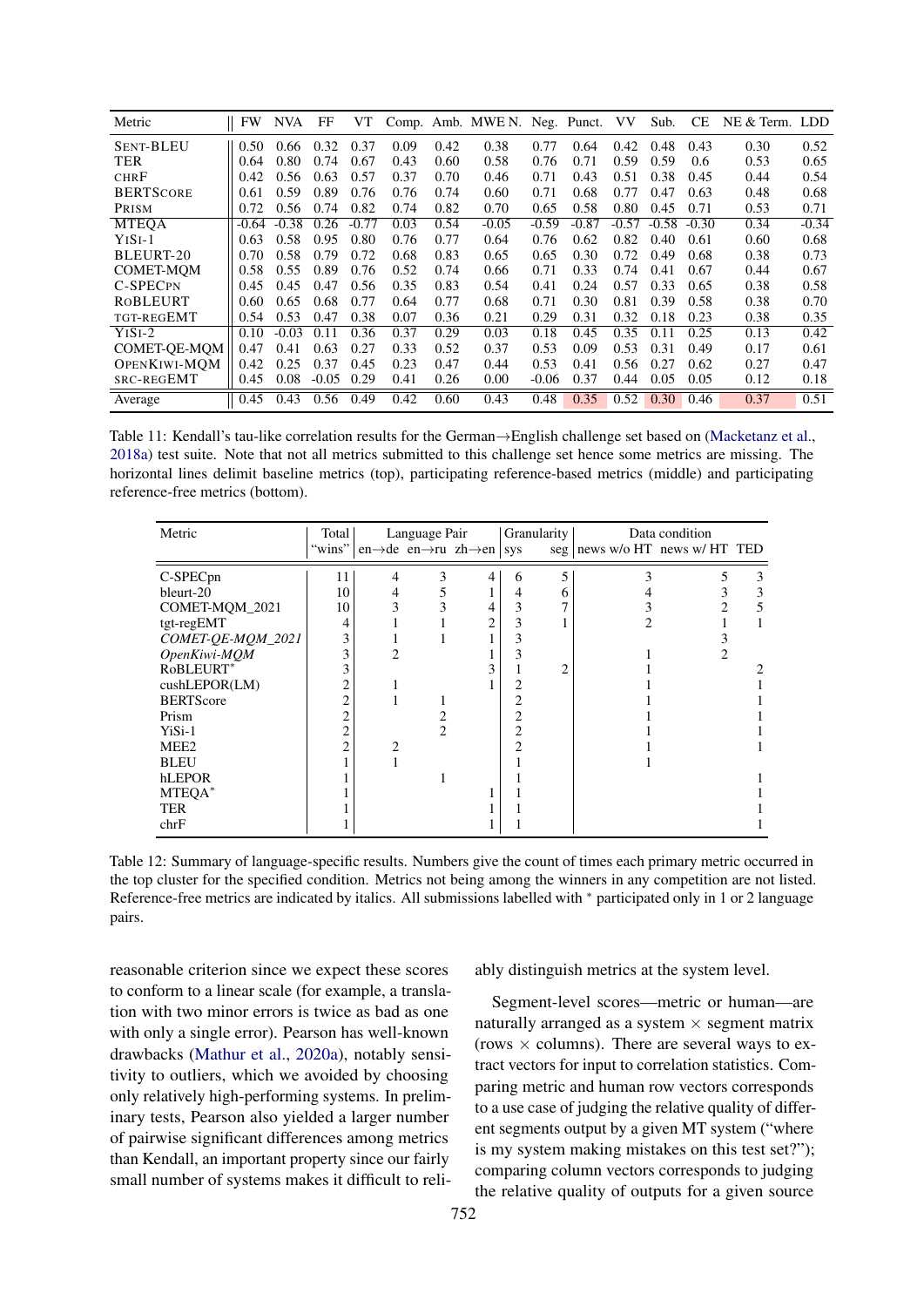segment across different MT systems ("which systems performed better or worse than mine on this segment?"). To avoid emphasizing either of these scenarios at the expense of the other, we flattened the metric and human score matrices into single vectors (row1, row2, ...) before comparing them. This measures the metrics' ability to assign independent scores to MT segments, abstracting away from system or source segment, and provides a large number of comparisons to boost statistical significance. We used Kendall rather than Pearson correlation for robustness to segment-level noise.<sup>[14](#page-15-2)</sup>

The results for each language pair and granularity are shown in Tables [23](#page-24-0) to [28,](#page-29-0) with corresponding pairwise significance plots derived using the PERM-BOTH test in Figures [2](#page-25-0) to [7.](#page-30-0) The tables contain results for all metrics; the significance plots include only primary and baseline metrics. In the tables, primary submissions are in bold, baseline metrics are underlined, and metrics that used only the source have "-src" appended to their name. For each condition (news without human translations, news with human translations, or TED), the *scores* of primary and baseline metrics in the top cluster are in bold. The top cluster consists of primary or baseline metrics that are not significantly outperformed by other primary or baseline metrics nor outperformed by a primary or baseline metric not in the top cluster.<sup>[15](#page-15-3)</sup> In the significance plots, this corresponds to the leftmost block of columns containing no dark squares.

Table [12](#page-14-0) summarizes all results in this section by counting the number of times each metric occurs in the top cluster (it got a "win"), summed across different ways of partitioning the results. This synthesis is fairly crude, since it treats all conditions as equally important. Also, membership in the top cluster is likely to be subject to high statistical variance, and metrics that fall outside this cluster are not accounted for; in particular, those that sometimes perform very poorly are not penalized. Nevertheless, the counts permit some general

observations.

In terms of total "wins", three metrics stand out clearly: C-SPECPN, BLEURT-20, and COMET-MQM\_2021. These have fairly evenlydistributed performance across languages, granularities, and data conditions, with the exception of BLEURT-20, which does relatively poorly on Chinese→English. Their advantage over other metrics is most pronounced at the segment level and when human translations are included among the systems to be judged (*w/ HT*)—both of which are more challenging tasks. In contrast, the distribution of metrics that achieve top-level performance is much broader for system-level granularity, the outof-domain TED setting, and to a lesser extent the news *w/o HT* setting. Two metrics that do not use a reference translation—COMET-QE-MQM\_2021 src and OpenKiwi-MQM-src—do surprisingly well overall, particularly in the *w/ HT* condition, but perform poorly at the segment level. This could be explained by these metrics benefiting from their ability to distinguish human vs. machine produced text. Finally, the surface-level baselines—BLEU, TER, and chrF—join the winners exclusively at the system level and almost exclusively in the out-ofdomain TED condition.

## 8 Additional Results

#### <span id="page-15-1"></span>8.1 Impact of Reference Translation

The quality of the reference translation can have a higher impact on the correlation to human ratings than the actual choice of metric [\(Freitag et al.,](#page-20-9) [2020\)](#page-20-9). For all our different test sets and language pairs, we consequently included all reference translations in our human evaluation to (a) assure that we have reference translation with high quality and (b) to choose the best reference translation for our main results. In this section, we present two interesting observations by looking into the Chinese→English TED talks and the English→German news setups.

#### <span id="page-15-0"></span>8.1.1  $zh \rightarrow en$  TED

We started by having only one reference translation for all TED talks. Unfortunately, the MQM evaluation revealed that the reference translation *ref-A* for Chinese→English was ranked last – lower than all the MT systems – and that it contained on average more than one major error (= 5 MQM points) per segment. We spot checked the errors and agreed that the reference translation indeed contained many errors. We then decided to acquire

<span id="page-15-2"></span><sup>14</sup>Our use of Kendall differs in two major aspects from the "Kendall-like" statistic used for segment-level correlations in previous editions of the WMT metrics task: we do not threshold MQM score differences, as we consider them to be more reliable than DA scores; and we compare all pairs of scores over complete flattened matrices rather than comparing pairs of scores in each column, and micro-averaging results across columns.

<span id="page-15-3"></span><sup>&</sup>lt;sup>15</sup>Note that this definition is different from the metric clustering used in previous metrics tasks, in which every metric in a cluster must be significantly better than all metrics in lower clusters.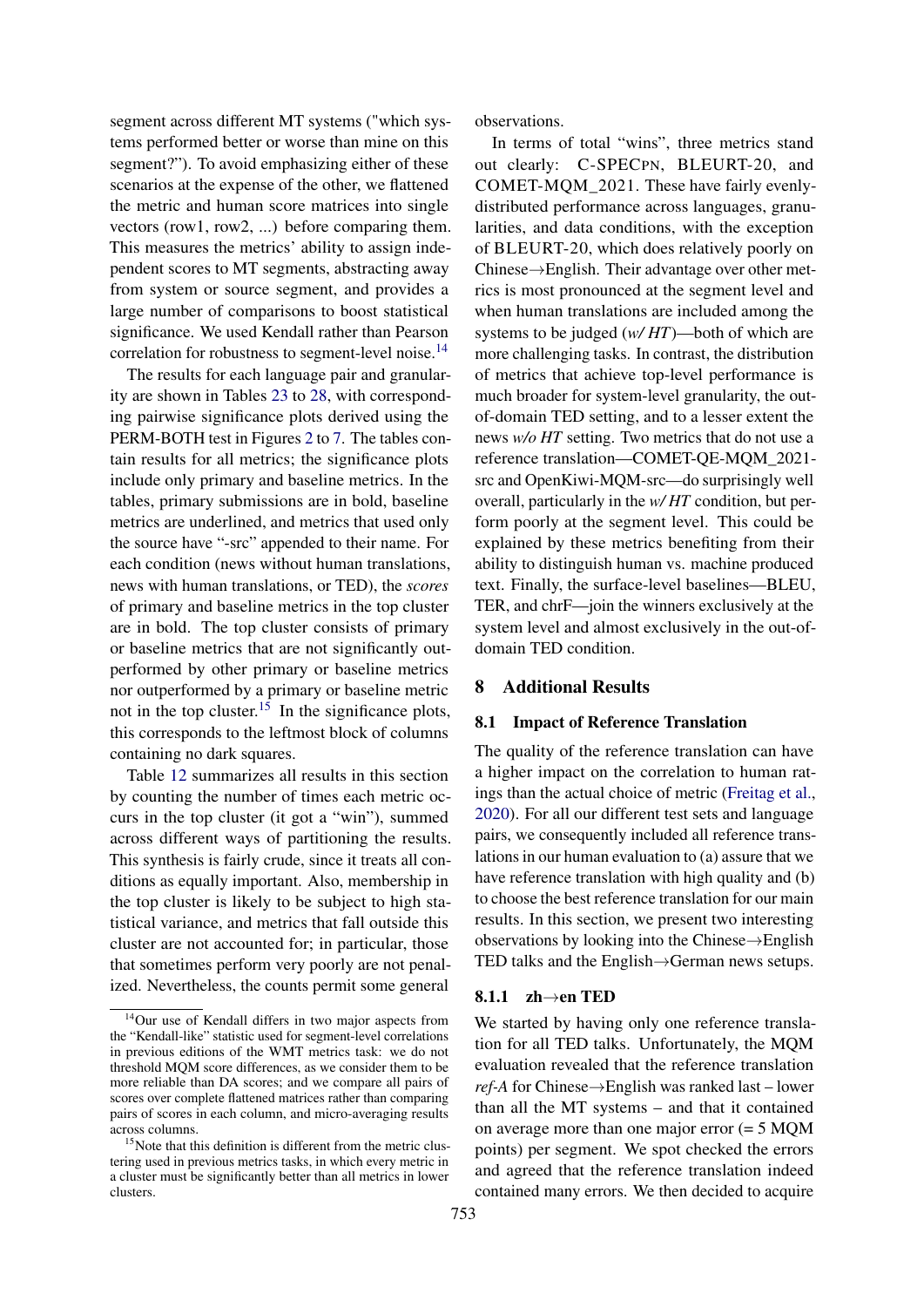<span id="page-16-0"></span>

|                  | ref-A    | ref-B    |
|------------------|----------|----------|
| <b>MOM</b>       | 5.52     | 0.42     |
| <b>MTEOA</b>     | 0.47(3)  | 0.74(1)  |
| TER              | 0.40(9)  | 0.71(2)  |
| <b>BERTScore</b> | 0.42(6)  | 0.69(3)  |
| bleurt-20        | 0.45(5)  | 0.68(4)  |
| $cushLEPOR$ (LM) | 0.39(11) | 0.68(5)  |
| Prism            | 0.46(4)  | 0.68(6)  |
| COMET-MOM 2021   | 0.40(8)  | 0.67(7)  |
| <b>BLEU</b>      | 0.30(13) | 0.65(8)  |
| YiSi-1           | 0.42(7)  | 0.65(9)  |
| chrF             | 0.40(10) | 0.62(10) |
| MEE <sub>2</sub> | 0.36(12) | 0.60(11) |
| C-SPECpn         | 0.49(2)  | 0.54(12) |
| tgt-regEMT       | 0.5(1)   | 0.37(13) |
| average          | 0.42     | 0.64     |

Table 13: Pairwise accuracy for ranking system pairs for TED Chinese→English using either ref-A (original ref) or ref-B (extra generated ref).

a new reference translation (*ref-B*) which turned out to be better than all MT systems after running a human evaluation. The impact of using an excellent versus an inaccurate human reference translation can be seen in Table [13.](#page-16-0) All metrics achieve an accuracy score lower than 0.5 when using ref-A to calculate their scores. This means that the metrics would perform worse than by chance. By switching to ref-B, all but one metric (*tgt-regEMT*) greatly improve their correlation score. This demonstrates once again that metrics become unreliable when they are provided with inaccurate reference translations.

#### <span id="page-16-3"></span>8.1.2 en→de Newstest2021

For English→German Newstest2021, we started with two reference translations (*ref-A* and *ref-B*). Both reference translations had issues: ref-A was ranked lower than two MT systems (see Table [5\)](#page-5-0) and we agreed with that assessment after spot checking the errors. ref-B had high-levels of overlap with the Online-W MT system and is most likely a post-edited translation of Online-W. Therefore, Microsoft and Google sponsored two new reference translations (*ref-C* and *ref-D*) which turned out to be the best translations based on MQM. In Table [14,](#page-16-1) you can see the pairwise accuracy scores from all reference-based primary and baseline metrics. Despite the good (low) MQM scores of both ref-C and ref-D, the ranking of the metrics when using these two references is quite different. Some metrics are more robust when switching the reference translation (e.g. *Prism*, *YiSi-1*, or *C-SPECpn*, but others yield very different correlation scores

(e.g. *BERTScore*, *tgt-refEMT*, or *BLEU*). Something else in addition to quality makes *ref-C* more appealing for metrics than *ref-D*. We do not have an explanation why the quality of some metrics is so different when switching the reference translation and leave this as an open challenge for the community to better understand why this is happening.

<span id="page-16-1"></span>

|                      | $ref-A$  | $ref-C$  | $ref-D$  |
|----------------------|----------|----------|----------|
| MOM                  | 1.22     | 0.48     | 0.52     |
| <b>BERTScore</b>     | 0.91(1)  | 0.94(1)  | 0.77(10) |
| $cushLEPOR$ (LM)     | 0.81(10) | 0.92(2)  | 0.81(6)  |
| <b>BLEU</b>          | 0.87(5)  | 0.90(3)  | 0.69(12) |
| MEE <sub>2</sub>     | 0.87(4)  | 0.90(4)  | 0.80(8)  |
| TER                  | 0.89(2)  | 0.90(5)  | 0.80(7)  |
| chrF                 | 0.82(8)  | 0.87(6)  | 0.77(11) |
| bleurt-20            | 0.86(6)  | 0.85(7)  | 0.81(4)  |
| Prism                | 0.83(7)  | 0.83(8)  | 0.81(5)  |
| $Y_i$ Si-1           | 0.87(3)  | 0.82(9)  | 0.82(2)  |
| C-SPEC <sub>pn</sub> | 0.80(11) | 0.82(10) | 0.82(3)  |
| COMET-MOM 2021       | 0.81(9)  | 0.80(11) | 0.77(9)  |
| <b>MTEOA</b>         | 0.78(13) | 0.80(12) | 0.67(13) |
| tgt-regEMT           | 0.78(12) | 0.80(13) | 0.82(1)  |
| average              | 0.84     | 0.86     | 0.78     |

Table 14: Pairwise accuracy for ranking system pairs for newstest2021 w/o HT English→German using either ref-C (main ref) or ref-A/ref-D (alternative refs), where ref-A is of substantially lower quality. ref-B was excluded because it is likely a post-edit of one of the participating systems.

#### <span id="page-16-2"></span>8.2 Google vs. Unbabel MQM

Given that annotations were undertaken for English→Russian using a different setup and MQM scheme than those for English→German and English→Chinese we sought to provide some insight into the compatibility of the two schemes by repeating the annotation for English→German using Unbabel's scheme and annotator pool: For a subset of 5056 segments of the TED talk data for English→German from 10 MT systems, Unbabel had another expert annotator trained on MQM provide annotations using their proprietary typology. MQM was calculated for each set of annotations (using their respective scoring) and the latter were then converted to a sequence of OK/BAD tags as a means of evaluating the level of agreement between the two annotations at a token level.

The Pearson's r correlation score between the two sets of MQM annotations was found to be 0.212, significant to  $p<0.05$ . Given the levels of correlation of metrics with Google's MQM scores on the full set of English→German, this is surprisingly low. Similarly, Cohen's Kappa on the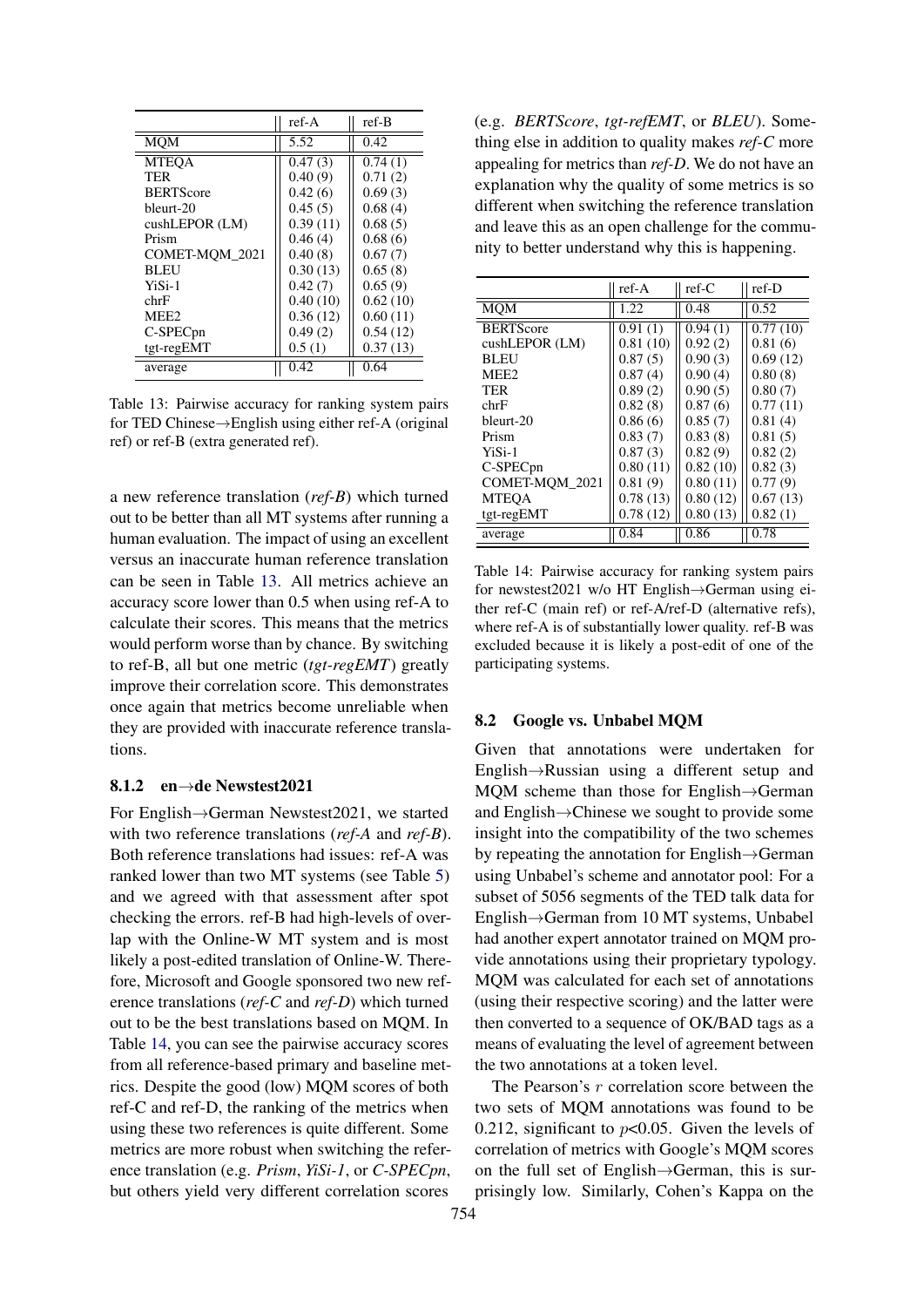annotated tags was found to be 0.165. Not only do scores correlate poorly but agreement at the tag level is also fairly weak. Equally, Cohen's Kappa on the subset of annotations on which both sets of annotators found some error was found to be improved but still low (0.2). This indicates that even when limited to erroneous sentences, the annotators struggled to agree on where the errors were.

We note that the Google annotators left 59.5% of the sample untouched (i.e. error free), whereas the Unbabel annotator left only 46.9% untouched. It appears that the Unbabel annotator was on average more aggressive in their annotation which might partially explain low levels of agreement.

A number of the MT systems often produced the same translation of the same source text. With this in mind, and given that Google used a pool of annotators, we were able to also compare annotations within the Google set. For every source/target pair with more than two annotations we calculated and averaged the pairwise Cohen's Kappa. The mean Kappa across all of these segments was 0.21, which suggests equally low levels of agreement between Google annotators.

Despite low segment level agreement we note that the ranking of systems remains fairly consistent between annotation schemes with a few outlying exceptions. Table [15](#page-17-1) details the rankings for our sample across annotation schemes. In particular it is encouraging to note that the human reference (albeit one of the worse ones, see Section [8.1.2\)](#page-16-3) is ranked first in both cases; at a high level both schemes are making meaningful quality judgements. For the sake of completeness, we similarly examined the rankings of metrics at segment level (measuring Pearson's r correlation score and ranking the result) against both sets of MQM scores for our sample. Rankings in both cases were found to be sufficiently similar to official results reported in this paper and no metric moved more than three positions.

To rationalize these low segment-level agreement numbers, we asked an independent native language German speaker to look at a subset of annotations where we noticed the worst levels of segment-level agreement. The independent rater provided some rudimentary annotation of the most obvious errors and some qualitative analysis of the segments themselves. From this independent analysis, we were able to conclude at a high-level that the nature of TED talk text broken into segments

is highly complex, context dependent and ambiguous even in the original language which resulted in equally ambiguous translation errors. This serves as a harsh reminder of the complexity of the annotation task and that inevitably even human annotation using highly granular schemes like MQM is only as reliable as the simplicity of the underlying text. The same reminder extends to human-generated references where highly specialized content will inevitably require specialized translators to ensure the most accurate translation.

<span id="page-17-1"></span>

| System         | Unbabel MOM | Google MQM  |
|----------------|-------------|-------------|
| metricsystem1  | 88.71 (4)   | $-1.61(6)$  |
| metricsystem2  | 87.71 (10)  | $-1.68(7)$  |
| metricsystem3  | 86.88 (11)  | $-1.41(4)$  |
| metricsystem4  | 87.88 (7)   | $-1.77(9)$  |
| metricsystem5  | 87.85(9)    | $-1.74(8)$  |
| $ref-A$        | 95.49(1)    | $-0.89(1)$  |
| Facebook-AI    | 91.54(3)    | $-1.05(2)$  |
| Online-W       | 93.27(2)    | $-1.12(3)$  |
| Nemo           | 88.21 (6)   | $-2.15(11)$ |
| VolcTrans-GLAT | 88.27 (5)   | $-1.49(5)$  |
| eTranslation   | 87.87 (8)   | $-1.96(10)$ |

Table 15: System-level MQM scores for Unbabel and Google annotation schemes

We note that whilst we do not have human direct assessment (DA) scores on TED data in order to provide a direct comparison of the two annotation schemes in this setting, we observe in the following section that MQM appears to provide a more stable basis for evaluation in general.

#### <span id="page-17-0"></span>8.3 Comparison to WMT Scoring

The WMT evaluation campaign [\(Akhbardeh et al.,](#page-20-10) [2021\)](#page-20-10) ran a human direct assessment (DA) evaluation for the primary submissions in the news domain for all language pairs. Segment-level ratings with document context (SR+DC) on a 0-100 scale were collected either using source-based evaluation with a mix of researchers/translators (for translations out of English) or reference-based evaluation with crowd-workers (for translations into English). In general, for each MT system, only a subset of documents receive ratings, with the rated subset differing across systems. System-level DA scores are averages over the available segment-level scores. Both raw scores and per-rater z-normalized versions of the scores are provided.

Appendix [C](#page-31-0) contains correlations to WMT Newstest DA scores for all metrics, at both segment and system level, for all 16 language pairs. There is significant variation in metric performance and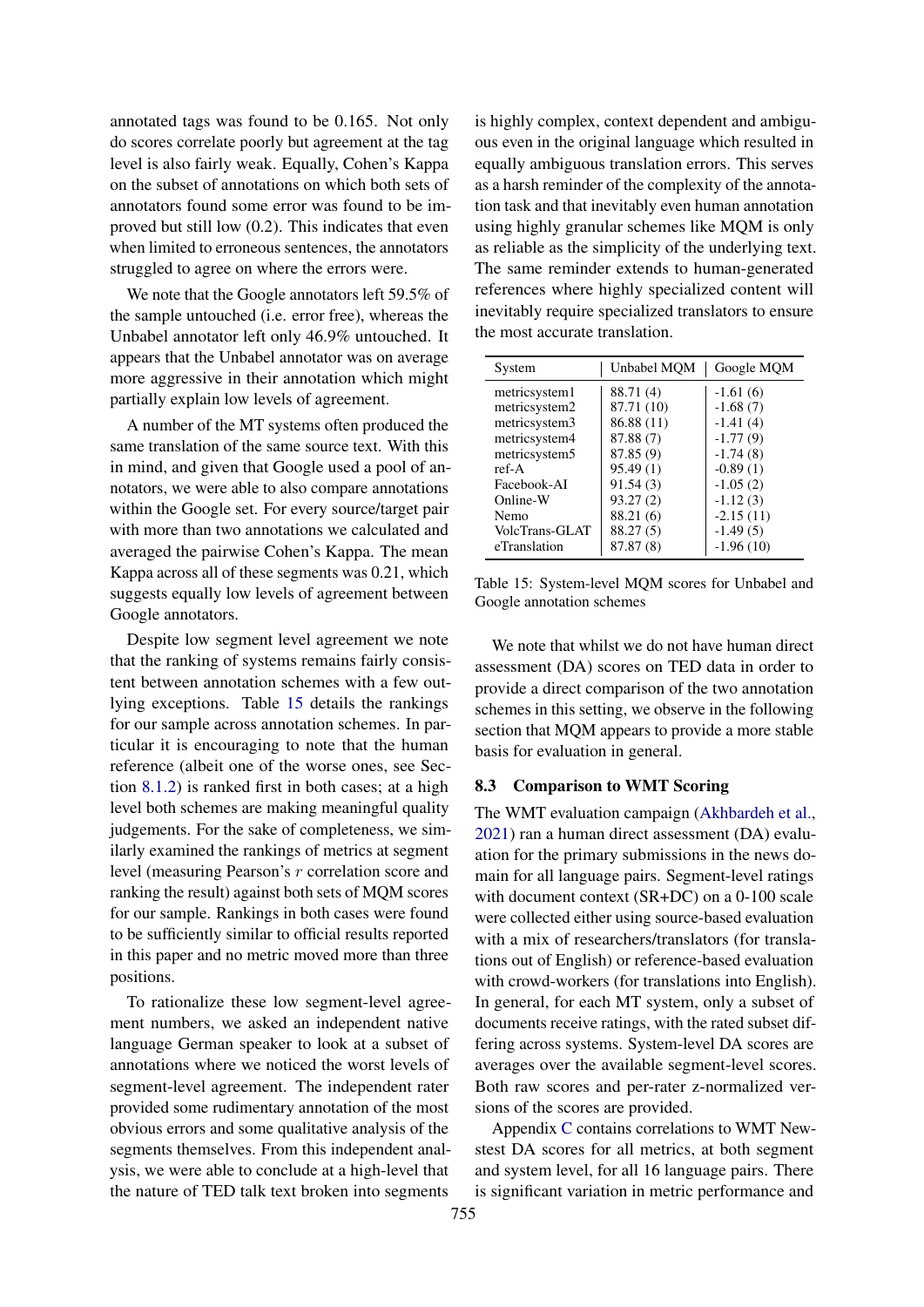ranking across languages, although a general pattern is that correlations are substantially higher for out-of-English pairs than into-English. Although the WMT correlations are not strictly comparable to the MQM results in previous sections, MQM scores tend to correlate somewhat better with metric scores for two of our three focus languages (English→German and Chinese→English), and somewhat worse for English→Russian.

<span id="page-18-0"></span>

| System           | <b>MOM</b>   | WMT-raw     | WMT-z     |
|------------------|--------------|-------------|-----------|
| $ref-C$          | $-0.511(1)$  | 85.964 (5)  | 0.320(3)  |
| VolcTrans-GLAT   | $-1.039(2)$  | 87.265(2)   | 0.301(6)  |
| Facebook-AI      | $-1.052(3)$  | 87.887(1)   | 0.378(2)  |
| ref-A            | $-1.221(4)$  | 84.939 (9)  | 0.280(8)  |
| Nemo             | $-1.340(5)$  | 86.090 (4)  | 0.250(10) |
| <b>HuaweiTSC</b> | $-1.381(6)$  | 85.787 (6)  | 0.312(4)  |
| Online-W         | $-1.460(7)$  | 86.262(3)   | 0.391(1)  |
| UEdin            | $-1.507(8)$  | 85.573 (8)  | 0.305(5)  |
| eTranslation     | $-1.695(9)$  | 85.706 (7)  | 0.281(7)  |
| VolcTrans-AT     | $-1.743(10)$ | 83.402 (10) | 0.280(9)  |

Table 16: MQM versus DA for English→German.

| System          | MOM         | WMT-raw     | WMT-z        |
|-----------------|-------------|-------------|--------------|
| $ref-A$         | 99.652(1)   | 84.428 (1)  | 0.409(1)     |
| ref-B           | 98.397 (2)  | 83.492 (2)  | 0.386(3)     |
| Facebook-AI     | 92.749 (3)  | 81.541 (4)  | 0.338(4)     |
| Online-W        | 91.797(4)   | 82.286 (3)  | 0.395(2)     |
| Online-A        | 87.866 (5)  | 76.177 (9)  | 0.227(7)     |
| Nemo            | 87.496 (6)  | 78.012 (7)  | 0.214(8)     |
| Online-G        | 87.225 (7)  | 78.466 (6)  | 0.242(6)     |
| Manifold        | 86.858 (8)  | 75.572 (10) | 0.197(9)     |
| Online-B        | 85.663 (9)  | 79.962 (5)  | 0.294(5)     |
| <b>NiuTrans</b> | 83.474 (10) | 76.436 (8)  | 0.148(10)    |
| Online-Y        | 79.274 (11) | 71.989 (11) | $-0.015(11)$ |

Table 17: MQM versus DA for English→Russian.

<span id="page-18-1"></span>

| System          | <b>MOM</b>  | WMT-raw    | WMT-z       |
|-----------------|-------------|------------|-------------|
| ref-A           | $-4.350(1)$ | 74.107(3)  | 0.019(3)    |
| <b>NiuTrans</b> | $-4.633(2)$ | 74.969 (2) | 0.042(1)    |
| <b>SMU</b>      | $-4.844(3)$ | 70.559(6)  | $-0.034(7)$ |
| <b>MiSS</b>     | $-4.932(4)$ | 70.095(9)  | $-0.029(5)$ |
| Borderline      | $-4.945(5)$ | 70.486(7)  | $-0.023(4)$ |
| DIDI-NLP        | $-5.095(6)$ | 75.641(1)  | 0.031(2)    |
| <b>IIE-MT</b>   | $-5.145(7)$ | 73.077(4)  | $-0.031(6)$ |
| Facebook-AI     | $-5.215(8)$ | 70.125(8)  | $-0.037(8)$ |
| Online-W        | $-5.567(9)$ | 72.851(5)  | $-0.087(9)$ |
|                 |             |            |             |

Table 18: MQM versus DA for Chinese→English.

Tables [16](#page-18-0) to [18](#page-18-1) compare MQM and DA scores for our focus language pairs, on all systems where both sets of scores were available. Notably, MQM scores rank human translations at or near the top more consistently than do DA scores. The only reference ranked worse than MT by MQM is

ref-A for English→German, which as discussed above is a low-quality translation. In contrast, DA z-normalized scores rank all references below at least one MT system except for ref-A in English→Russian, which is ranked first, in agreement with MQM. For English→German and English→Russian, MQM correlates better with raw DA scores than with z-normalized scores; Pearson correlations are 0.508 versus 0.243 for the former and 0.911 versus 0.898 for the latter. For Chinese→English the pattern reverses, with correlations of 0.216 versus 0.729.

#### 8.4 WMT DA as a Metric

<span id="page-18-3"></span>

| Metric                | news<br>w/o HT | news<br>w/ HT |
|-----------------------|----------------|---------------|
| <b>BERTScore</b>      | 0.902          | 0.097(11)     |
| cushLEPORT(LM)        | 0.898          | 0.023(15)     |
| TER                   | 0.851          | 0.065(14)     |
| <b>BLEU</b>           | 0.850          | 0.090(12)     |
| MEE <sub>2</sub>      | 0.836          | 0.107(9)      |
| COMET-QE-MQM_2021-src | 0.831          | 0.807(1)      |
| sentBLEU              | 0.824          | 0.114(8)      |
| bleurt-20             | 0.801          | 0.718(3)      |
| COMET-MQM_2021        | 0.790          | 0.697(4)      |
| Prism                 | 0.778          | $-0.008(17)$  |
| C-SPEC <sub>pn</sub>  | 0.773          | 0.788(2)      |
| chrF                  | 0.758          | 0.086(13)     |
| YiSi-1                | 0.735          | 0.102(10)     |
| regEMT                | 0.700          | 0.301(6)      |
| OpenKiwi-MQM-src      | 0.656          | 0.468(5)      |
| <b>MTEQA</b>          | 0.496          | 0.015(16)     |
| wmt-z                 | 0.357          | 0.282(7)      |
| regEMT-src            | $-0.415$       | $-0.311(18)$  |
| YiSi-2-src            | $-0.609$       | $-0.316(19)$  |

Table 19: System-level Pearson correlations, including WMT DA z-normalized scores as a metric, for English→German.

The correlations between MQM and WMT DA scores in the previous section motivated us to investigate how DA scores would fare in comparison to automatic metric scores when using MQM as gold scores. We computed system-level Pearson correlations using z-normalized DA scores for MT outputs only and MT outputs augmented with human references for which DA, MQM, and metric scores were all available.[16](#page-18-2) Tables [19](#page-18-3) to [21](#page-19-0) compare these to the performance of primary and baseline metrics using the references from Table  $7<sup>17</sup>$  $7<sup>17</sup>$  $7<sup>17</sup>$ . The performance of DA varies across languages: for English→German and English→Russian it ranks roughly among the

<span id="page-18-4"></span><span id="page-18-2"></span><sup>16</sup>ref-A for en→de, ref-B for en→ru, and ref-A for zh→en. <sup>17</sup>These numbers do not match others in the paper due to

the use of a reduced set of MT systems, and, for the *w/ HT* condition, a reduced set of human outputs.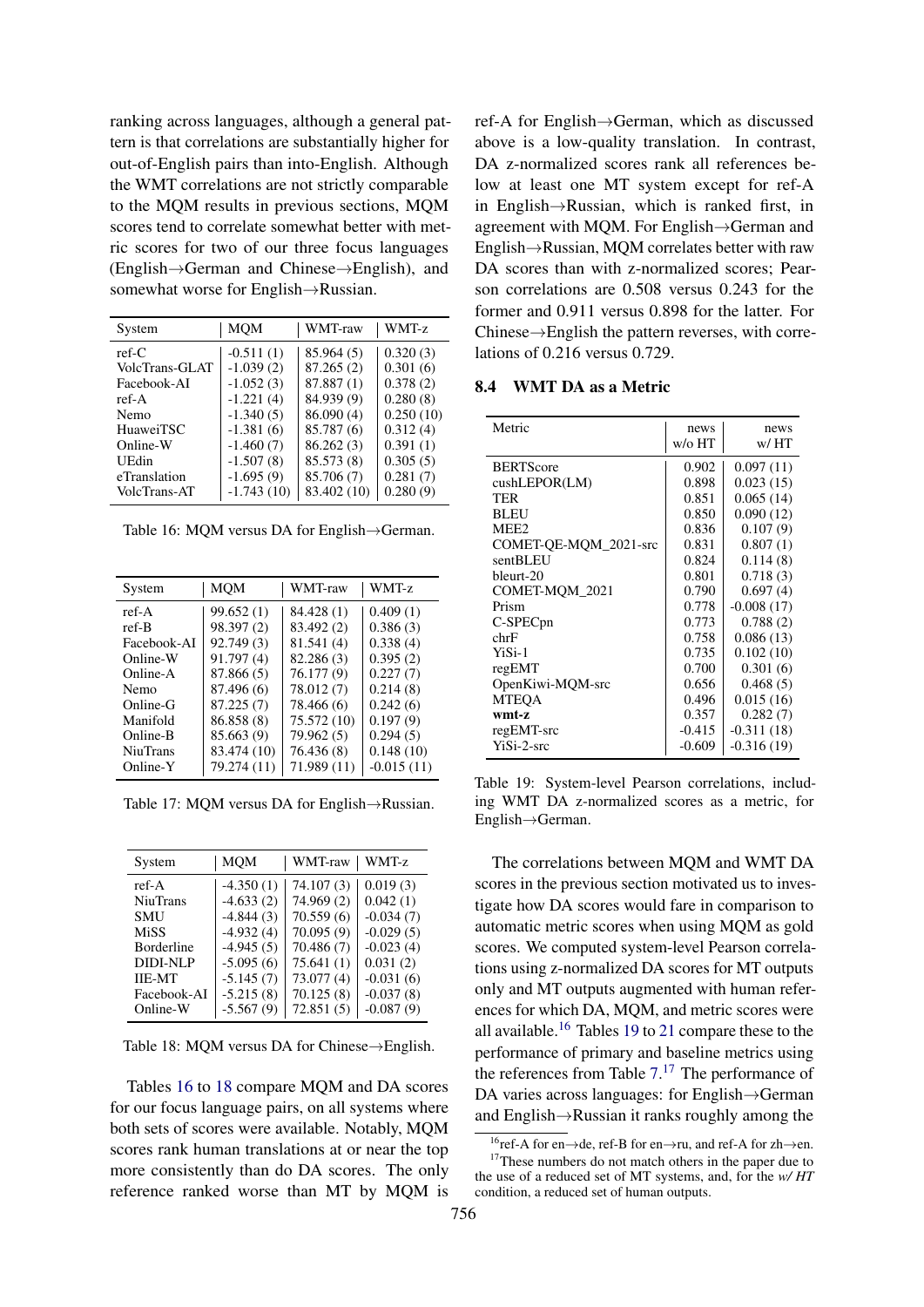| Metric                | news<br>w/o HT | news<br>w/HT |
|-----------------------|----------------|--------------|
| OpenKiwi-MQM-src      | 0.973          | 0.815(5)     |
| C-SPEC <sub>pn</sub>  | 0.967          | 0.934(2)     |
| Prism                 | 0.966          | $-0.220(14)$ |
| COMET-MQM_2021        | 0.964          | 0.866(4)     |
| <b>BLEU</b>           | 0.957          | $-0.025(11)$ |
| COMET-QE-MQM_2021-src | 0.953          | 0.946(1)     |
| sentBLEU              | 0.950          | $-0.011(10)$ |
| bleurt-20             | 0.948          | 0.722(6)     |
| MEE <sub>2</sub>      | 0.937          | $-0.151(12)$ |
| chrF                  | 0.934          | 0.034(9)     |
| YiSi-1                | 0.932          | 0.079(8)     |
| <b>BERTScore</b>      | 0.926          | $-0.177(13)$ |
| wmt-z                 | 0.918          | 0.891(3)     |
| TER                   | 0.841          | $-0.254(15)$ |
| regEMT                | 0.803          | 0.370(7)     |
| regEMT-src            | 0.314          | $-0.612(16)$ |
| YiSi-2-src            | 0.257          | $-0.652(17)$ |

Table 20: System-level Pearson correlations, including WMT DA z-normalized scores as a metric, for English→Russian.

<span id="page-19-0"></span>

| Metric                | news<br>w/o HT | news<br>w/HT |
|-----------------------|----------------|--------------|
| C-SPEC <sub>pn</sub>  | 0.797          | 0.882(1)     |
| regEMT                | 0.764          | 0.477(5)     |
| wmt-z                 | 0.724          | 0.729(3)     |
| <b>RoBLEURT</b>       | 0.722          | $-0.237(9)$  |
| COMET-MQM_2021        | 0.683          | $-0.034(6)$  |
| <b>BERTScore</b>      | 0.673          | $-0.224(8)$  |
| bleurt-20             | 0.656          | $-0.090(7)$  |
| YiSi-1                | 0.649          | $-0.244(10)$ |
| OpenKiwi-MQM-src      | 0.623          | 0.604(4)     |
| Prism                 | 0.596          | $-0.371(11)$ |
| COMET-QE-MQM_2021-src | 0.586          | 0.748(2)     |
| chrF                  | 0.573          | $-0.438(14)$ |
| YiSi-2-src            | 0.519          | $-0.431(13)$ |
| MEE <sub>2</sub>      | 0.515          | $-0.438(15)$ |
| <b>BLEU</b>           | 0.507          | $-0.472(16)$ |
| <b>MTEQA</b>          | 0.469          | $-0.424(12)$ |
| cushLEPORT(LM)        | 0.460          | $-0.490(18)$ |
| sentBLEU              | 0.441          | $-0.477(17)$ |
| TER                   | 0.316          | $-0.495(19)$ |
| regEMT-src            | 0.004          | $-0.607(20)$ |

Table 21: System-level Pearson correlations, including WMT DA z-normalized scores as a metric, for Chinese→English.

bottom half of the automatic metrics; while for Chinese→English it ranks third. DA scores tend to perform better when judging human output, ranking 7th, 3rd, and 3rd for English→German, English→Russian, and Chinese→English, respectively.

# 9 Conclusion

This paper summarized the results of the WMT21 shared task on automated machine translation evaluation, the Metrics Shared Task. This year, we collected our own human ratings for selected language pairs (En→De, En→Ru, and Zh→En) from professional translators via MQM to generate a reliable ground truth across two domains. WMT direct assessment (DA) scores generally correlate poorly with MQM scores, and exhibit weaker preference for human translations compared to machine output. For En→De and Zh→En, DA ranks the human translations below many MT systems, demonstrating that expert-based evaluation is needed to generate a reliable ground truth for the Metrics Shared Task. The majority of metrics correlate better with MQM than with WMT DA, confirming previous findings that the best automatic metrics are already more reliable than crowd worker human evaluations. The performance of each metric varies depending on the underlying domain (being either TED talks or news) demonstrating that most metrics are not domain robust. Further, the challenge sets revealed that most metrics struggle to penalize translations with errors in reversing negation or sentiment polarity, and show lower correlations for Subordination, Named Entities and Terminology.

Overall, metrics perform very differently based on domain, language pair or setting (with or without human translations among candidate systems) making it hard to declare a clear winner. When counting top performances across all test conditions, three embeddingbased metrics—C-SPECPN, BLEURT-20, and COMET-MQM\_2021— emerge as distinctly better than the others, especially at the segment level and when rating human translations. Nevertheless, it is unclear which test scenario and correlation metric is best to yield reliable results. We would encourage the community to investigate different ways of how to evaluate automatic metrics. We are very open to apply new suggestions in the next round of the Metrics Shared Task.

Another challenge is to define the overall ground truth (i.e. the human ratings). Even though, we are convinced that expert-based ratings via MQM are more reliable, we also found that the two MQM methodologies of Unbabel and Google disagree for some systems. We would encourage the community to further work on establishing a reliable human evaluation setup. The field would benefit from a reliable human evaluation standard that could be used by everyone.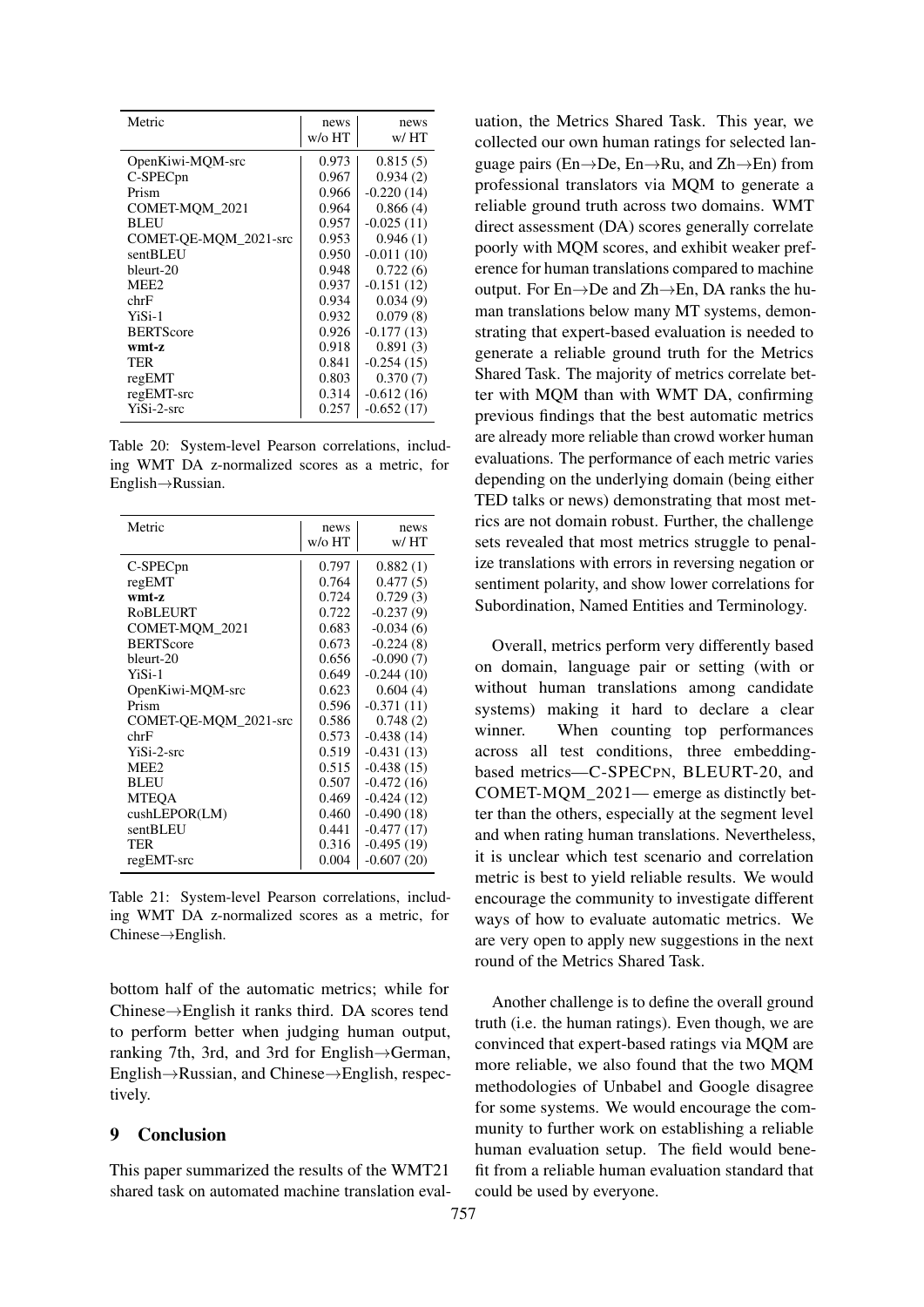### 10 Ethical considerations

MQM annotations and additional reference translations in this paper are done by professional translators. They are all paid at professional rates.

Our TED talks test suite is created based on TED transcripts and translations under CC BY–NC–ND 4.0 International. Additional translations done for this shared task follow the TED Talks Usage Policy.

Organizers from the National Research Council Canada and Unbabel have submitted to this task the frozen stable versions of their metrics (YiSi and COMET) dated before they joined the organizing committee. Newer versions of COMET were developed without using any of the test set, test suite or challenge sets.

#### 11 Acknowledgments

Results for this shared task would not be possible without tight collaboration with the organizers of the WMT News Translation Task. We are grateful to Google and Unbabel for sponsoring and overseeing the human evaluation. We would also like to thank the organizers of the WMT20 Robustness Task, especially Lucia Specia, for providing the pre-release version of the MT critical error annotations. We are grateful to Roman Grundkiewicz for his help in deciphering raw scores exported from Appraise and André Martins, Thibault Sellam, Qijun Tan and Macduff Hughes for their valuable review. Finally, we would like to thank Eleftherios Avramidis and Vivien Macketanz for providing us the German→English Challenge set (Section [6.3\)](#page-12-2).

Nitika Mathur is supported by the Australian Research Council. Ricardo Rei is supported by the P2020 programs MAIA (contract 045909) and Unbabel4EU (contract 042671). Ondřej Bojar would like to acknowledge the support from the Czech Science Foundation (grant n. 19-26934X, NEUREM3).

### References

- <span id="page-20-10"></span>Farhad Akhbardeh, Arkady Arkhangorodsky, Magdalena Biesialska, Ondřej Bojar, Rajen Chatterjee, Vishrav Chaudhary, and Marta R. 2021. Findings of the 2021 conference on machine translation (wmt21). In *Proceedings of the Sixth Conference on Machine Translation*, Online. Association for Computational Linguistics.
- <span id="page-20-7"></span>Eleftherios Avramidis, Vivien Macketanz, Ursula Strohriegel, Aljoscha Burchardt, and Sebastian

Möller. 2020. [Fine-grained linguistic evaluation](https://aclanthology.org/2020.wmt-1.38) [for state-of-the-art machine translation.](https://aclanthology.org/2020.wmt-1.38) In *Proceedings of the Fifth Conference on Machine Translation*, pages 346–356, Online. Association for Computational Linguistics.

- <span id="page-20-8"></span>Eleftherios Avramidis, Vivien Macketanz, Ursula Strohriegel, and Hans Uszkoreit. 2019. [Linguistic](https://doi.org/10.18653/v1/W19-5351) [evaluation of German-English machine translation](https://doi.org/10.18653/v1/W19-5351) [using a test suite.](https://doi.org/10.18653/v1/W19-5351) In *Proceedings of the Fourth Conference on Machine Translation (Volume 2: Shared Task Papers, Day 1)*, pages 445–454, Florence, Italy. Association for Computational Linguistics.
- <span id="page-20-6"></span>Ondřej Bojar, Yvette Graham, and Amir Kamran. 2017. [Results of the WMT17 metrics shared task.](https://doi.org/10.18653/v1/W17-4755) In *Proceedings of the Second Conference on Machine Translation*, pages 489–513, Copenhagen, Denmark. Association for Computational Linguistics.
- <span id="page-20-1"></span>Ondřej Bojar, Yvette Graham, Amir Kamran, and Miloš Stanojević. 2016. [Results of the WMT16 met](https://doi.org/10.18653/v1/W16-2302)[rics shared task.](https://doi.org/10.18653/v1/W16-2302) In *Proceedings of the First Conference on Machine Translation: Volume 2, Shared Task Papers*, pages 199–231, Berlin, Germany. Association for Computational Linguistics.
- <span id="page-20-4"></span>Hyung Won Chung, Thibault Fevry, Henry Tsai, Melvin Johnson, and Sebastian Ruder. 2021. [Re](https://openreview.net/forum?id=xpFFI_NtgpW)[thinking embedding coupling in pre-trained lan](https://openreview.net/forum?id=xpFFI_NtgpW)[guage models.](https://openreview.net/forum?id=xpFFI_NtgpW) In *International Conference on Learning Representations*.
- <span id="page-20-5"></span>Daniel Deutsch, Rotem Dror, and Dan Roth. 2021. A statistical analysis of summarization evaluation metrics using resampling methods. *arXiv preprint arXiv:2104.00054*.
- <span id="page-20-2"></span>Erick Fonseca, Lisa Yankovskaya, André F. T. Martins, Mark Fishel, and Christian Federmann. 2019. [Find](https://doi.org/10.18653/v1/W19-5401)[ings of the WMT 2019 shared tasks on quality esti](https://doi.org/10.18653/v1/W19-5401)[mation.](https://doi.org/10.18653/v1/W19-5401) In *Proceedings of the Fourth Conference on Machine Translation (Volume 3: Shared Task Papers, Day 2)*, pages 1–10, Florence, Italy. Association for Computational Linguistics.
- <span id="page-20-0"></span>Markus Freitag, George Foster, David Grangier, Viresh Ratnakar, Qijun Tan, and Wolfgang Macherey. 2021. [Experts, errors, and context: A large-scale study of](http://arxiv.org/abs/2104.14478) [human evaluation for machine translation.](http://arxiv.org/abs/2104.14478) *CoRR*, abs/2104.14478.
- <span id="page-20-9"></span>Markus Freitag, David Grangier, and Isaac Caswell. 2020. [BLEU might be guilty but references are not](https://doi.org/10.18653/v1/2020.emnlp-main.5) [innocent.](https://doi.org/10.18653/v1/2020.emnlp-main.5) In *Proceedings of the 2020 Conference on Empirical Methods in Natural Language Processing (EMNLP)*, pages 61–71, Online. Association for Computational Linguistics.
- <span id="page-20-3"></span>Lifeng Han, Irina Sorokina, Gleb Erofeev, and Serge Gladkoff. 2021. cushlepor: Customised hlepor metric using labse distilled knowledge model to improve agreement with human judgements. In *Proceedings of the Sixth Conference on Machine Translation*, Online. Association for Computational Linguistics.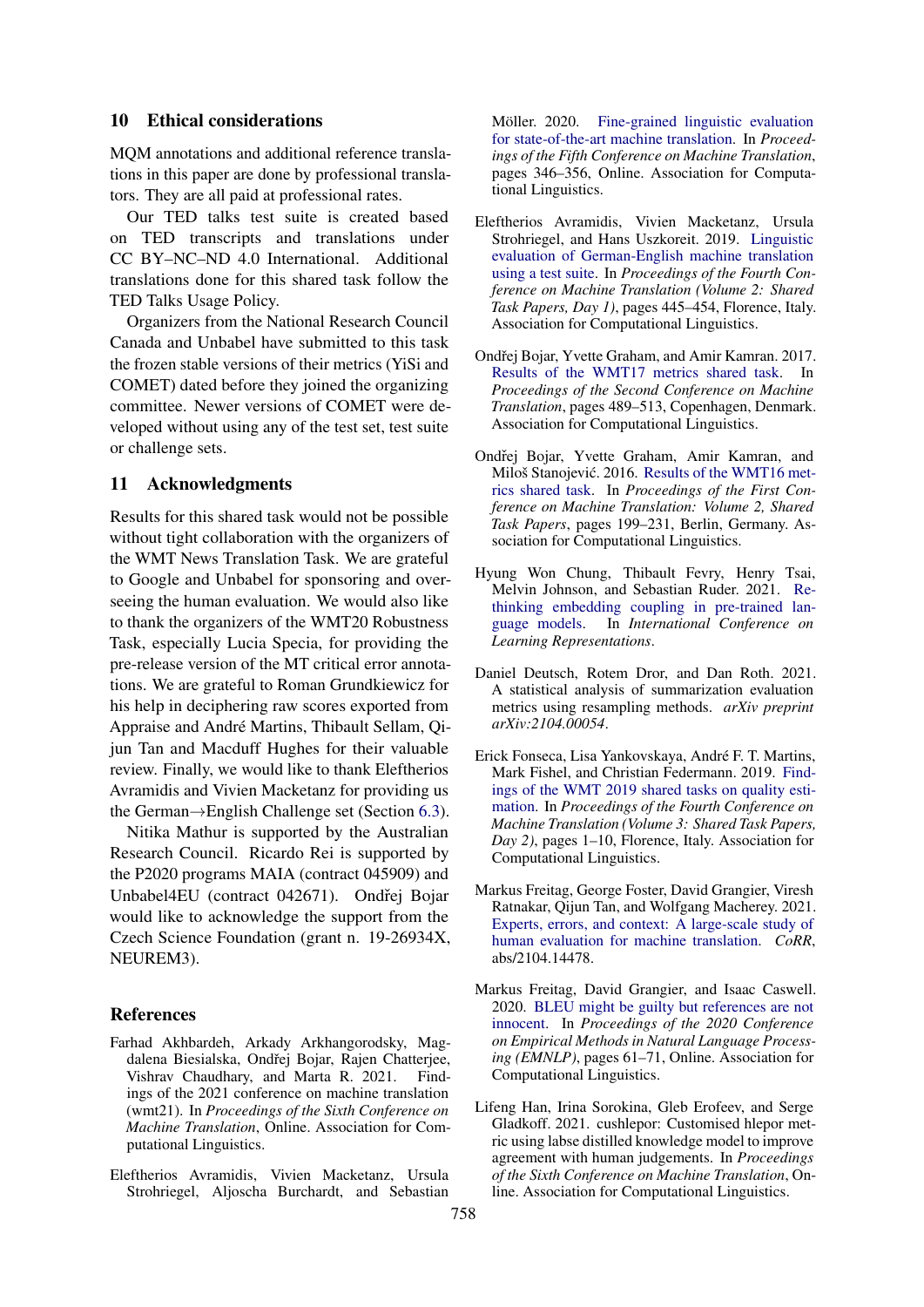- <span id="page-21-11"></span>Lifeng Han, Derek F. Wong, Lidia S. Chao, Liangye He, Yi Lu, Junwen Xing, and Xiaodong Zeng. 2013. [Language-independent model for machine transla](https://repository.um.edu.mo/handle/10692/18190)[tion evaluation with reinforced factors.](https://repository.um.edu.mo/handle/10692/18190) In *Machine Translation Summit XIV*, pages 215–222. International Association for Machine Translation.
- <span id="page-21-4"></span>Fabio Kepler, Jonay Trénous, Marcos Treviso, Miguel Vera, and André F. T. Martins. 2019. [OpenKiwi:](https://doi.org/10.18653/v1/P19-3020) [An open source framework for quality estimation.](https://doi.org/10.18653/v1/P19-3020) In *Proceedings of the 57th Annual Meeting of the Association for Computational Linguistics: System Demonstrations*, pages 117–122, Florence, Italy. Association for Computational Linguistics.
- <span id="page-21-1"></span>Tom Kocmi, Christian Federmann, Roman Grundkiewicz, Marcin Junczys-Dowmunt, Hitokazu Matsushita, and Arul Menezes. 2021. To ship or not to ship: An extensive evaluation of automatic metrics for machine translation. In *Proceedings of the Sixth Conference on Machine Translation*, Online. Association for Computational Linguistics.
- <span id="page-21-6"></span>Mateusz Krubiński, Erfan Ghadery, Marie-Francine Moens, and Pavel Pecina. 2021a. Just ask! evaluating machine translation by asking and answering questions. In *Proceedings of the Sixth Conference on Machine Translation*, Online. Association for Computational Linguistics.
- <span id="page-21-10"></span>Mateusz Krubiński, Erfan Ghadery, Marie-Francine Moens, and Pavel Pecina. 2021b. Mteqa at wmt21 metrics shared task. In *Proceedings of the Sixth Conference on Machine Translation*, Online. Association for Computational Linguistics.
- <span id="page-21-5"></span>Chi-kiu Lo. 2019. [YiSi - a unified semantic MT quality](https://doi.org/10.18653/v1/W19-5358) [evaluation and estimation metric for languages with](https://doi.org/10.18653/v1/W19-5358) [different levels of available resources.](https://doi.org/10.18653/v1/W19-5358) In *Proceedings of the Fourth Conference on Machine Translation (Volume 2: Shared Task Papers, Day 1)*, pages 507–513, Florence, Italy. Association for Computational Linguistics.
- <span id="page-21-8"></span>Chi-kiu Lo. 2020. [Extended study on using pretrained](https://aclanthology.org/2020.wmt-1.99) [language models and YiSi-1 for machine translation](https://aclanthology.org/2020.wmt-1.99) [evaluation.](https://aclanthology.org/2020.wmt-1.99) In *Proceedings of the Fifth Conference on Machine Translation*, pages 895–902, Online. Association for Computational Linguistics.
- <span id="page-21-9"></span>Chi-kiu Lo and Samuel Larkin. 2020. [Machine trans](https://aclanthology.org/2020.wmt-1.100)[lation reference-less evaluation using YiSi-2 with](https://aclanthology.org/2020.wmt-1.100) [bilingual mappings of massive multilingual lan](https://aclanthology.org/2020.wmt-1.100)[guage model.](https://aclanthology.org/2020.wmt-1.100) In *Proceedings of the Fifth Conference on Machine Translation*, pages 903–910, Online. Association for Computational Linguistics.
- <span id="page-21-0"></span>Arle Lommel, Hans Uszkoreit, and Aljoscha Burchardt. 2014. [Multidimensional Quality Metrics \(MQM\) :](https://ddd.uab.cat/record/130144) [A Framework for Declaring and Describing Trans](https://ddd.uab.cat/record/130144)[lation Quality Metrics.](https://ddd.uab.cat/record/130144) *Tradumàtica*, pages 0455– 463.
- <span id="page-21-12"></span>Qingsong Ma, Ondřej Bojar, and Yvette Graham. 2018. [Results of the WMT18 metrics shared task: Both](https://doi.org/10.18653/v1/W18-6450)

[characters and embeddings achieve good perfor](https://doi.org/10.18653/v1/W18-6450)[mance.](https://doi.org/10.18653/v1/W18-6450) In *Proceedings of the Third Conference on Machine Translation: Shared Task Papers*, pages 671–688, Belgium, Brussels. Association for Computational Linguistics.

- <span id="page-21-13"></span>Qingsong Ma, Johnny Wei, Ondřej Bojar, and Yvette Graham. 2019. [Results of the WMT19 metrics](https://doi.org/10.18653/v1/W19-5302) [shared task: Segment-level and strong MT sys](https://doi.org/10.18653/v1/W19-5302)[tems pose big challenges.](https://doi.org/10.18653/v1/W19-5302) In *Proceedings of the Fourth Conference on Machine Translation (Volume 2: Shared Task Papers, Day 1)*, pages 62–90, Florence, Italy. Association for Computational Linguistics.
- <span id="page-21-14"></span>Vivien Macketanz, Renlong Ai, Aljoscha Burchardt, and Hans Uszkoreit. 2018a. [TQ-AutoTest – an](https://aclanthology.org/L18-1142) [automated test suite for \(machine\) translation qual](https://aclanthology.org/L18-1142)[ity.](https://aclanthology.org/L18-1142) In *Proceedings of the Eleventh International Conference on Language Resources and Evaluation (LREC 2018)*, Miyazaki, Japan. European Language Resources Association (ELRA).
- <span id="page-21-15"></span>Vivien Macketanz, Eleftherios Avramidis, Aljoscha Burchardt, and Hans Uszkoreit. 2018b. [Fine](https://doi.org/10.18653/v1/W18-6436)[grained evaluation of German-English machine](https://doi.org/10.18653/v1/W18-6436) [translation based on a test suite.](https://doi.org/10.18653/v1/W18-6436) In *Proceedings of the Third Conference on Machine Translation: Shared Task Papers*, pages 578–587, Belgium, Brussels. Association for Computational Linguistics.
- <span id="page-21-16"></span>Vivien Macketanz, Eleftherios Avramidis, Shushen Manakhimova, and Sebastian Möller. 2021. Linguistic evaluation for the 2021 state-of-the-art machine translation systems for german to english and english to german. In *Proceedings of the Sixth Conference on Machine Translation*, Online. Association for Computational Linguistics.
- <span id="page-21-17"></span>Nitika Mathur, Timothy Baldwin, and Trevor Cohn. 2020a. Tangled up in bleu: Reevaluating the evaluation of automatic machine translation evaluation metrics. In *Proceedings of the 58th Annual Meeting of the Association for Computational Linguistics*, pages 4984–4997.
- <span id="page-21-3"></span>Nitika Mathur, Johnny Wei, Markus Freitag, Qing-song Ma, and Ondřej Bojar. 2020b. [Results of](https://aclanthology.org/2020.wmt-1.77) [the WMT20 metrics shared task.](https://aclanthology.org/2020.wmt-1.77) In *Proceedings of the Fifth Conference on Machine Translation*, pages 688–725, Online. Association for Computational Linguistics.
- <span id="page-21-7"></span>Ananya Mukherjee, Hema Ala, Manish Shrivastava, and Dipti Misra Sharma. 2020. [Mee : An automatic](https://doi.org/10.1109/DSAA49011.2020.00042) [metric for evaluation using embeddings for machine](https://doi.org/10.1109/DSAA49011.2020.00042) [translation.](https://doi.org/10.1109/DSAA49011.2020.00042) In *2020 IEEE 7th International Conference on Data Science and Advanced Analytics (DSAA)*, pages 292–299.
- <span id="page-21-2"></span>Kishore Papineni, Salim Roukos, Todd Ward, and Wei-Jing Zhu. 2002. [Bleu: a method for automatic eval](https://doi.org/10.3115/1073083.1073135)[uation of machine translation.](https://doi.org/10.3115/1073083.1073135) In *Proceedings of the 40th Annual Meeting of the Association for Computational Linguistics*, pages 311–318, Philadelphia,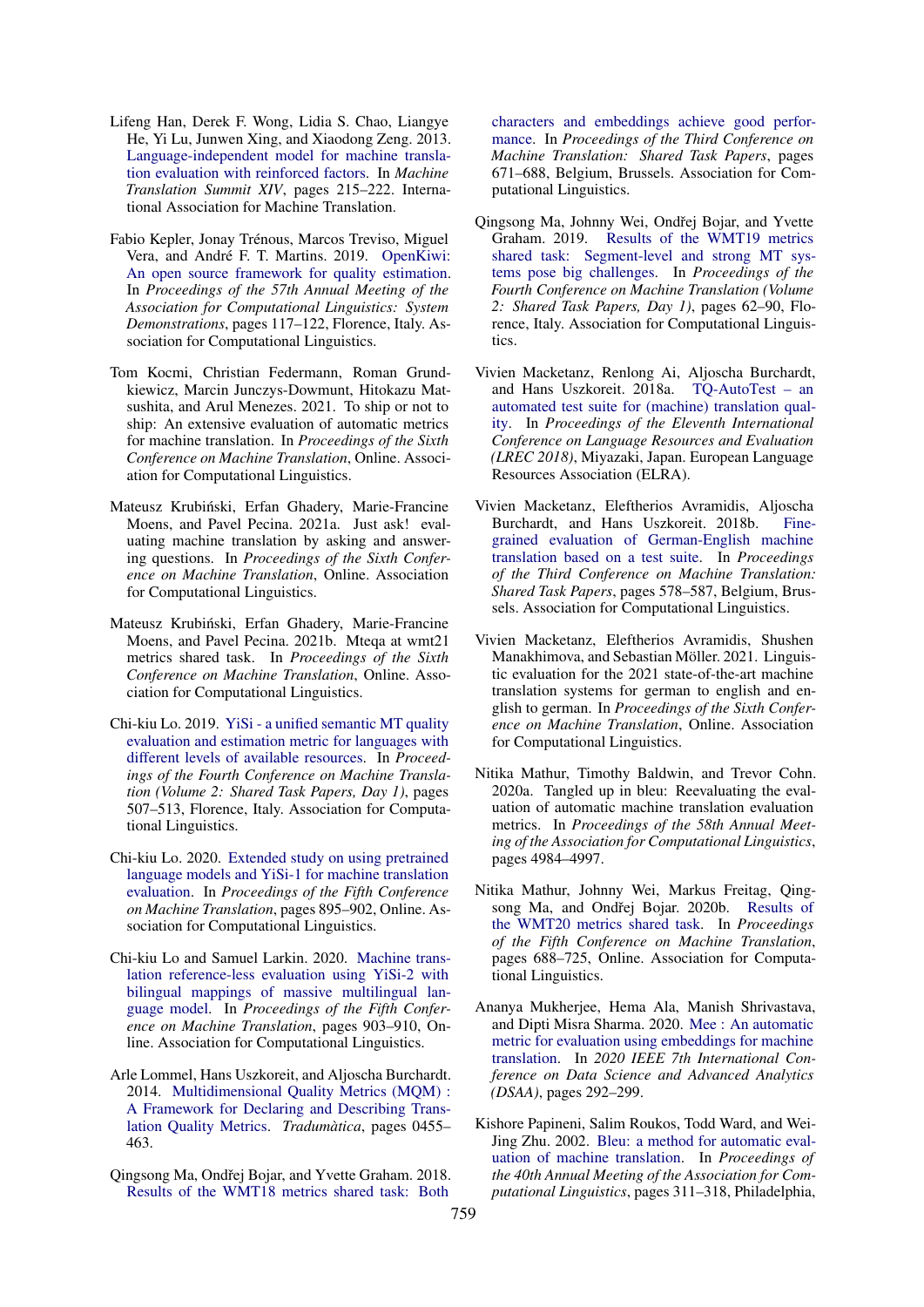Pennsylvania, USA. Association for Computational Linguistics.

- <span id="page-22-5"></span>Maja Popović. 2015. [chrF: character n-gram F-score](https://doi.org/10.18653/v1/W15-3049) [for automatic MT evaluation.](https://doi.org/10.18653/v1/W15-3049) In *Proceedings of the Tenth Workshop on Statistical Machine Translation*, pages 392–395, Lisbon, Portugal. Association for Computational Linguistics.
- <span id="page-22-3"></span>Matt Post. 2018. [A call for clarity in reporting BLEU](https://doi.org/10.18653/v1/W18-6319) [scores.](https://doi.org/10.18653/v1/W18-6319) In *Proceedings of the Third Conference on Machine Translation: Research Papers*, pages 186– 191, Brussels, Belgium. Association for Computational Linguistics.
- <span id="page-22-8"></span>Ricardo Rei, Ana C Farinha, Chrysoula Zerva, Daan van Stigt, Craig Stewart, Pedro G Ramos, Taisiya Glushkova, André Martins, and Alon Lavie. 2021. Are References Really Needed?Unbabel-IST 2021 Submission for the Metrics Shared Task. In *Proceedings of the Sixth Conference on Machine Translation*, Online. Association for Computational Linguistics.
- <span id="page-22-9"></span>Ricardo Rei, Craig Stewart, Ana C Farinha, and Alon Lavie. 2020a. [COMET: A neural framework for MT](https://doi.org/10.18653/v1/2020.emnlp-main.213) [evaluation.](https://doi.org/10.18653/v1/2020.emnlp-main.213) In *Proceedings of the 2020 Conference on Empirical Methods in Natural Language Processing (EMNLP)*, pages 2685–2702, Online. Association for Computational Linguistics.
- <span id="page-22-10"></span>Ricardo Rei, Craig Stewart, Ana C Farinha, and Alon Lavie. 2020b. [Unbabel's participation in the](https://aclanthology.org/2020.wmt-1.101) [WMT20 metrics shared task.](https://aclanthology.org/2020.wmt-1.101) In *Proceedings of the Fifth Conference on Machine Translation*, pages 911–920, Online. Association for Computational Linguistics.
- <span id="page-22-1"></span>Nils Reimers and Iryna Gurevych. 2020. [Making](https://doi.org/10.18653/v1/2020.emnlp-main.365) [monolingual sentence embeddings multilingual us](https://doi.org/10.18653/v1/2020.emnlp-main.365)[ing knowledge distillation.](https://doi.org/10.18653/v1/2020.emnlp-main.365) In *Proceedings of the 2020 Conference on Empirical Methods in Natural Language Processing (EMNLP)*, pages 4512–4525, Online. Association for Computational Linguistics.
- <span id="page-22-0"></span>Thibault Sellam, Amy Pu, Hyung Won Chung, Sebastian Gehrmann, Qijun Tan, Markus Freitag, Dipanjan Das, and Ankur Parikh. 2020. [Learning to eval](https://aclanthology.org/2020.wmt-1.102)[uate translation beyond English: BLEURT submis](https://aclanthology.org/2020.wmt-1.102)[sions to the WMT metrics 2020 shared task.](https://aclanthology.org/2020.wmt-1.102) In *Proceedings of the Fifth Conference on Machine Translation*, pages 921–927, Online. Association for Computational Linguistics.
- <span id="page-22-4"></span>Matthew Snover, Bonnie Dorr, Rich Schwartz, Linnea Micciulla, and John Makhoul. 2006. [A study](https://aclanthology.org/2006.amta-papers.25) [of translation edit rate with targeted human annota](https://aclanthology.org/2006.amta-papers.25)[tion.](https://aclanthology.org/2006.amta-papers.25) In *Proceedings of the 7th Conference of the Association for Machine Translation in the Americas: Technical Papers*, pages 223–231, Cambridge, Massachusetts, USA. Association for Machine Translation in the Americas.
- <span id="page-22-2"></span>Lucia Specia, Frédéric Blain, Marina Fomicheva, Erick Fonseca, Vishrav Chaudhary, Francisco Guzmán, and André F. T. Martins. 2020a. [Findings of the](https://aclanthology.org/2020.wmt-1.79)

[WMT 2020 shared task on quality estimation.](https://aclanthology.org/2020.wmt-1.79) In *Proceedings of the Fifth Conference on Machine Translation*, pages 743–764, Online. Association for Computational Linguistics.

- <span id="page-22-15"></span>Lucia Specia, Zhenhao Li, Juan Pino, Vishrav Chaudhary, Francisco Guzmán, Graham Neubig, Nadir Durrani, Yonatan Belinkov, Philipp Koehn, Hassan Sajjad, Paul Michel, and Xian Li. 2020b. [Findings](https://aclanthology.org/2020.wmt-1.4) [of the WMT 2020 shared task on machine transla](https://aclanthology.org/2020.wmt-1.4)[tion robustness.](https://aclanthology.org/2020.wmt-1.4) In *Proceedings of the Fifth Conference on Machine Translation*, pages 76–91, Online. Association for Computational Linguistics.
- <span id="page-22-11"></span>Michal Stefanik, Vít Novotný, and Petr Sojka. 2021. Regressive ensemble for machine translation quality evaluation. In *Proceedings of the Sixth Conference on Machine Translation*, Online. Association for Computational Linguistics.
- <span id="page-22-13"></span>Kosuke Takahashi, Yoichi Ishibashi, Katsuhito Sudoh, and Satoshi Nakamura. 2021. Multilingual machine translation evaluation metrics fine-tuned on pseudonegative examples for wmt 2021 metrics task. In *Proceedings of the Sixth Conference on Machine Translation*, Online. Association for Computational Linguistics.
- <span id="page-22-7"></span>Brian Thompson and Matt Post. 2020. [Automatic ma](https://doi.org/10.18653/v1/2020.emnlp-main.8)[chine translation evaluation in many languages via](https://doi.org/10.18653/v1/2020.emnlp-main.8) [zero-shot paraphrasing.](https://doi.org/10.18653/v1/2020.emnlp-main.8) In *Proceedings of the 2020 Conference on Empirical Methods in Natural Language Processing (EMNLP)*, pages 90–121, Online. Association for Computational Linguistics.
- <span id="page-22-12"></span>Yu Wan, Dayiheng Liu, Baosong Yang, Tianchi Bi, Haibo Zhang, Boxing Chen, Weihua Luo, Derek F. Wong, and Lidia S. Chao. 2021. Robleurt submission for wmt2021 metrics task. In *Proceedings of the Sixth Conference on Machine Translation*, Online. Association for Computational Linguistics.
- <span id="page-22-14"></span>Evan James Williams. 1959. *Regression Analysis*, volume 14. wiley.
- <span id="page-22-6"></span>Tianyi Zhang, Varsha Kishore, Felix Wu, Kilian Q. Weinberger, and Yoav Artzi. 2020. [Bertscore: Eval](https://openreview.net/forum?id=SkeHuCVFDr)[uating text generation with bert.](https://openreview.net/forum?id=SkeHuCVFDr) In *International Conference on Learning Representations*.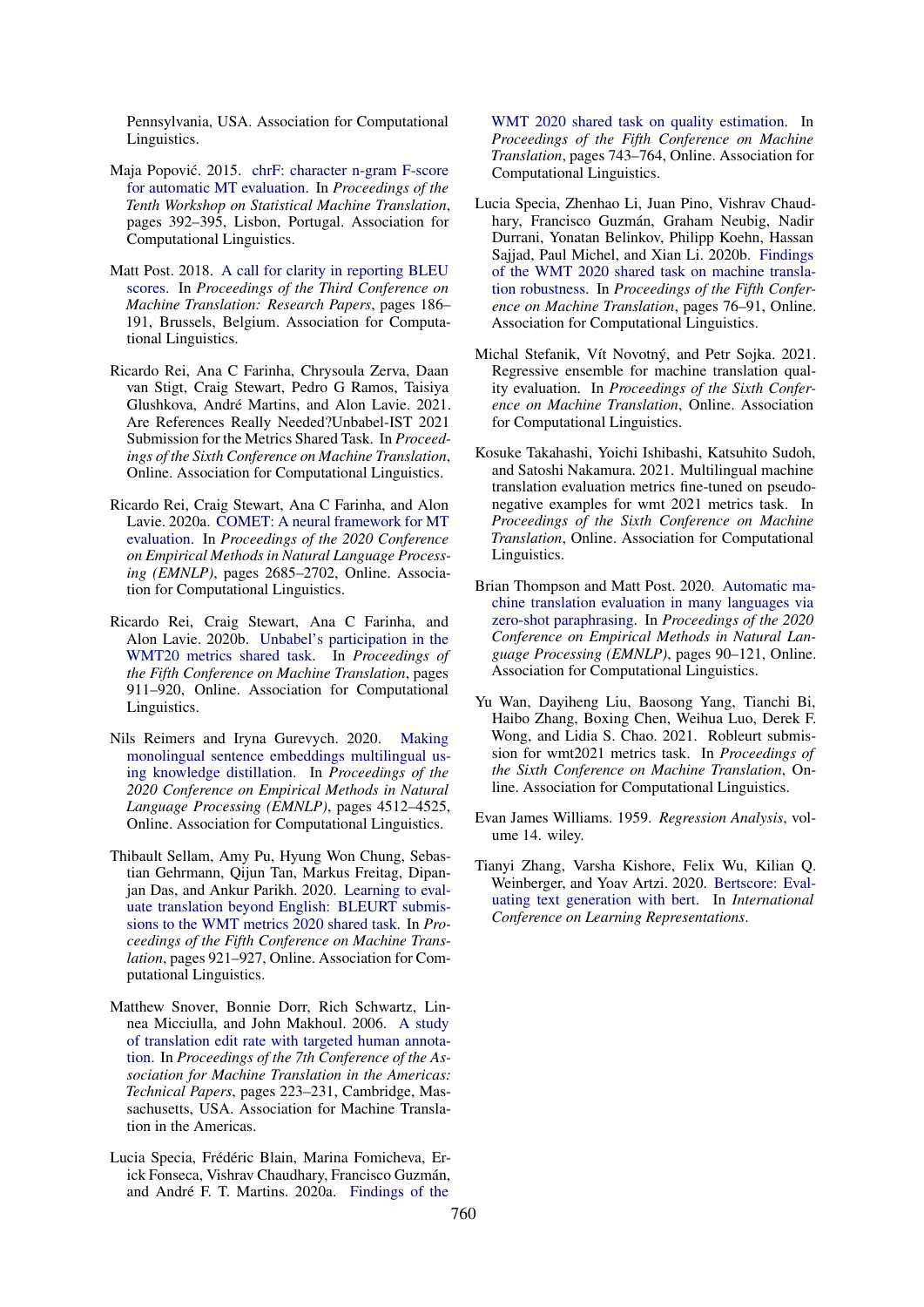<span id="page-23-0"></span>

| Perturbation             | Description                                                                                                                                                             | Example                                                                                                                                                                                                                                      |
|--------------------------|-------------------------------------------------------------------------------------------------------------------------------------------------------------------------|----------------------------------------------------------------------------------------------------------------------------------------------------------------------------------------------------------------------------------------------|
| Antonym                  | Randomly replaces<br>as<br>word with it's antonym.                                                                                                                      | Orig.: Fire in French chemical plant extin-<br>guished<br>New: Fire in French chemical plant ignite                                                                                                                                          |
| Word omission            | Randomly drops a word<br>from a sentence                                                                                                                                | Orig.: Fire in French chemical plant extin-<br>guished<br>New: Fire in French_plant extinguished                                                                                                                                             |
| Tokenized                | Applies tokenization to<br>the sentence.                                                                                                                                | Orig.: Spain: It is safe here.<br>New: $Spin_{\square}$ : It is safe here                                                                                                                                                                    |
| <b>Sentence Omission</b> | Removes a sentence from<br>a paragraph.                                                                                                                                 | Orig.: The No.3 flood of the Yangtze River<br>in 2020 was formed. The Ministry of Water<br>Resources has refined and implemented coun-<br>termeasures - www.chinanews.com<br>New: The No.3 flood of the Yangtze River in<br>2020 was formed. |
| Punctuation              | punctuation<br>Removes<br>from the input.                                                                                                                               | Orig.: Spain: It is safe here.<br>New: $Spin_{\square}$ It is safe here                                                                                                                                                                      |
| Numbers                  | Replaces a number by an-<br>other randomly generated<br>number.                                                                                                         | Orig.: Around 65 people work at the plant.<br>New: Around 400 people work at the plant.                                                                                                                                                      |
| Lowercasing              | Applies lowercasing to the<br>entire input.                                                                                                                             | Orig.: Fire in French chemical plant extin-<br>guished<br>New: fire in french chemical plant extin-<br>guished                                                                                                                               |
| Word Addition            | $\bar{m}$<br>Adds<br>a word<br>the<br>middle of a sentence using<br>distilbert-base<br>-uncased. This pertur-<br>bation is applied on top of<br>lowercase perturbation. | Orig.: fire in french chemical plant extin-<br>guished<br>New: fire in french underground chemical<br>plant extinguished                                                                                                                     |
| Spelling                 | Adds spelling errors to the<br>input.                                                                                                                                   | Orig.: Fire in French chemical plant extin-<br>guished<br>New: Fire in French chemical pants extin-<br>guished                                                                                                                               |

# <span id="page-23-1"></span>A Challenge Set Perturbation Examples

Table 22: List of all perturbations used to construct the Challenge Set described in Section [6.2.](#page-11-2) The right column provides for each perturbation an example with the original sentence and the corresponding new corrupted sentence.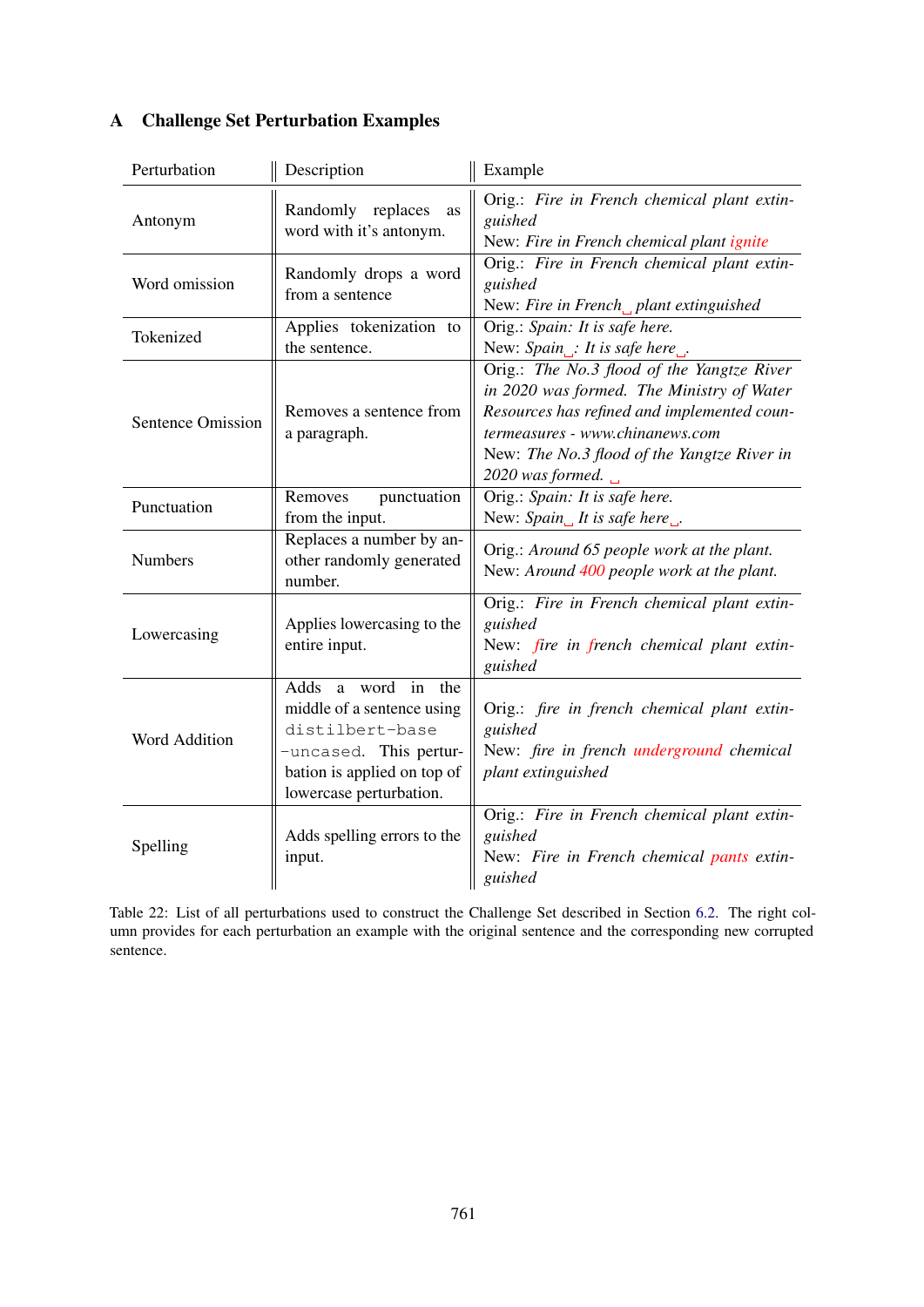# B Language-Specific Results Tables

<span id="page-24-0"></span>Language-specific results are given on the following pages. Each page contains results for a single language pair and granularity (system or segment). Correlation results in tables are followed by pairwise significance plots for each condition (news without human outputs, news with human outputs, TED talks) considering only primary and baseline metrics.

| Metric                       | news w/o HT  | news w/HT    | <b>TED</b>   |
|------------------------------|--------------|--------------|--------------|
| $\cosh\text{LEPOR(LM)}$      | 0.938(1)     | 0.085(17)    | 0.239(23)    |
| <b>BLEU</b>                  | 0.937(2)     | 0.132(13)    | 0.620(13)    |
| <b>BERTScore</b>             | 0.930(3)     | 0.074(19)    | 0.506(17)    |
| cushLEPOR(pSQM)              | 0.921(4)     | 0.085(18)    | 0.067(25)    |
| <b>MEE</b>                   | 0.916(5)     | 0.109(14)    | 0.449(19)    |
| MEE <sub>2</sub>             | 0.900(6)     | 0.098(15)    | 0.392(22)    |
| TER                          | 0.898(7)     | 0.003(22)    | 0.609(14)    |
| hLEPOR                       | 0.896(8)     | 0.094(16)    | 0.127(24)    |
| COMET-QE-DA_2021-src         | 0.847(9)     | 0.807(3)     | 0.527(16)    |
| chrF                         | 0.846(10)    | 0.017(21)    | 0.471(18)    |
| Prism                        | 0.841(11)    | $-0.123(26)$ | 0.659(11)    |
| COMET-DA 2020                | 0.814(12)    | 0.658(8)     | 0.788(4)     |
| COMET-DA 2021                | 0.812(13)    | 0.607(9)     | 0.780(5)     |
| C-SPECpn                     | 0.804(14)    | 0.823(1)     | 0.802(2)     |
| bleurt-20                    | 0.802(15)    | 0.774(5)     | 0.739(6)     |
| YiSi-1                       | 0.789(16)    | $-0.009(23)$ | 0.414(21)    |
| C-SPEC                       | 0.777(17)    | 0.822(2)     | 0.788(3)     |
| <b>COMET-MOM 2021</b>        | 0.771(18)    | 0.720(7)     | 0.818(1)     |
| bleurt-21-beta               | 0.771(19)    | 0.758(6)     | 0.695(7)     |
| COMETinho-DA                 | 0.768(20)    | 0.054(20)    | 0.548(15)    |
| tgt-regEMT                   | 0.742(21)    | 0.411(11)    | 0.641(12)    |
| <b>COMET-OE-MOM 2021-src</b> | 0.711(22)    | 0.792(4)     | 0.694(8)     |
| <b>MTEOA</b>                 | 0.658(23)    | $-0.116(25)$ | 0.418(20)    |
| tgt-regEMT-baseline          | 0.653(24)    | 0.148(12)    | $-0.078(26)$ |
| <b>COMETinho-MOM</b>         | 0.557(25)    | $-0.034(24)$ | 0.663(10)    |
| OpenKiwi-MQM-src             | 0.494(26)    | 0.439(10)    | 0.669(9)     |
| <b>YiSi-2-src</b>            | 0.283(27)    | $-0.416(28)$ | $-0.419(28)$ |
| src-regEMT-baseline          | $-0.173(28)$ | $-0.224(27)$ | $-0.133(27)$ |
| src-regEMT                   | $-0.606(29)$ | $-0.558(29)$ | $-0.699(29)$ |

Table 23: System-level Pearson correlations for English→German. Primary submissions are bolded, and baselines are underlined. Correlations for metrics in the top cluster (considering only primary and baseline metrics) are bolded.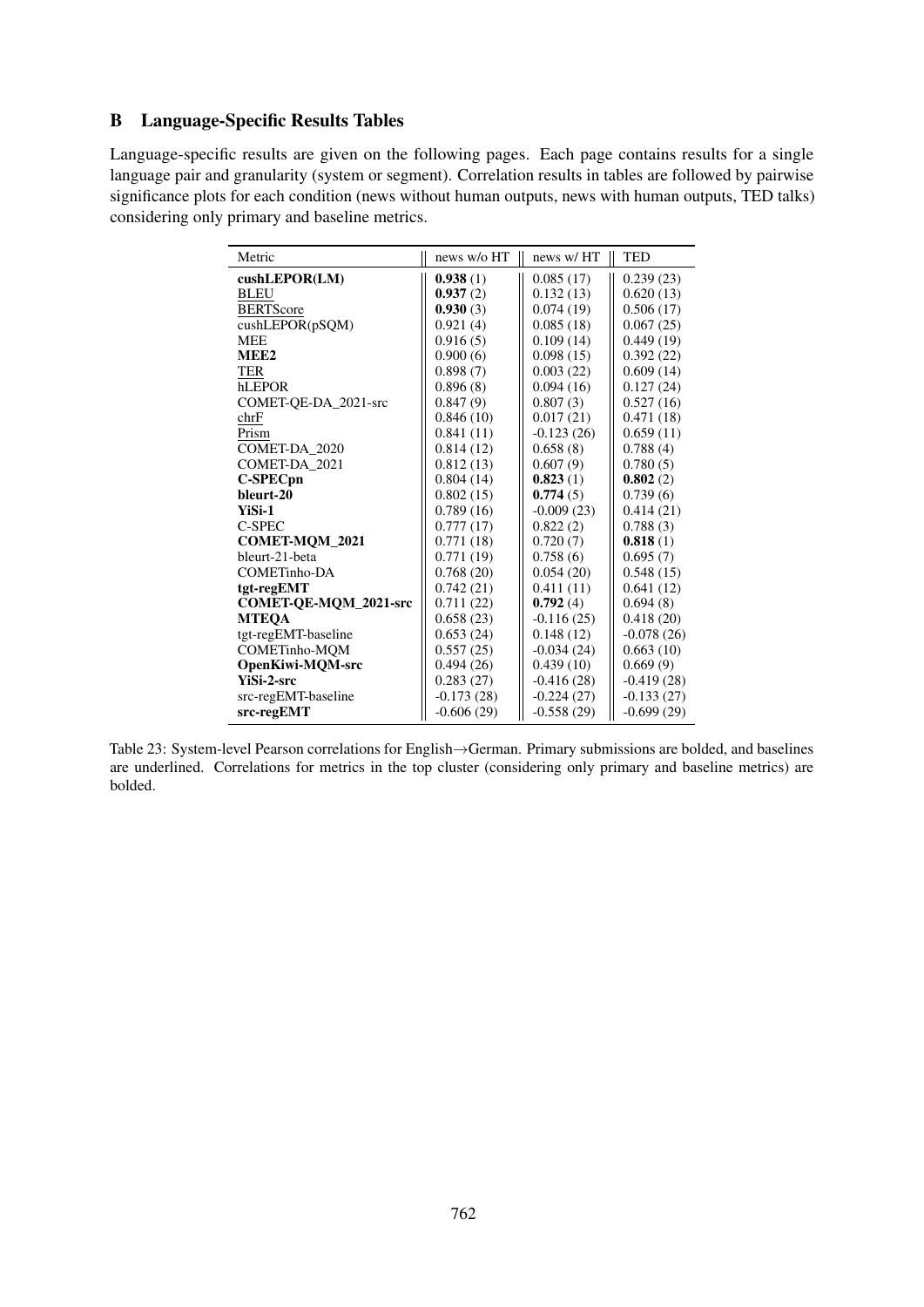<span id="page-25-0"></span>

Figure 2: System-level Pearson pairwise significance for English→German primary submissions and baselines. Dark squares mean the row metric correlates significantly better than the column metric at  $\alpha = 0.05$ .

| Metric                       | news w/o HT | news w/HT | <b>TED</b> |
|------------------------------|-------------|-----------|------------|
| <b>C-SPECpn</b>              | 0.267(1)    | 0.254(2)  | 0.270(5)   |
| <b>C-SPEC</b>                | 0.266(2)    | 0.256(1)  | 0.285(2)   |
| bleurt-20                    | 0.264(3)    | 0.247(3)  | 0.283(3)   |
| COMET-MQM_2021               | 0.263(4)    | 0.241(4)  | 0.282(4)   |
| COMET-DA 2021                | 0.253(5)    | 0.226(8)  | 0.267(6)   |
| bleurt-21-beta               | 0.252(6)    | 0.238(5)  | 0.252(10)  |
| <b>COMET-QE-MQM_2021-src</b> | 0.248(7)    | 0.235(6)  | 0.253(9)   |
| COMET-QE-DA_2021-src         | 0.244(8)    | 0.227(7)  | 0.221(14)  |
| COMET-DA_2020                | 0.239(9)    | 0.212(11) | 0.259(7)   |
| tgt-regEMT                   | 0.234(10)   | 0.214(10) | 0.290(1)   |
| <b>OpenKiwi-MQM-src</b>      | 0.232(11)   | 0.219(9)  | 0.255(8)   |
| COMETinho-MQM                | 0.202(12)   | 0.186(12) | 0.245(11)  |
| <b>COMETinho-DA</b>          | 0.198(13)   | 0.172(13) | 0.236(13)  |
| Prism                        | 0.192(14)   | 0.164(14) | 0.238(12)  |
| YiSi-1                       | 0.172(15)   | 0.145(15) | 0.212(15)  |
| <b>BERTScore</b>             | 0.169(16)   | 0.143(16) | 0.189(16)  |
| MEE <sub>2</sub>             | 0.142(17)   | 0.117(17) | 0.173(17)  |
| src-regEMT                   | 0.128(18)   | 0.106(18) | 0.149(19)  |
| <b>MEE</b>                   | 0.126(19)   | 0.105(19) | 0.142(22)  |
| chrF                         | 0.114(20)   | 0.090(20) | 0.146(20)  |
| <b>TER</b>                   | 0.098(21)   | 0.078(22) | 0.131(23)  |
| <b>YiSi-2-src</b>            | 0.098(22)   | 0.071(23) | 0.119(25)  |
| cushLEPOR(LM)                | 0.090(23)   | 0.068(24) | 0.144(21)  |
| tgt-regEMT-baseline          | 0.084(24)   | 0.080(21) | 0.161(18)  |
| sentBLEU                     | 0.083(25)   | 0.064(26) | 0.113(27)  |
| cushLEPOR(pSQM)              | 0.078(26)   | 0.057(28) | 0.127(24)  |
| <b>MTEQA</b>                 | 0.071(27)   | 0.060(27) | 0.082(29)  |
| hLEPOR                       | 0.071(28)   | 0.050(29) | 0.117(26)  |
| src-regEMT-baseline          | 0.067(29)   | 0.067(25) | 0.112(28)  |

Table 24: Segment-level Kendall correlations for English→German. Primary submissions are bolded, and baselines are underlined. Correlations for metrics in the top cluster (considering only primary and baseline metrics) are bolded.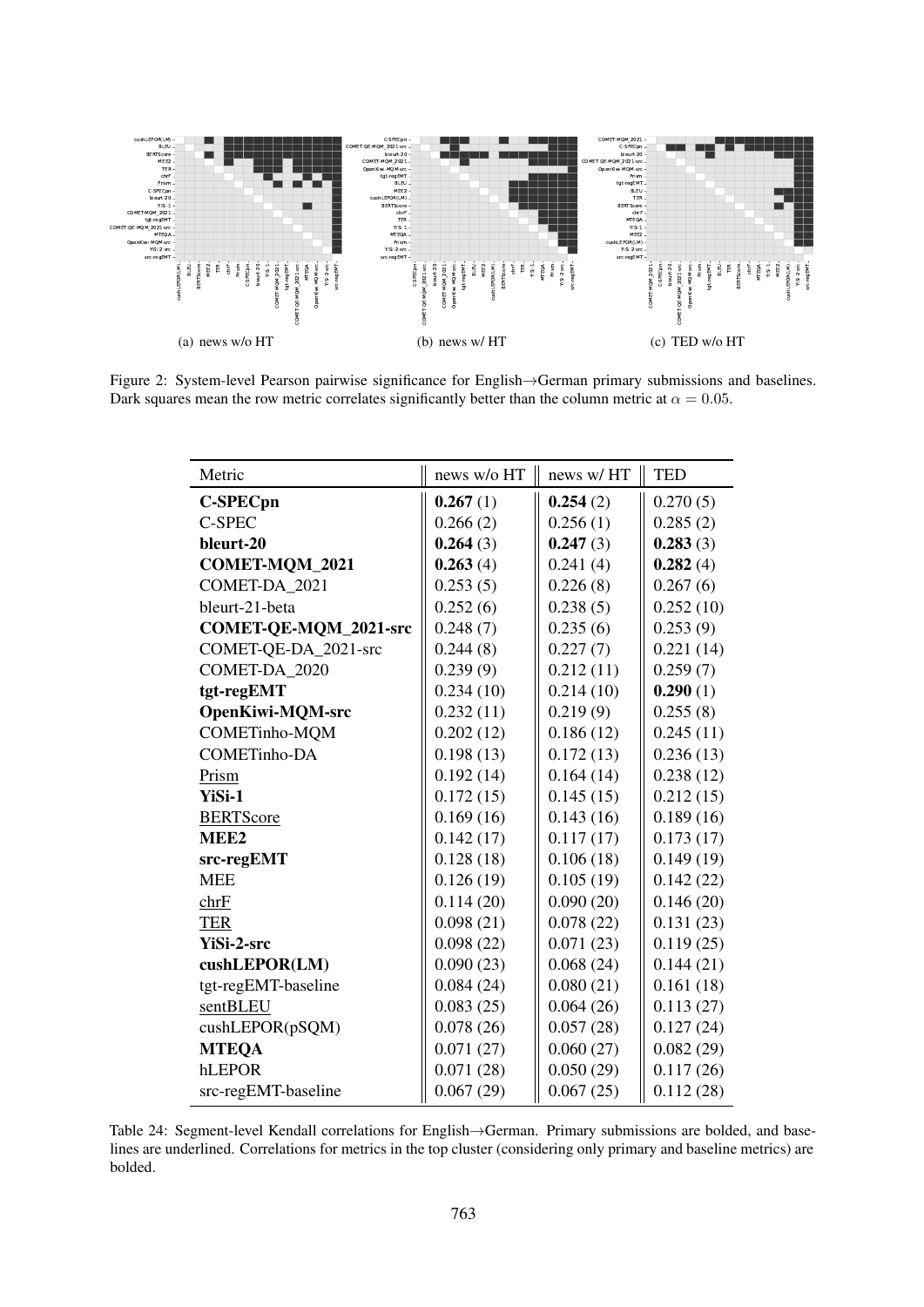

Figure 3: Segment-level Kendall significance for English→German primary submissions and baselines. Dark squares mean the row metric correlates significantly better than the column metric at  $\alpha = 0.05$ .

| Metric                  | news w/o HT  | news w/HT    | <b>TED</b>   |
|-------------------------|--------------|--------------|--------------|
| Prism                   | 0.799(1)     | $-0.136(21)$ | 0.867(8)     |
| chrF                    | 0.783(2)     | 0.123(14)    | 0.825(16)    |
| <b>C-SPECpn</b>         | 0.782(3)     | 0.824(1)     | 0.855(12)    |
| bleurt-20               | 0.768(4)     | 0.653(8)     | 0.868(7)     |
| C-SPEC                  | 0.763(5)     | 0.817(2)     | 0.858(10)    |
| YiSi-1                  | 0.761(6)     | 0.138(13)    | 0.905(1)     |
| <b>MEE</b>              | 0.759(7)     | 0.051(15)    | 0.881(5)     |
| <b>OpenKiwi-MQM-src</b> | 0.755(8)     | 0.729(4)     | 0.691(21)    |
| MEE <sub>2</sub>        | 0.750(9)     | $-0.069(18)$ | 0.882(4)     |
| bleurt-21-beta          | 0.743(10)    | 0.692(5)     | 0.856(11)    |
| tgt-regEMT              | 0.740(11)    | 0.390(11)    | 0.758(19)    |
| COMET-QE-MQM_2021-src   | 0.688(12)    | 0.784(3)     | 0.817(17)    |
| COMET-DA 2020           | 0.676(13)    | 0.556(10)    | 0.859(9)     |
| <b>COMET-MQM_2021</b>   | 0.659(14)    | 0.685(6)     | 0.841(13)    |
| COMET-DA 2021           | 0.655(15)    | 0.645(9)     | 0.871(6)     |
| <b>hLEPOR</b>           | 0.648(16)    | $-0.038(16)$ | 0.894(2)     |
| COMET-QE-DA_2021-src    | 0.632(17)    | 0.681(7)     | 0.884(3)     |
| <b>BERTScore</b>        | 0.629(18)    | $-0.123(20)$ | 0.831(14)    |
| <b>COMETinho-DA</b>     | 0.578(19)    | 0.239(12)    | 0.758(18)    |
| <b>BLEU</b>             | 0.507(20)    | $-0.043(17)$ | 0.828(15)    |
| src-regEMT              | 0.301(21)    | $-0.436(24)$ | 0.115(24)    |
| tgt-regEMT-baseline     | 0.186(22)    | $-0.413(23)$ | 0.121(23)    |
| COMETinho-MQM           | 0.089(23)    | $-0.083(19)$ | 0.432(22)    |
| <b>YiSi-2-src</b>       | 0.046(24)    | $-0.585(26)$ | 0.085(25)    |
| <b>TER</b>              | $-0.041(25)$ | $-0.289(22)$ | 0.697(20)    |
| src-regEMT-baseline     | $-0.585(26)$ | $-0.583(25)$ | $-0.228(26)$ |

Table 25: System-level Pearson correlations for English→Russian. Primary submissions are bolded, and baselines are underlined. Correlations for metrics in the top cluster are bolded.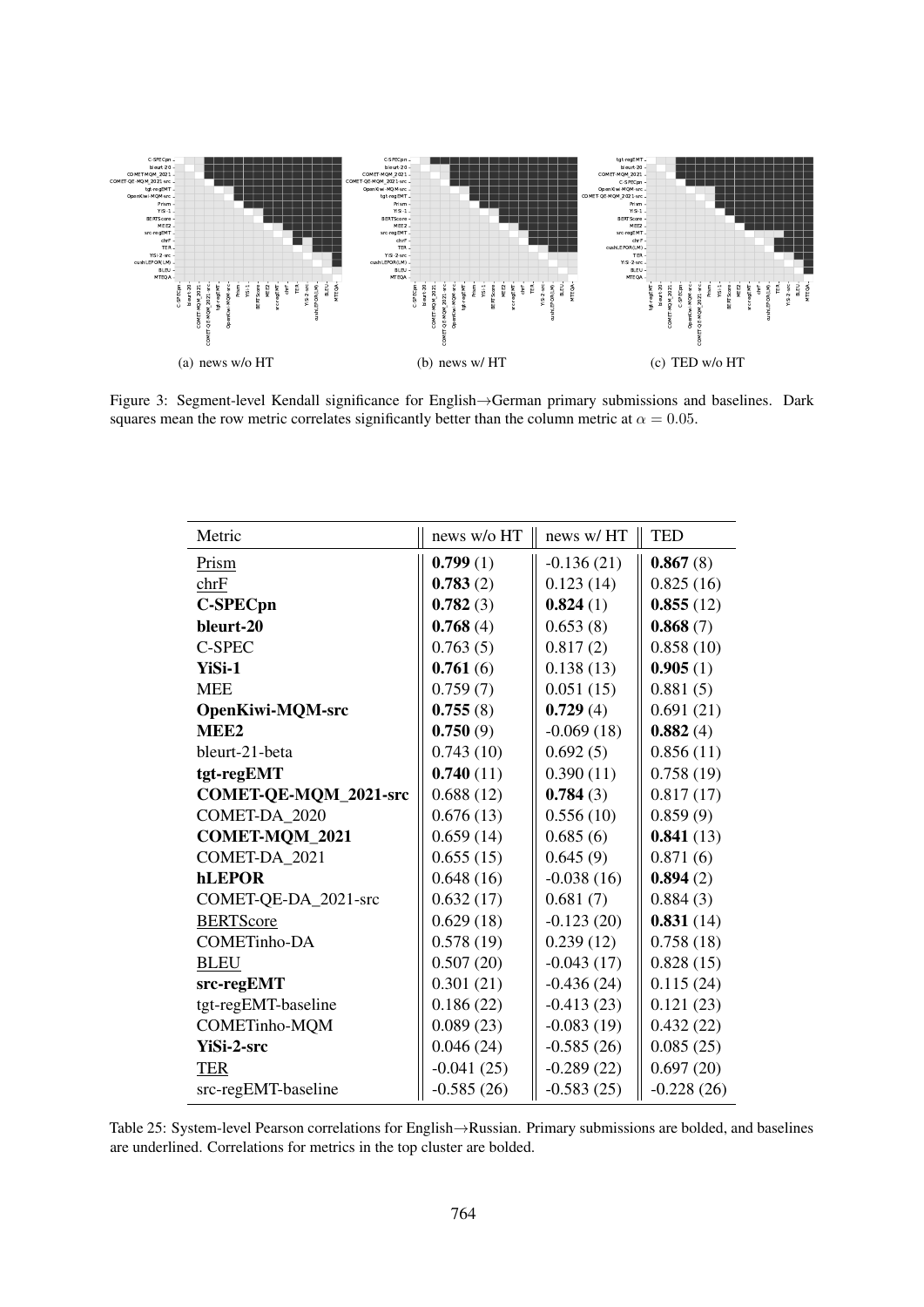

Figure 4: System-level Pearson pairwise significance for English→Russian primary submissions and baselines. Dark squares mean the row metric correlates significantly better than the column metric at  $\alpha = 0.05$ .

| Metric                  | news w/o HT  | news w/HT    | <b>TED</b> |
|-------------------------|--------------|--------------|------------|
| COMET-DA 2021           | 0.307(1)     | 0.296(1)     | 0.274(1)   |
| bleurt-20               | 0.286(2)     | 0.276(3)     | 0.255(5)   |
| COMET-QE-DA_2021-src    | 0.284(3)     | 0.278(2)     | 0.245(6)   |
| bleurt-21-beta          | 0.278(4)     | 0.271(4)     | 0.269(2)   |
| COMET-DA 2020           | 0.278(5)     | 0.265(6)     | 0.242(7)   |
| COMET-MQM_2021          | 0.276(6)     | 0.268(5)     | 0.258(4)   |
| C-SPEC                  | 0.259(7)     | 0.259(7)     | 0.263(3)   |
| <b>C-SPECpn</b>         | 0.248(8)     | 0.248(8)     | 0.233(8)   |
| <b>COMETinho-DA</b>     | 0.248(9)     | 0.233(10)    | 0.218(10)  |
| COMET-QE-MQM_2021-src   | 0.242(10)    | 0.239(9)     | 0.204(12)  |
| YiSi-1                  | 0.233(11)    | 0.216(12)    | 0.204(11)  |
| <b>OpenKiwi-MQM-src</b> | 0.225(12)    | 0.222(11)    | 0.187(15)  |
| Prism                   | 0.224(13)    | 0.205(13)    | 0.219(9)   |
| COMETinho-MQM           | 0.197(14)    | 0.188(14)    | 0.182(17)  |
| chrF                    | 0.193(15)    | 0.178(15)    | 0.189(14)  |
| <b>BERTScore</b>        | 0.185(16)    | 0.168(16)    | 0.185(16)  |
| MEE <sub>2</sub>        | 0.169(17)    | 0.153(17)    | 0.193(13)  |
| YiSi-2-src              | 0.163(18)    | 0.140(18)    | 0.084(23)  |
| <b>MEE</b>              | 0.150(19)    | 0.135(20)    | 0.176(19)  |
| <b>hLEPOR</b>           | 0.150(20)    | 0.135(19)    | 0.178(18)  |
| sentBLEU                | 0.120(21)    | 0.106(21)    | 0.112(22)  |
| <b>TER</b>              | 0.117(22)    | 0.104(23)    | 0.142(20)  |
| tgt-regEMT              | 0.110(23)    | 0.105(22)    | 0.129(21)  |
| src-regEMT              | 0.085(24)    | 0.070(24)    | 0.070(24)  |
| tgt-regEMT-baseline     | 0.053(25)    | 0.050(25)    | 0.053(25)  |
| src-regEMT-baseline     | $-0.045(26)$ | $-0.043(26)$ | 0.018(26)  |

Table 26: Segment-level Kendall correlations for English→Russian. Primary submissions are bolded, and baselines are underlined. Correlations for metrics in the top cluster (considering only primary and baseline metrics) are bolded.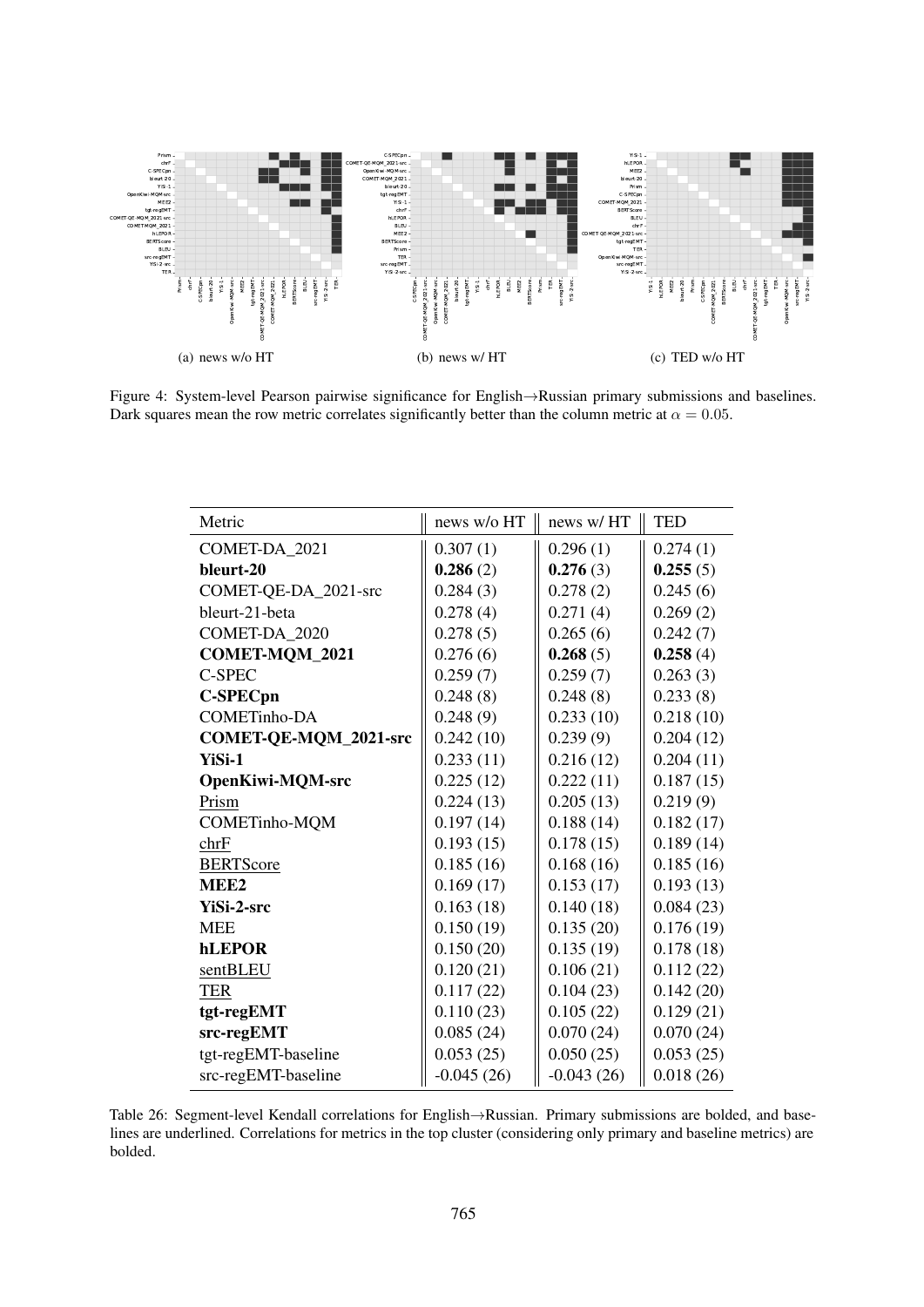

Figure 5: Segment-level Kendall significance for English→Russian primary submissions and baselines. Dark squares mean the row metric correlates significantly better than the column metric at  $\alpha = 0.05$ .

| Metric                       | news w/o HT | news w/HT    | <b>TED</b>   |
|------------------------------|-------------|--------------|--------------|
| tgt-regEMT                   | 0.834(1)    | 0.727(1)     | $-0.404(30)$ |
| <b>COMET-MQM_2021</b>        | 0.628(2)    | 0.336(7)     | 0.266(18)    |
| bleurt-20                    | 0.563(3)    | 0.294(9)     | 0.239(20)    |
| Prism                        | 0.558(4)    | 0.031(17)    | 0.272(15)    |
| <b>BERTScore</b>             | 0.542(5)    | 0.095(14)    | 0.306(12)    |
| bleurt-21-beta               | 0.537(6)    | 0.265(10)    | 0.235(21)    |
| COMETinho-MQM                | 0.530(7)    | 0.129(13)    | 0.395(5)     |
| <b>COMET-QE-MQM_2021-src</b> | 0.529(8)    | 0.619(2)     | $-0.209(29)$ |
| <b>C-SPEC</b>                | 0.526(9)    | 0.619(3)     | $-0.064(26)$ |
| COMET-DA_2021                | 0.516(10)   | 0.186(12)    | 0.306(11)    |
| YiSi-1                       | 0.515(11)   | 0.077(15)    | 0.310(10)    |
| COMET-DA 2020                | 0.511(12)   | 0.221(11)    | 0.251(19)    |
| hLEPOR                       | 0.498(13)   | $-0.061(24)$ | 0.372(6)     |
| <b>C-SPECpn</b>              | 0.492(14)   | 0.594(4)     | $-0.053(25)$ |
| MEE <sub>2</sub>             | 0.453(15)   | $-0.011(19)$ | 0.289(14)    |
| COMET-QE-DA_2021-src         | 0.453(16)   | 0.535(5)     | 0.057(24)    |
| <b>RoBLEURT</b>              | 0.451(17)   | 0.065(16)    | 0.400(3)     |
| <b>OpenKiwi-MQM-src</b>      | 0.445(18)   | 0.489(6)     | $-0.077(27)$ |
| <b>MTEQA</b>                 | 0.423(19)   | $-0.050(21)$ | 0.403(2)     |
| src-regEMT                   | 0.419(20)   | $-0.149(29)$ | 0.077(23)    |
| <b>TER</b>                   | 0.416(21)   | $-0.085(26)$ | 0.421(1)     |
| cushLEPOR(LM)                | 0.412(22)   | $-0.052(22)$ | 0.327(8)     |
| YiSi-2-src                   | 0.411(23)   | 0.013(18)    | 0.270(16)    |
| <b>COMETinho-DA</b>          | 0.340(24)   | $-0.019(20)$ | 0.397(4)     |
| <b>MEE</b>                   | 0.324(25)   | $-0.125(27)$ | 0.301(13)    |
| src-regEMT-baseline          | 0.310(26)   | 0.300(8)     | $-0.105(28)$ |
| <b>BLEU</b>                  | 0.310(27)   | $-0.152(30)$ | 0.324(9)     |
| chrF                         | 0.302(28)   | $-0.143(28)$ | 0.363(7)     |
| cushLEPOR(pSQM)              | 0.237(29)   | $-0.058(23)$ | 0.267(17)    |
| tgt-regEMT-baseline          | 0.089(30)   | $-0.075(25)$ | 0.201(22)    |

Table 27: System-level Pearson correlations for Chinese→English. Primary submissions are bolded, and baselines are underlined. Correlations for metrics in the top cluster are bolded.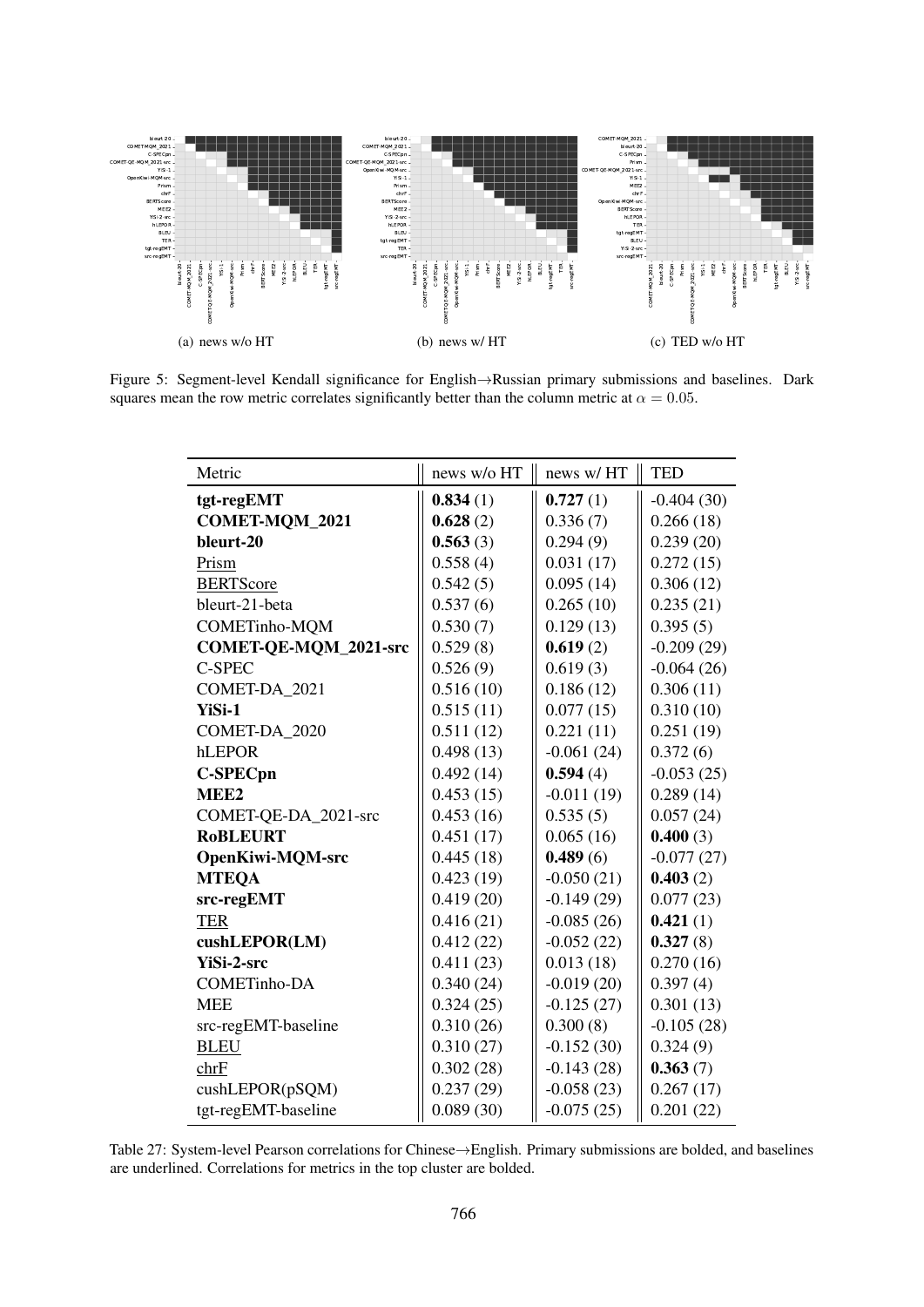

<span id="page-29-0"></span>Figure 6: System-level Pearson pairwise significance for Chinese→English primary submissions and baselines. Dark squares mean the row metric correlates significantly better than the column metric at  $\alpha = 0.05$ .

| Metric                       | news w/o HT | news w/HT | <b>TED</b> |
|------------------------------|-------------|-----------|------------|
| <b>C-SPECpn</b>              | 0.402(1)    | 0.390(1)  | 0.233(7)   |
| <b>C-SPEC</b>                | 0.401(2)    | 0.388(2)  | 0.241(2)   |
| <b>COMET-MQM_2021</b>        | 0.395(3)    | 0.384(3)  | 0.233(5)   |
| <b>RoBLEURT</b>              | 0.394(4)    | 0.380(4)  | 0.238(4)   |
| COMET-DA_2021                | 0.371(5)    | 0.357(7)  | 0.219(11)  |
| COMETinho-MQM                | 0.370(6)    | 0.362(5)  | 0.239(3)   |
| <b>COMET-QE-MQM 2021-src</b> | 0.367(7)    | 0.358(6)  | 0.178(17)  |
| COMET-DA 2020                | 0.360(8)    | 0.347(8)  | 0.220(10)  |
| bleurt-21-beta               | 0.357(9)    | 0.344(9)  | 0.233(6)   |
| bleurt-20                    | 0.354(10)   | 0.341(10) | 0.224(9)   |
| <b>COMETinho-DA</b>          | 0.339(11)   | 0.327(11) | 0.199(14)  |
| tgt-regEMT                   | 0.328(12)   | 0.318(12) | 0.173(18)  |
| COMET-QE-DA_2021-src         | 0.305(13)   | 0.294(13) | 0.122(28)  |
| YiSi-1                       | 0.302(14)   | 0.289(14) | 0.195(15)  |
| <b>BERTScore</b>             | 0.296(15)   | 0.281(15) | 0.199(13)  |
| Prism                        | 0.285(16)   | 0.270(19) | 0.194(16)  |
| <b>OpenKiwi-MQM-src</b>      | 0.283(17)   | 0.277(16) | 0.213(12)  |
| src-regEMT                   | 0.280(18)   | 0.274(17) | 0.135(23)  |
| tgt-regEMT-baseline          | 0.278(19)   | 0.272(18) | 0.248(1)   |
| YiSi-2-src                   | 0.270(20)   | 0.263(20) | 0.125(26)  |
| src-regEMT-baseline          | 0.255(21)   | 0.251(21) | 0.231(8)   |
| MEE <sub>2</sub>             | 0.247(22)   | 0.233(22) | 0.173(19)  |
| <b>TER</b>                   | 0.210(23)   | 0.198(23) | 0.136(22)  |
| hLEPOR                       | 0.205(24)   | 0.193(24) | 0.129(25)  |
| chrF                         | 0.201(25)   | 0.188(25) | 0.124(27)  |
| <b>MEE</b>                   | 0.196(26)   | 0.186(27) | 0.131(24)  |
| <b>MTEQA</b>                 | 0.194(27)   | 0.187(26) | 0.028(30)  |
| cushLEPOR(LM)                | 0.193(28)   | 0.182(28) | 0.138(21)  |
| sentBLEU                     | 0.176(29)   | 0.165(29) | 0.092(29)  |
| cushLEPOR(pSQM)              | 0.167(30)   | 0.158(30) | 0.143(20)  |

Table 28: Segment-level Kendall correlations for Chinese→English. Primary submissions are bolded, and baselines are underlined. Correlations for metrics in the top cluster are bolded.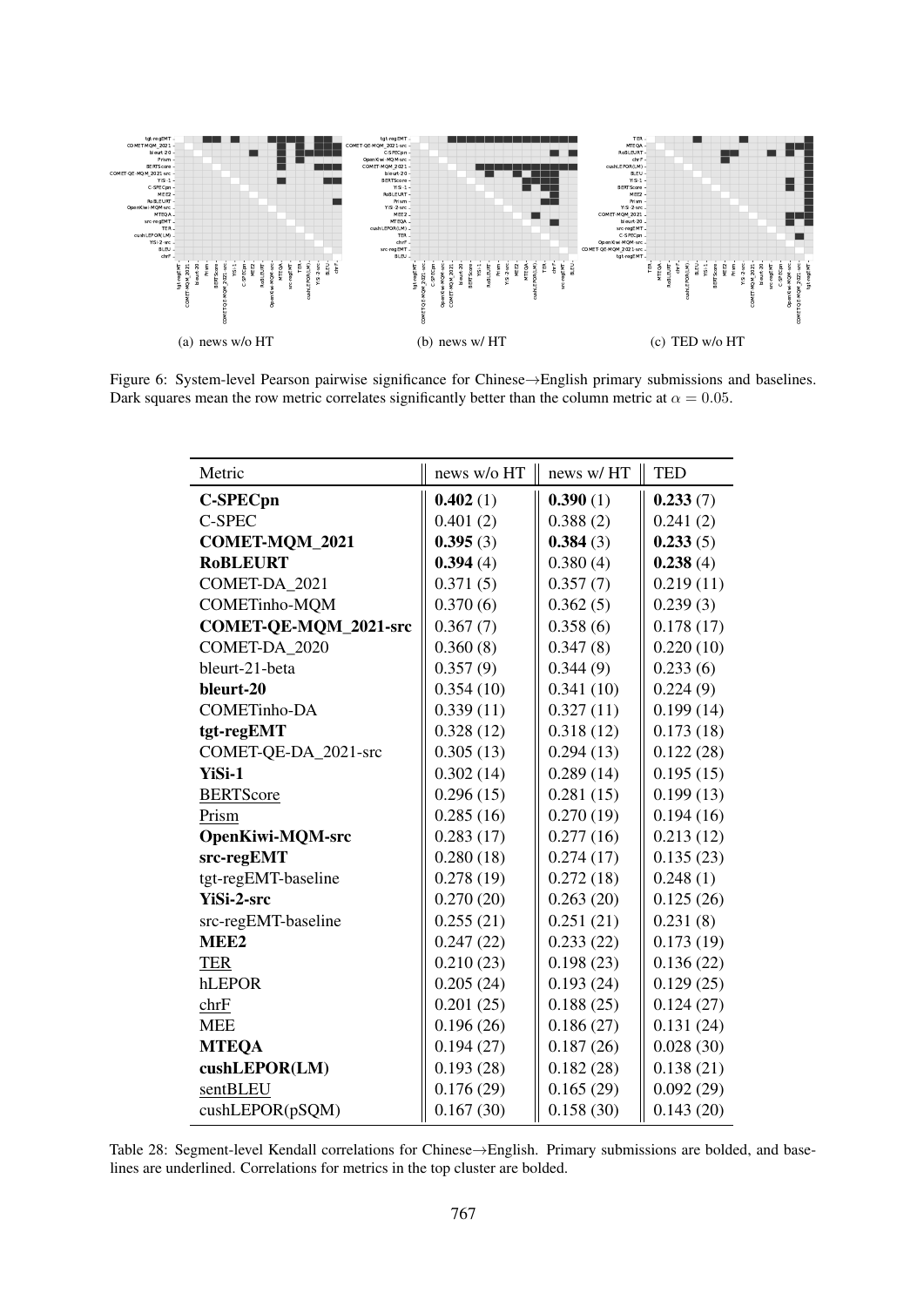<span id="page-30-0"></span>

Figure 7: Segment-level Kendall significance for Chinese→English primary submissions and baselines. Dark squares mean the row metric correlates significantly better than the column metric at  $\alpha = 0.05$ .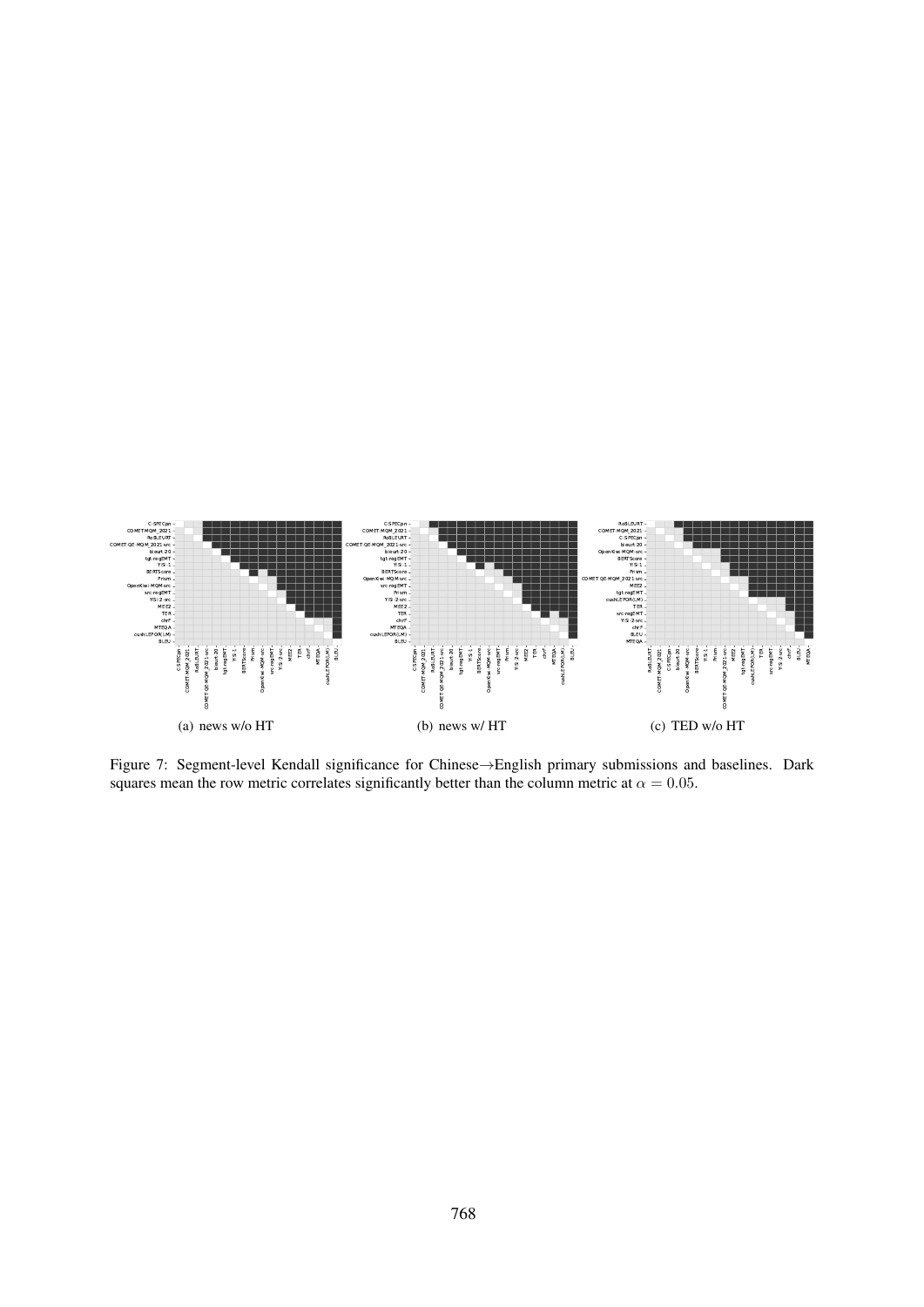# <span id="page-31-0"></span>C WMT Direct Assessment Results

Correlations with WMT Direct Assessment scores for the news and FLORES test sets are given in the following tables, with results for news to-English language pairs followed by to-non-English pairs, followed by FLORES. Since most language pairs contained only a single reference, we used reference A for all pairs, and report results only for scoring MT output (omitting additional scored references for language pairs where these were available). System-level correlations use Pearson over z-normalized rater scores. Segment-level correlations use the traditional Kendall-like formula over raw rater scores, discarding segment pairs whose scores differ by less than 25.<sup>[18](#page-31-1)</sup>

| metric                       | correlation | metric                | correlation |
|------------------------------|-------------|-----------------------|-------------|
| regEMT-src                   | 0.778       | <b>ROBLEURT</b>       | 0.044       |
| COMETinho-MQM                | 0.652       | COMET-MQM_2021        | 0.037       |
| Prism                        | 0.651       | <b>COMETinho-MOM</b>  | 0.034       |
| <b>RoBLEURT</b>              | 0.648       | COMET-QE-MQM_2021-src | 0.033       |
| <b>OpenKiwi-MQM-src</b>      | 0.641       | COMET-DA_2021         | 0.032       |
| COMET-MQM_2021               | 0.638       | COMET-DA 2020         | 0.032       |
| COMET-DA 2020                | 0.632       | regEMT                | 0.027       |
| <b>BERTScore</b>             | 0.629       | COMET-QE-DA_2021-src  | 0.026       |
| bleurt-21-beta               | 0.628       | OpenKiwi-MOM-src      | 0.018       |
| COMET-DA 2021                | 0.626       | <b>YiSi-2-src</b>     | 0.017       |
| <b>COMET-QE-MQM_2021-src</b> | 0.625       | COMETinho-DA          | 0.015       |
| C-SPEC                       | 0.623       | C-SPECpn              | 0.008       |
| bleurt-20                    | 0.620       | regEMT-src            | 0.003       |
| regEMT                       | 0.609       | Prism                 | $-0.002$    |
| YiSi-1                       | 0.607       | C-SPEC                | $-0.012$    |
| COMET-QE-DA_2021-src         | 0.606       | bleurt-20             | $-0.017$    |
| <b>C-SPECpn</b>              | 0.590       | <b>BERTScore</b>      | $-0.019$    |
| COMETinho-DA                 | 0.588       | bleurt-21-beta        | $-0.026$    |
| <b>MTEQA</b>                 | 0.586       | YiSi-1                | $-0.039$    |
| chrF                         | 0.562       | chrF                  | $-0.053$    |
| sentBLEU                     | 0.550       | sentBLEU              | $-0.088$    |
| TER                          | 0.509       | <b>hLEPOR</b>         | $-0.098$    |
| hLEPOR                       | 0.496       | regEMT-baseline       | $-0.118$    |
| YiSi-2-src                   | 0.248       | regEMT-baseline-src   | $-0.135$    |
| regEMT-baseline              | $-0.195$    | TER                   | $-0.226$    |
| regEMT-baseline-src          | $-0.335$    | <b>MTEQA</b>          | $-0.237$    |

Table 29: Correlations for Czech→English: system-level Pearson (left panel), segment-level Kendall-Like (right panel). Primary submissions are bolded, and baselines are underlined.

<span id="page-31-1"></span><sup>&</sup>lt;sup>18</sup>Note that we used average sentence-level BLEU rather than corpus BLEU for system-level results, in contrast to our main results.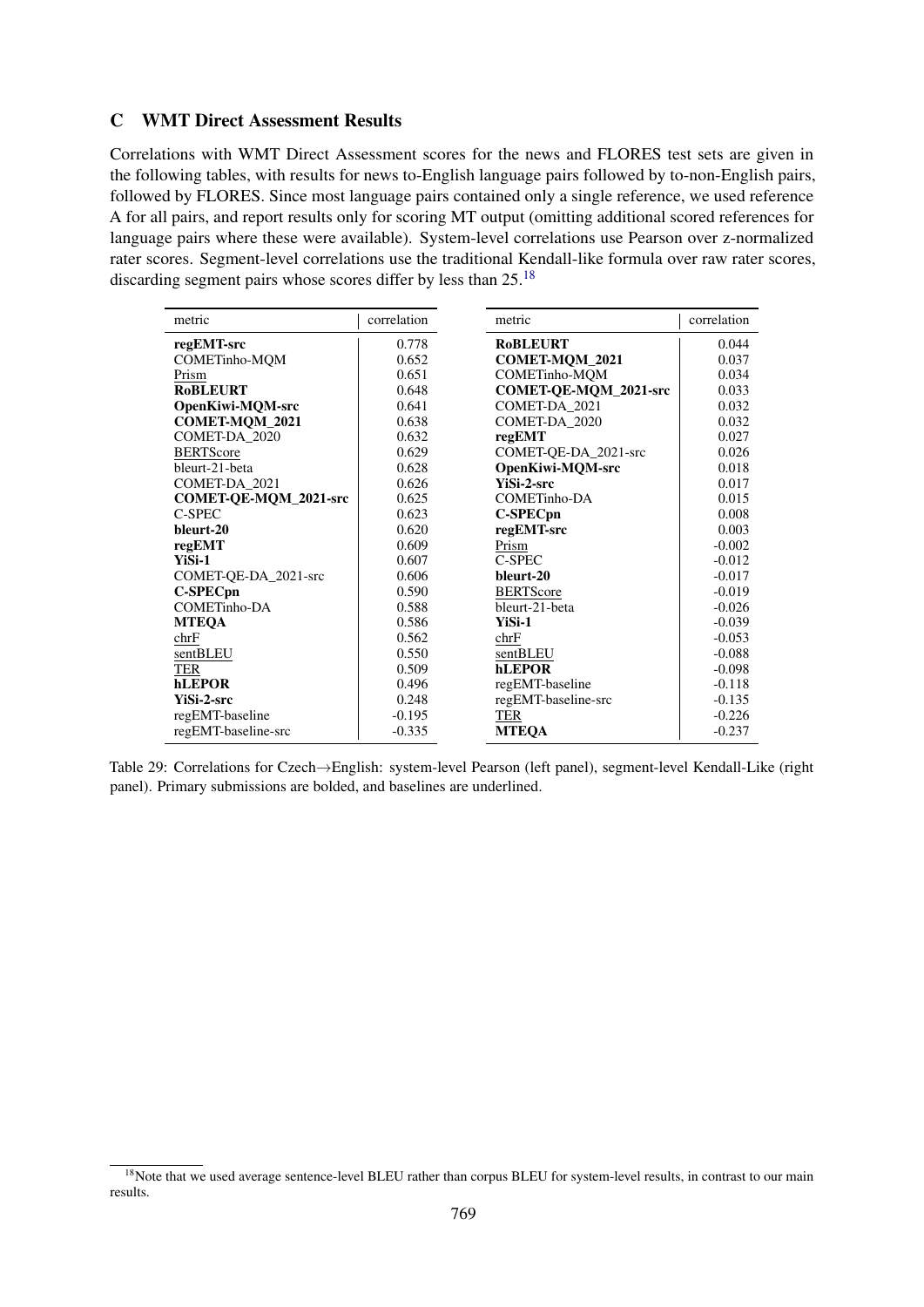| metric                | correlation | metric                | correlation |
|-----------------------|-------------|-----------------------|-------------|
| regEMT-baseline       | 0.520       | <b>ROBLEURT</b>       | 0.011       |
| <b>hLEPOR</b>         | 0.493       | COMET-QE-MQM_2021-src | 0.004       |
| YiSi-1                | 0.395       | COMETinho-DA          | 0.001       |
| <b>MTEQA</b>          | 0.394       | COMET-DA_2020         | $-0.002$    |
| regEMT                | 0.362       | <b>YiSi-2-src</b>     | $-0.003$    |
| COMET-DA_2020         | 0.361       | COMET-QE-DA_2021-src  | $-0.003$    |
| chrF                  | 0.357       | <b>COMET-MOM 2021</b> | $-0.003$    |
| YiSi-2-src            | 0.354       | COMETinho-MQM         | $-0.005$    |
| COMET-DA 2021         | 0.354       | COMET-DA 2021         | $-0.006$    |
| <b>RoBLEURT</b>       | 0.353       | OpenKiwi-MQM-src      | $-0.020$    |
| Prism                 | 0.349       | regEMT                | $-0.025$    |
| COMET-MQM_2021        | 0.346       | regEMT-src            | $-0.034$    |
| bleurt-20             | 0.340       | Prism                 | $-0.037$    |
| <b>BERTScore</b>      | 0.336       | <b>C-SPECpn</b>       | $-0.091$    |
| COMETinho-DA          | 0.333       | C-SPEC                | $-0.093$    |
| bleurt-21-beta        | 0.325       | <b>BERTScore</b>      | $-0.098$    |
| COMET-QE-DA_2021-src  | 0.320       | bleurt-20             | $-0.146$    |
| COMET-QE-MQM_2021-src | 0.293       | YiSi-1                | $-0.151$    |
| sentBLEU              | 0.231       | bleurt-21-beta        | $-0.153$    |
| OpenKiwi-MQM-src      | 0.215       | chrF                  | $-0.162$    |
| COMETinho-MQM         | 0.163       | <b>hLEPOR</b>         | $-0.209$    |
| <b>C-SPECpn</b>       | 0.122       | sentBLEU              | $-0.215$    |
| C-SPEC                | 0.090       | regEMT-baseline       | $-0.231$    |
| <b>TER</b>            | 0.070       | regEMT-baseline-src   | $-0.234$    |
| regEMT-src            | 0.064       | <b>TER</b>            | $-0.340$    |
| regEMT-baseline-src   | $-0.499$    | <b>MTEQA</b>          | $-0.413$    |

Table 30: Correlations for German→English: system-level Pearson (left panel), segment-level Kendall-Like (right panel). Primary submissions are bolded, and baselines are underlined.

| metric                | correlation | metric                | correlation |
|-----------------------|-------------|-----------------------|-------------|
| bleurt-20             | 0.955       | COMET-MQM_2021        | 0.076       |
| COMET-DA 2020         | 0.949       | <b>RoBLEURT</b>       | 0.075       |
| Prism                 | 0.948       | COMET-DA_2021         | 0.072       |
| bleurt-21-beta        | 0.947       | C-SPEC                | 0.070       |
| <b>BERTScore</b>      | 0.947       | Prism                 | 0.070       |
| YiSi-1                | 0.944       | C-SPECpn              | 0.066       |
| <b>ROBLEURT</b>       | 0.944       | COMET-QE-DA_2021-src  | 0.064       |
| regEMT                | 0.940       | COMET-DA 2020         | 0.062       |
| COMET-DA 2021         | 0.939       | <b>BERTScore</b>      | 0.062       |
| sentBLEU              | 0.936       | COMETinho-DA          | 0.056       |
| chrF                  | 0.924       | OpenKiwi-MQM-src      | 0.051       |
| COMETinho-DA          | 0.923       | YiSi-1                | 0.049       |
| <b>MTEQA</b>          | 0.909       | COMET-QE-MQM_2021-src | 0.047       |
| COMET-MQM_2021        | 0.902       | bleurt-20             | 0.046       |
| COMET-QE-DA_2021-src  | 0.898       | <b>YiSi-2-src</b>     | 0.046       |
| <b>COMETinho-MOM</b>  | 0.880       | regEMT                | 0.043       |
| <b>TER</b>            | 0.823       | bleurt-21-beta        | 0.039       |
| C-SPEC                | 0.810       | <b>COMETinho-MQM</b>  | 0.036       |
| OpenKiwi-MQM-src      | 0.806       | chrF                  | 0.021       |
| <b>YiSi-2-src</b>     | 0.795       | regEMT-src            | 0.009       |
| COMET-QE-MQM_2021-src | 0.782       | sentBLEU              | $-0.010$    |
| C-SPECpn              | 0.720       | regEMT-baseline       | $-0.067$    |
| regEMT-baseline       | 0.525       | regEMT-baseline-src   | $-0.067$    |
| regEMT-src            | 0.363       | <b>MTEOA</b>          | $-0.067$    |
| regEMT-baseline-src   | 0.014       | <b>TER</b>            | $-0.125$    |

Table 31: Correlations for Hausa→English: system-level Pearson (left panel), segment-level Kendall-Like (right panel). Primary submissions are bolded, and baselines are underlined.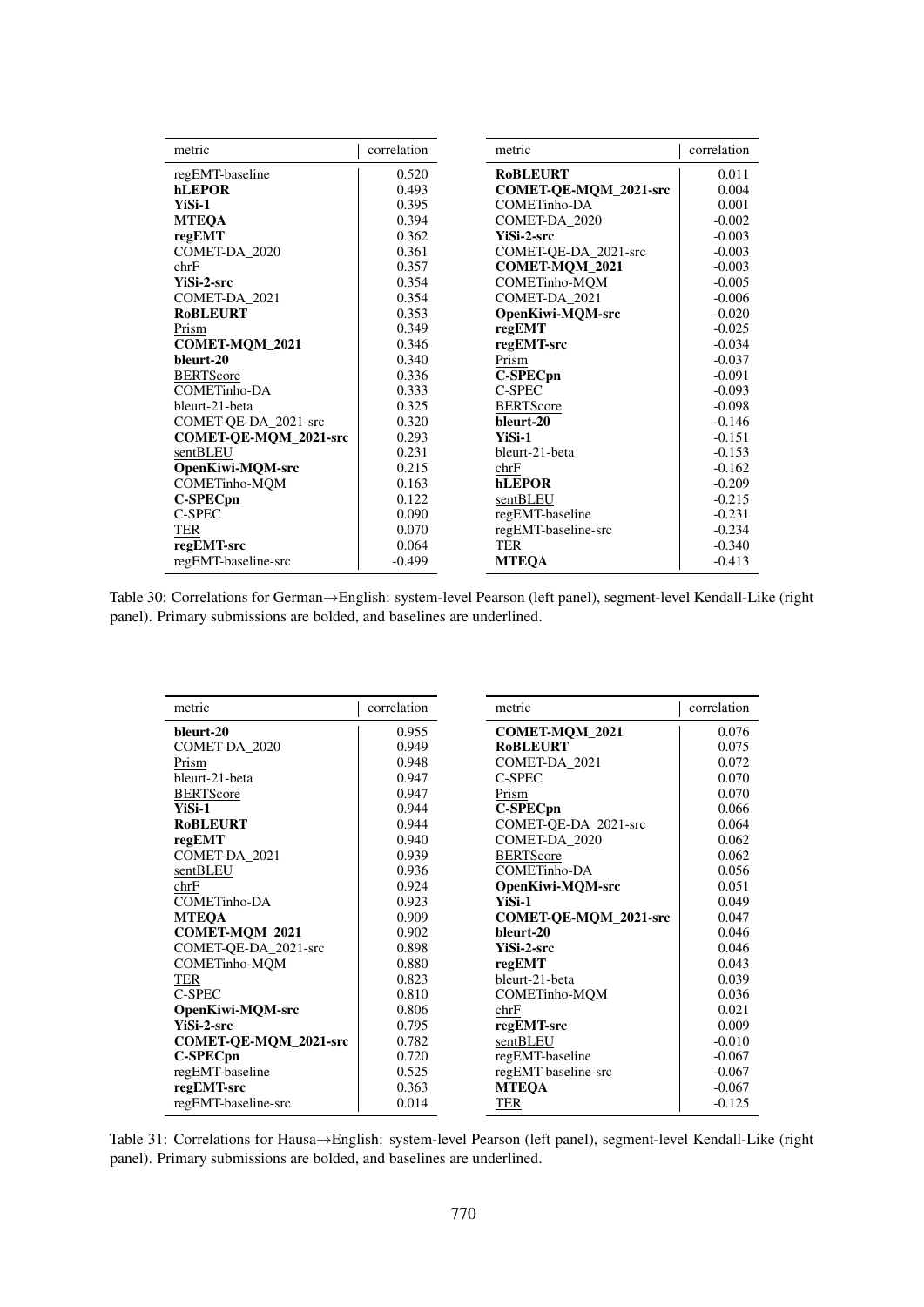| metric                | correlation | metric                | correlation |
|-----------------------|-------------|-----------------------|-------------|
| <b>ROBLEURT</b>       | 0.891       | COMET-MQM_2021        | 0.069       |
| bleurt-21-beta        | 0.889       | Prism                 | 0.063       |
| bleurt-20             | 0.888       | <b>RoBLEURT</b>       | 0.063       |
| COMET-QE-MQM_2021-src | 0.887       | COMET-DA 2021         | 0.061       |
| OpenKiwi-MQM-src      | 0.879       | COMET-QE-MQM_2021-src | 0.061       |
| COMET-MQM_2021        | 0.872       | COMET-DA_2020         | 0.057       |
| <b>TER</b>            | 0.869       | C-SPEC                | 0.057       |
| YiSi-1                | 0.868       | COMETinho-DA          | 0.055       |
| <b>BERTScore</b>      | 0.867       | COMET-OE-DA 2021-src  | 0.051       |
| COMET-DA_2021         | 0.866       | COMETinho-MQM         | 0.048       |
| sentBLEU              | 0.858       | regEMT                | 0.041       |
| COMET-QE-DA_2021-src  | 0.857       | C-SPECpn              | 0.041       |
| regEMT                | 0.856       | <b>BERTScore</b>      | 0.038       |
| chrF                  | 0.854       | <b>YiSi-2-src</b>     | 0.035       |
| COMET-DA_2020         | 0.849       | OpenKiwi-MQM-src      | 0.031       |
| Prism                 | 0.846       | bleurt-20             | 0.030       |
| <b>MTEQA</b>          | 0.831       | bleurt-21-beta        | 0.028       |
| COMETinho-DA          | 0.818       | regEMT-src            | 0.027       |
| COMETinho-MQM         | 0.800       | YiSi-1                | 0.023       |
| regEMT-src            | 0.665       | chrF                  | 0.018       |
| regEMT-baseline-src   | 0.632       | sentBLEU              | $-0.018$    |
| YiSi-2-src            | 0.628       | regEMT-baseline       | $-0.063$    |
| <b>C-SPECpn</b>       | 0.622       | regEMT-baseline-src   | $-0.083$    |
| regEMT-baseline       | 0.445       | TER                   | $-0.126$    |
| C-SPEC                | $-0.104$    | <b>MTEQA</b>          | $-0.157$    |

Table 32: Correlations for Icelandic→English: system-level Pearson (left panel), segment-level Kendall-Like (right panel). Primary submissions are bolded, and baselines are underlined.

| metric                | correlation | correlation<br>metric |          |
|-----------------------|-------------|-----------------------|----------|
| COMET-DA 2020         | 0.846       | <b>RoBLEURT</b>       | 0.045    |
| COMETinho-DA          | 0.839       | Prism                 | 0.035    |
| COMET-DA_2021         | 0.832       | COMET-DA_2020         | 0.033    |
| chrF                  | 0.831       | COMET-MQM_2021        | 0.032    |
| Prism                 | 0.827       | COMET-DA_2021         | 0.031    |
| COMETinho-MQM         | 0.824       | C-SPEC                | 0.030    |
| YiSi-1                | 0.821       | <b>BERTScore</b>      | 0.028    |
| <b>RoBLEURT</b>       | 0.820       | <b>COMETinho-DA</b>   | 0.025    |
| <b>BERTScore</b>      | 0.819       | COMET-QE-DA_2021-src  | 0.025    |
| bleurt-20             | 0.806       | C-SPECpn              | 0.024    |
| bleurt-21-beta        | 0.803       | YiSi-1                | 0.022    |
| sentBLEU              | 0.787       | OpenKiwi-MQM-src      | 0.021    |
| <b>MTEOA</b>          | 0.784       | COMET-QE-MQM_2021-src | 0.012    |
| COMET-MQM_2021        | 0.766       | regEMT                | 0.009    |
| COMET-OE-DA 2021-src  | 0.759       | YiSi-2-src            | 0.009    |
| regEMT                | 0.739       | bleurt-20             | 0.007    |
| regEMT-baseline       | 0.716       | chrF                  | 0.005    |
| YiSi-2-src            | 0.696       | <b>COMETinho-MQM</b>  | 0.002    |
| TER                   | 0.693       | bleurt-21-beta        | 0.002    |
| OpenKiwi-MOM-src      | 0.584       | regEMT-src            | $-0.004$ |
| COMET-QE-MQM_2021-src | 0.567       | sentBLEU              | $-0.023$ |
| C-SPEC                | 0.365       | regEMT-baseline       | $-0.054$ |
| regEMT-src            | 0.071       | regEMT-baseline-src   | $-0.070$ |
| <b>C-SPECpn</b>       | $-0.074$    | <b>MTEOA</b>          | $-0.082$ |
| regEMT-baseline-src   | $-0.710$    | TER                   | $-0.129$ |

Table 33: Correlations for Japanese→English: system-level Pearson (left panel), segment-level Kendall-Like (right panel). Primary submissions are bolded, and baselines are underlined.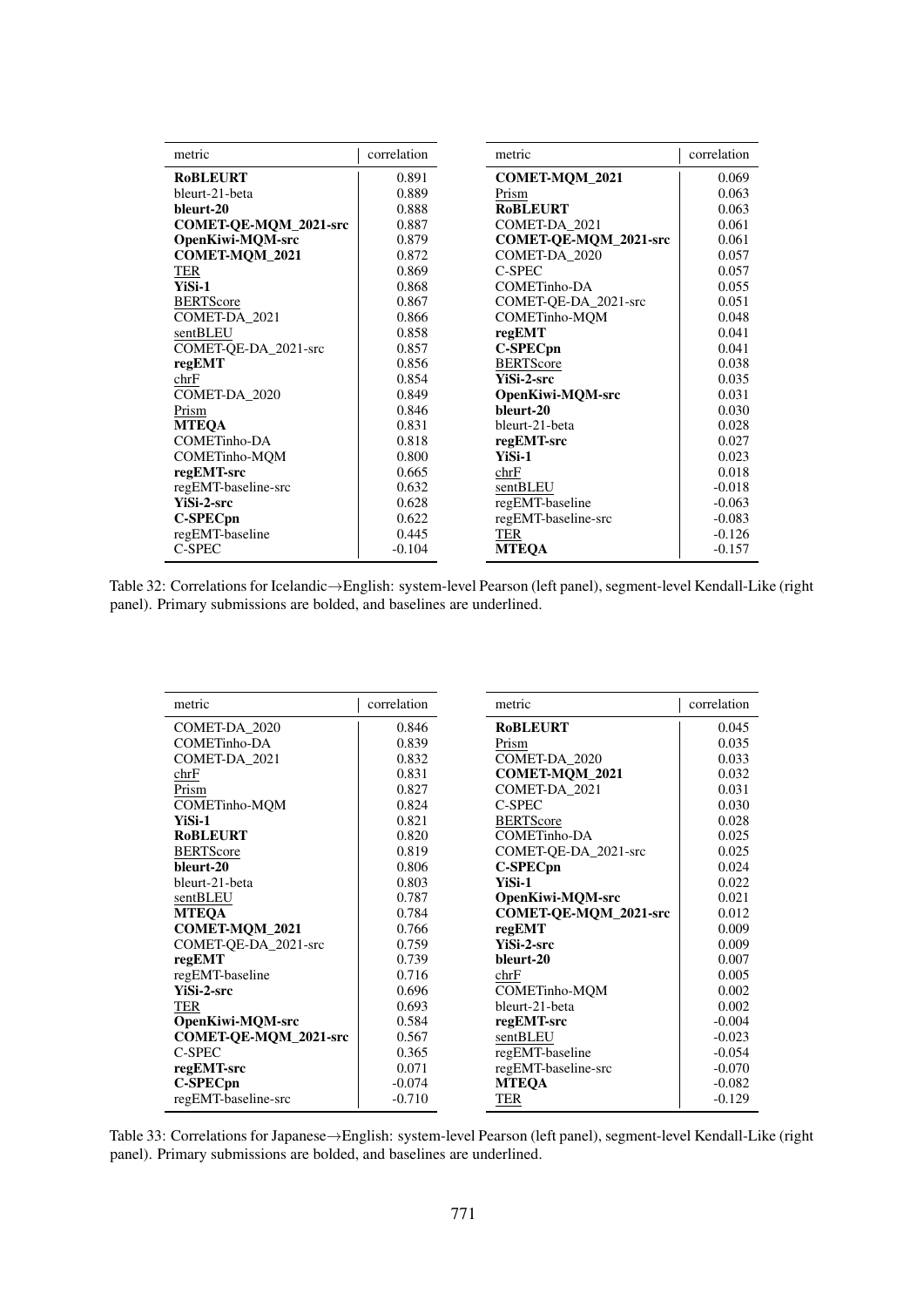| metric                | correlation | metric                  | correlation |
|-----------------------|-------------|-------------------------|-------------|
| COMET-QE-DA_2021-src  | 0.764       | <b>OpenKiwi-MQM-src</b> | 0.024       |
| OpenKiwi-MQM-src      | 0.759       | COMET-QE-MQM_2021-src   | 0.018       |
| regEMT                | 0.748       | regEMT                  | 0.017       |
| COMET-QE-MQM_2021-src | 0.742       | COMET-QE-DA_2021-src    | 0.007       |
| bleurt-21-beta        | 0.732       | COMET-MQM_2021          | 0.005       |
| COMET-MQM_2021        | 0.728       | COMET-DA 2021           | $-0.006$    |
| bleurt-20             | 0.728       | <b>RoBLEURT</b>         | $-0.006$    |
| COMET-DA 2020         | 0.726       | <b>C-SPECpn</b>         | $-0.017$    |
| COMET-DA_2021         | 0.711       | <b>YiSi-2-src</b>       | $-0.017$    |
| <b>MTEQA</b>          | 0.705       | regEMT-src              | $-0.017$    |
| <b>RoBLEURT</b>       | 0.687       | COMETinho-DA            | $-0.021$    |
| regEMT-baseline       | 0.676       | COMET-DA_2020           | $-0.022$    |
| <b>BERTScore</b>      | 0.668       | COMETinho-MQM           | $-0.023$    |
| COMETinho-MQM         | 0.658       | C-SPEC                  | $-0.029$    |
| Prism                 | 0.657       | Prism                   | $-0.033$    |
| YiSi-1                | 0.652       | <b>BERTScore</b>        | $-0.081$    |
| COMETinho-DA          | 0.627       | bleurt-20               | $-0.105$    |
| chrF                  | 0.593       | bleurt-21-beta          | $-0.109$    |
| <b>hLEPOR</b>         | 0.527       | chrF                    | $-0.126$    |
| sentBLEU              | 0.512       | YiSi-1                  | $-0.127$    |
| TER                   | 0.481       | regEMT-baseline-src     | $-0.139$    |
| C-SPEC                | 0.456       | sentBLEU                | $-0.144$    |
| <b>C-SPECpn</b>       | 0.394       | <b>hLEPOR</b>           | $-0.144$    |
| YiSi-2-src            | 0.335       | regEMT-baseline         | $-0.167$    |
| regEMT-src            | 0.092       | TER                     | $-0.263$    |
| regEMT-baseline-src   | $-0.535$    | <b>MTEQA</b>            | $-0.314$    |

Table 34: Correlations for Russian→English: system-level Pearson (left panel), segment-level Kendall-Like (right panel). Primary submissions are bolded, and baselines are underlined.

| metric                | correlation | metric                  | correlation |
|-----------------------|-------------|-------------------------|-------------|
| <b>COMET-MOM 2021</b> | 0.762       |                         |             |
| COMET-DA 2021         | 0.756       | <b>OpenKiwi-MQM-src</b> | 0.021       |
| bleurt-21-beta        | 0.754       | <b>COMET-MOM_2021</b>   | 0.020       |
| bleurt-20             | 0.749       | COMET-QE-MQM_2021-src   | 0.020       |
| COMET-DA 2020         | 0.748       | <b>RoBLEURT</b>         | 0.019       |
| COMET-QE-DA_2021-src  | 0.746       | COMET-DA 2021           | 0.018       |
| YiSi-1                | 0.735       | <b>COMETinho-DA</b>     | 0.018       |
| COMET-QE-MQM_2021-src | 0.731       | COMET-QE-DA_2021-src    | 0.017       |
| <b>BERTScore</b>      | 0.727       | COMET-DA 2020           | 0.016       |
| <b>MEE</b>            | 0.726       | <b>YiSi-2-src</b>       | 0.008       |
| Prism                 | 0.726       | <b>COMETinho-MQM</b>    | 0.008       |
| chrF                  | 0.723       | Prism                   | 0.007       |
| <b>ROBLEURT</b>       | 0.720       | regEMT-src              | $-0.005$    |
| regEMT                | 0.712       | <b>C-SPECpn</b>         | $-0.005$    |
| sentBLEU              | 0.709       | regEMT                  | $-0.006$    |
| MEE <sub>2</sub>      | 0.707       | <b>C-SPEC</b>           | $-0.007$    |
| OpenKiwi-MQM-src      | 0.706       | <b>BERTScore</b>        | $-0.013$    |
| regEMT-baseline       | 0.699       | bleurt-21-beta          | $-0.022$    |
| <b>COMETinho-DA</b>   | 0.693       | YiSi-1                  | $-0.026$    |
| cushLEPOR(pSQM)       | 0.679       | bleurt-20               | $-0.028$    |
| cushLEPOR(LM)         | 0.678       | MEE <sub>2</sub>        | $-0.035$    |
| <b>MTEOA</b>          | 0.661       | chrF                    | $-0.035$    |
| <b>BLEU</b>           | 0.653       | hLEPOR                  | $-0.050$    |
| <b>COMETinho-MOM</b>  | 0.568       | cushLEPOR(LM)           | $-0.050$    |
| hLEPOR                | 0.550       | cushLEPOR(pSQM)         | $-0.056$    |
| YiSi-2-src            | 0.542       | sentBLEU                | $-0.057$    |
| TER                   | 0.527       | <b>MEE</b>              | $-0.063$    |
| regEMT-src            | 0.378       | regEMT-baseline         | $-0.089$    |
| C-SPEC                | 0.218       | regEMT-baseline-src     | $-0.090$    |
| <b>C-SPECpn</b>       | 0.214       | <b>MTEOA</b>            | $-0.118$    |
| regEMT-baseline-src   | $-0.669$    | <b>TER</b>              | $-0.165$    |
|                       |             |                         |             |

Table 35: Correlations for Chinese→English: system-level Pearson (left panel), segment-level Kendall-Like (right panel). Primary submissions are bolded, and baselines are underlined.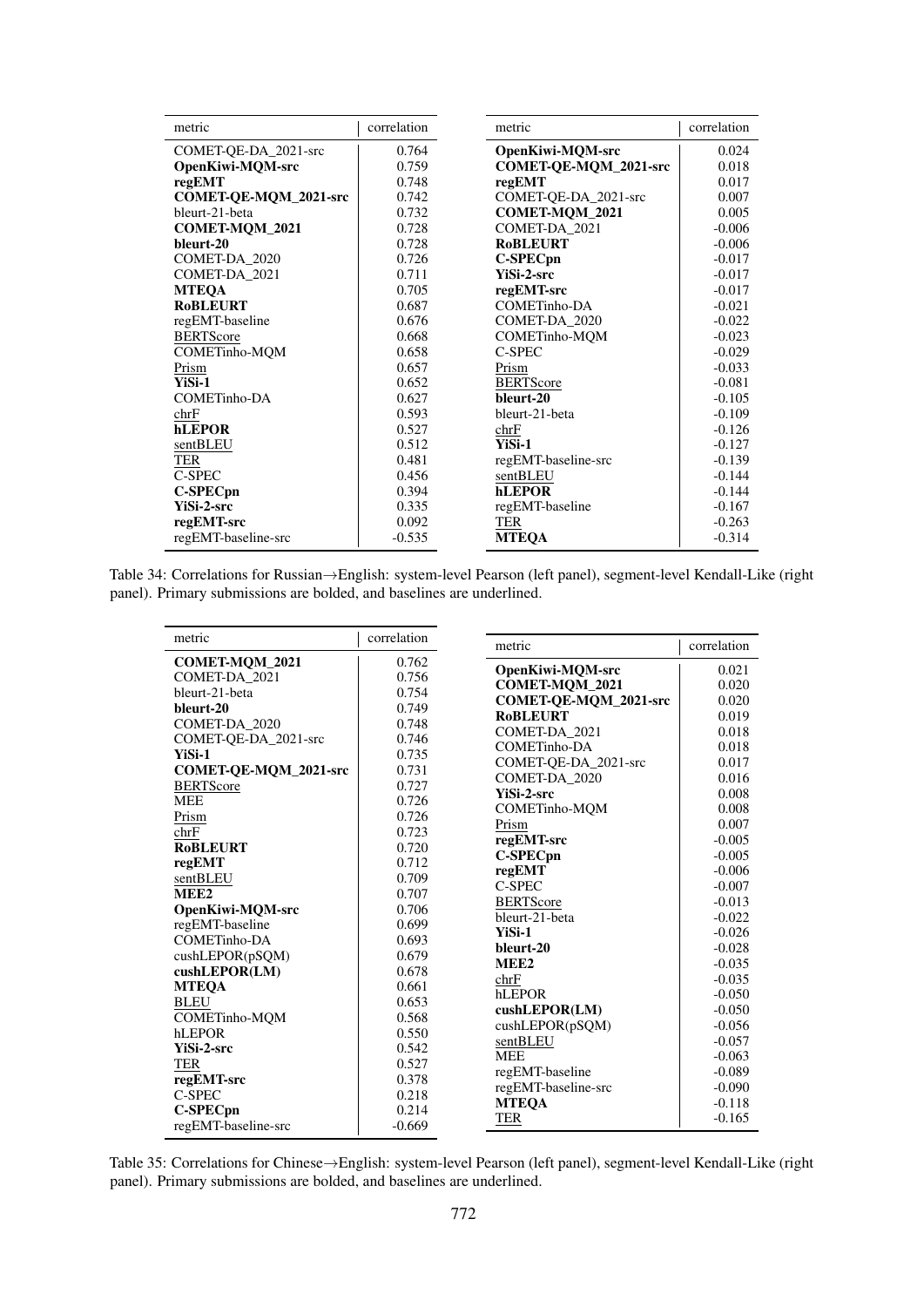| metric                | correlation | metric                       | correlation |
|-----------------------|-------------|------------------------------|-------------|
| YiSi-1                | 0.781       | <b>COMET-MOM 2021</b>        | 0.223       |
| COMET-DA_2021         | 0.774       | COMET-DA 2021                | 0.220       |
| COMET-DA 2020         | 0.743       | Prism                        | 0.208       |
| bleurt-20             | 0.734       | COMET-QE-DA_2021-src         | 0.203       |
| bleurt-21-beta        | 0.721       | bleurt-20                    | 0.202       |
| <b>COMET-MQM_2021</b> | 0.693       | COMET-DA_2020                | 0.202       |
| COMET-OE-DA 2021-src  | 0.658       | bleurt-21-beta               | 0.193       |
| COMETinho-DA          | 0.620       | C-SPEC                       | 0.189       |
| Prism                 | 0.584       | YiSi-1                       | 0.173       |
| regEMT                | 0.534       | <b>COMET-OE-MOM 2021-src</b> | 0.161       |
| regEMT-baseline       | 0.526       | <b>COMETinho-DA</b>          | 0.156       |
| COMET-QE-MQM_2021-src | 0.516       | C-SPECpn                     | 0.143       |
| OpenKiwi-MQM-src      | 0.460       | OpenKiwi-MQM-src             | 0.123       |
| YiSi-2-src            | 0.414       | <b>COMETinho-MOM</b>         | 0.118       |
| chrF                  | 0.413       | <b>BERTScore</b>             | 0.116       |
| <b>BERTScore</b>      | 0.378       | chrF                         | 0.110       |
| TER                   | 0.363       | regEMT                       | 0.104       |
| sentBLEU              | 0.363       | YiSi-2-src                   | 0.104       |
| <b>C-SPECpn</b>       | 0.329       | sentBLEU                     | 0.055       |
| C-SPEC                | 0.320       | regEMT-src                   | 0.041       |
| COMETinho-MQM         | 0.298       | regEMT-baseline              | 0.031       |
| regEMT-src            | 0.101       | <b>TER</b>                   | $-0.063$    |
| regEMT-baseline-src   | $-0.433$    | regEMT-baseline-src          | $-0.201$    |

Table 36: Correlations for German→French: system-level Pearson (left panel), segment-level Kendall-Like (right panel). Primary submissions are bolded, and baselines are underlined.

| metric                | correlation | metric                | correlation |
|-----------------------|-------------|-----------------------|-------------|
| bleurt-21-beta        | 0.991       | COMET-DA 2021         | 0.774       |
| bleurt-20             | 0.989       | bleurt-20             | 0.764       |
| YiSi-1                | 0.985       | COMET-MQM_2021        | 0.757       |
| COMET-MQM_2021        | 0.979       | C-SPEC                | 0.753       |
| COMET-DA 2021         | 0.979       | bleurt-21-beta        | 0.752       |
| sentBLEU              | 0.976       | COMET-DA 2020         | 0.737       |
| chrF                  | 0.975       | COMET-QE-DA_2021-src  | 0.724       |
| COMET-QE-MQM_2021-src | 0.974       | <b>C-SPECpn</b>       | 0.723       |
| Prism                 | 0.971       | COMET-QE-MQM_2021-src | 0.714       |
| COMET-DA_2020         | 0.971       | Prism                 | 0.712       |
| regEMT                | 0.969       | YiSi-1                | 0.686       |
| <b>TER</b>            | 0.967       | OpenKiwi-MQM-src      | 0.652       |
| COMET-QE-DA_2021-src  | 0.966       | regEMT                | 0.641       |
| <b>BERTScore</b>      | 0.965       | <b>COMETinho-DA</b>   | 0.573       |
| <b>hLEPOR</b>         | 0.956       | <b>BERTScore</b>      | 0.571       |
| COMETinho-DA          | 0.941       | chrF                  | 0.531       |
| <b>MTEOA</b>          | 0.905       | <b>COMETinho-MOM</b>  | 0.492       |
| <b>COMETinho-MOM</b>  | 0.895       | <b>hLEPOR</b>         | 0.441       |
| OpenKiwi-MQM-src      | 0.873       | sentBLEU              | 0.383       |
| regEMT-baseline       | 0.866       | YiSi-2-src            | 0.240       |
| regEMT-src            | 0.595       | <b>MTEOA</b>          | 0.212       |
| C-SPEC                | 0.123       | TER                   | 0.208       |
| C-SPECpn              | 0.072       | regEMT-src            | 0.160       |
| YiSi-2-src            | $-0.007$    | regEMT-baseline       | 0.126       |
| regEMT-baseline-src   | $-0.920$    | regEMT-baseline-src   | $-0.349$    |

Table 37: Correlations for English→Czech: system-level Pearson (left panel), segment-level Kendall-Like (right panel). Primary submissions are bolded, and baselines are underlined.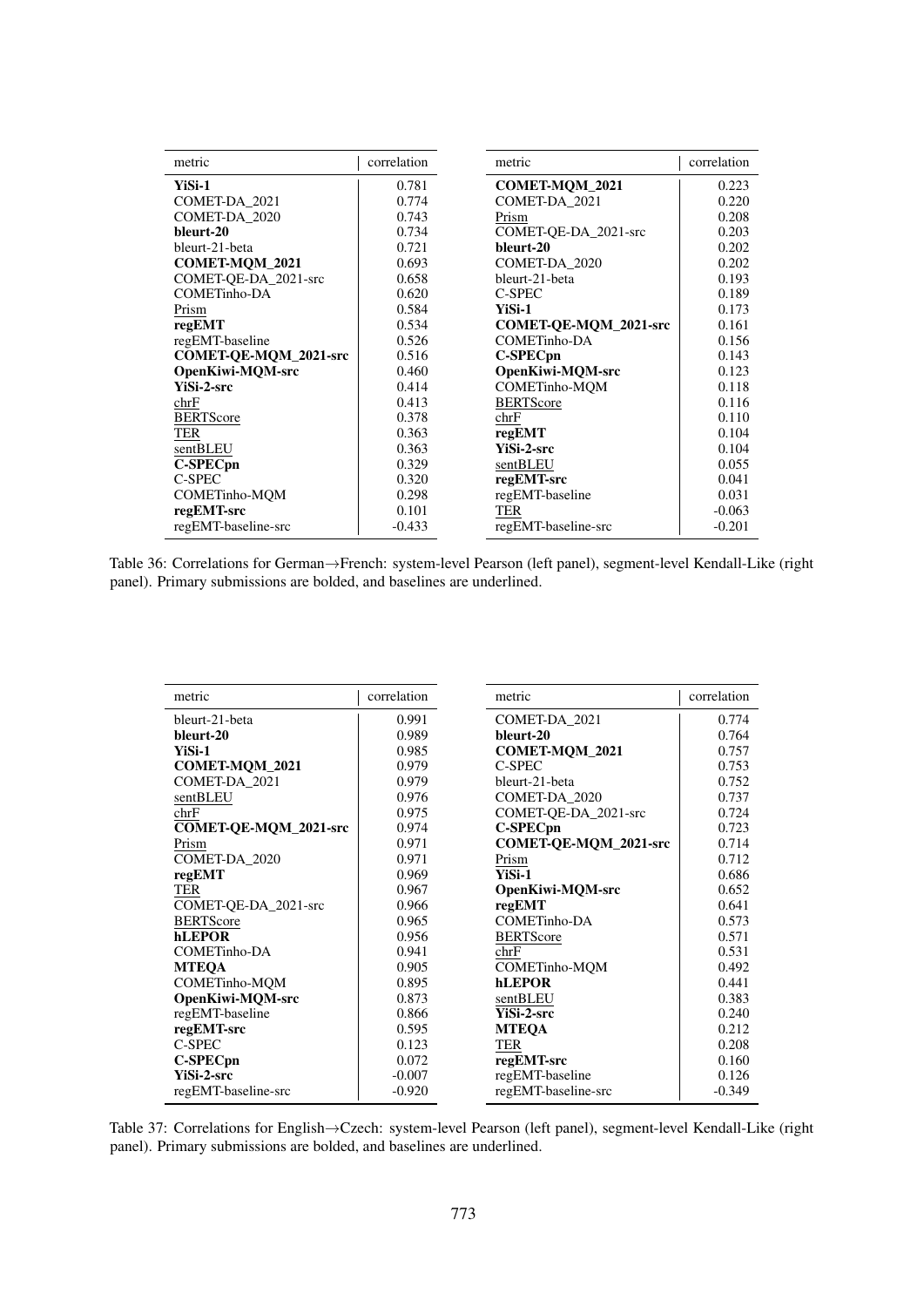| metric                  | correlation | metric                  | correlation |
|-------------------------|-------------|-------------------------|-------------|
| bleurt-20               | 0.885       |                         |             |
| bleurt-21-beta          | 0.882       | COMET-DA 2021           | 0.255       |
| <b>COMET-MOM 2021</b>   | 0.880       | COMET-DA 2020           | 0.255       |
| COMET-QE-MQM_2021-src   | 0.877       | <b>COMET-MOM 2021</b>   | 0.247       |
| COMET-DA_2021           | 0.875       | COMET-OE-DA 2021-src    | 0.237       |
| <b>OpenKiwi-MOM-src</b> | 0.870       | COMET-QE-MQM_2021-src   | 0.230       |
| COMET-QE-DA_2021-src    | 0.866       | regEMT                  | 0.220       |
| COMET-DA 2020           | 0.864       | Prism                   | 0.208       |
| regEMT                  | 0.855       | <b>OpenKiwi-MOM-src</b> | 0.205       |
| COMETinho-DA            | 0.854       | bleurt-21-beta          | 0.202       |
| Prism                   | 0.853       | <b>C-SPEC</b>           | 0.200       |
| YiSi-1                  | 0.847       | bleurt-20               | 0.200       |
| COMETinho-MQM           | 0.835       | <b>C-SPECpn</b>         | 0.199       |
| chrF                    | 0.820       | YiSi-1                  | 0.162       |
| <b>MTEOA</b>            | 0.797       | <b>COMETinho-DA</b>     | 0.162       |
| TER                     | 0.794       | <b>COMETinho-MOM</b>    | 0.157       |
| <b>BERTScore</b>        | 0.794       | <b>BERTScore</b>        | 0.146       |
| MEE <sub>2</sub>        | 0.793       | MEE <sub>2</sub>        | 0.102       |
| sentBLEU                | 0.769       | chrF                    | 0.098       |
| <b>MEE</b>              | 0.761       | YiSi-2-src              | 0.075       |
| <b>BLEU</b>             | 0.738       | regEMT-src              | 0.067       |
| cushLEPOR(pSQM)         | 0.699       | cushLEPOR(LM)           | 0.033       |
| cushLEPOR(LM)           | 0.691       | hLEPOR                  | 0.026       |
| hLEPOR                  | 0.671       | cushLEPOR(pSQM)         | 0.025       |
| regEMT-src              | 0.481       | <b>MEE</b>              | 0.019       |
| <b>C-SPECpn</b>         | 0.408       | sentBLEU                | 0.014       |
| C-SPEC                  | 0.258       | <b>MTEOA</b>            | $-0.122$    |
| <b>YiSi-2-src</b>       | 0.025       | <b>TER</b>              | $-0.123$    |
| regEMT-baseline         | $-0.272$    | regEMT-baseline         | $-0.136$    |
| regEMT-baseline-src     | $-0.727$    | regEMT-baseline-src     | $-0.180$    |

Table 38: Correlations for English→German: system-level Pearson (left panel), segment-level Kendall-Like (right panel). Primary submissions are bolded, and baselines are underlined.

| metric                       | correlation | correlation<br>metric                 |
|------------------------------|-------------|---------------------------------------|
| bleurt-20                    | 0.915       | COMET-DA_2021<br>0.237                |
| bleurt-21-beta               | 0.907       | COMET-DA_2020<br>0.234                |
| regEMT                       | 0.901       | COMET-MQM_2021<br>0.214               |
| YiSi-1                       | 0.892       | C-SPEC<br>0.210                       |
| COMET-DA_2020                | 0.871       | COMET-QE-DA_2021-src<br>0.198         |
| COMET-DA 2021                | 0.863       | bleurt-20<br>0.186                    |
| <b>BERTScore</b>             | 0.838       | C-SPECpn<br>0.186                     |
| <b>COMET-MOM 2021</b>        | 0.811       | 0.186<br>chrF                         |
| OpenKiwi-MOM-src             | 0.791       | bleurt-21-beta<br>0.183               |
| sentBLEU                     | 0.789       | YiSi-1<br>0.180                       |
| COMET-OE-DA 2021-src         | 0.786       | <b>COMET-OE-MOM 2021-src</b><br>0.176 |
| chrF                         | 0.768       | <b>BERTScore</b><br>0.167             |
| <b>COMET-OE-MOM 2021-src</b> | 0.746       | <b>OpenKiwi-MOM-src</b><br>0.157      |
| COMETinho-DA                 | 0.708       | COMETinho-DA<br>0.131                 |
| <b>COMETinho-MOM</b>         | 0.463       | regEMT<br>0.130                       |
| regEMT-baseline              | 0.376       | sentBLEU<br>0.124                     |
| <b>YiSi-2-src</b>            | 0.362       | <b>YiSi-2-src</b><br>0.102            |
| TER                          | 0.288       | <b>COMETinho-MOM</b><br>0.088         |
| C-SPEC                       | 0.174       | regEMT-baseline<br>0.049              |
| <b>C-SPECpn</b>              | 0.077       | regEMT-src<br>0.016                   |
| regEMT-src                   | $-0.266$    | TER<br>$-0.025$                       |
| regEMT-baseline-src          | $-0.357$    | regEMT-baseline-src<br>$-0.112$       |

Table 39: Correlations for English→Hausa: system-level Pearson (left panel), segment-level Kendall-Like (right panel). Primary submissions are bolded, and baselines are underlined.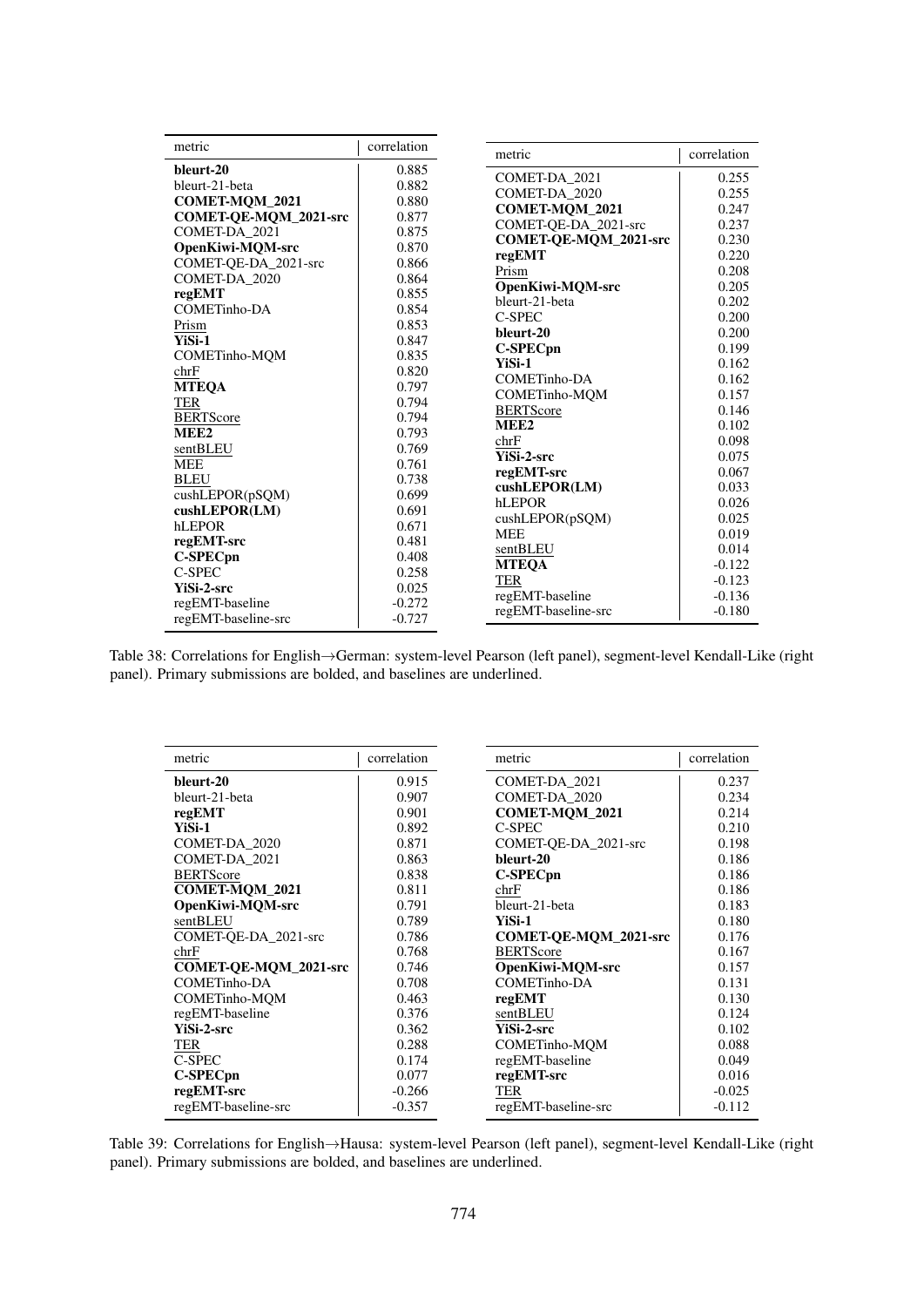| metric                | correlation | metric                | correlation |
|-----------------------|-------------|-----------------------|-------------|
| regEMT                | 0.989       | COMET-MQM_2021        | 0.489       |
| bleurt-20             | 0.975       | COMET-DA_2021         | 0.487       |
| sentBLEU              | 0.962       | COMET-DA_2020         | 0.474       |
| bleurt-21-beta        | 0.962       | C-SPEC                | 0.472       |
| chrF                  | 0.961       | bleurt-20             | 0.469       |
| <b>COMET-MOM 2021</b> | 0.960       | C-SPECpn              | 0.460       |
| COMET-DA 2021         | 0.959       | COMET-OE-DA 2021-src  | 0.454       |
| COMET-QE-MQM_2021-src | 0.959       | COMET-QE-MQM_2021-src | 0.453       |
| YiSi-1                | 0.957       | bleurt-21-beta        | 0.444       |
| COMET-DA_2020         | 0.952       | YiSi-1                | 0.410       |
| <b>BERTScore</b>      | 0.950       | OpenKiwi-MQM-src      | 0.404       |
| COMET-QE-DA_2021-src  | 0.945       | <b>COMETinho-DA</b>   | 0.384       |
| <b>COMETinho-DA</b>   | 0.931       | chrF                  | 0.373       |
| TER                   | 0.928       | <b>BERTScore</b>      | 0.355       |
| COMETinho-MQM         | 0.908       | <b>COMETinho-MOM</b>  | 0.330       |
| OpenKiwi-MQM-src      | 0.873       | regEMT                | 0.312       |
| <b>C-SPECpn</b>       | 0.750       | sentBLEU              | 0.279       |
| C-SPEC                | 0.736       | <b>TER</b>            | 0.121       |
| regEMT-baseline       | 0.478       | <b>YiSi-2-src</b>     | 0.105       |
| <b>YiSi-2-src</b>     | 0.348       | regEMT-src            | 0.012       |
| regEMT-src            | 0.125       | regEMT-baseline       | 0.002       |
| regEMT-baseline-src   | $-0.922$    | regEMT-baseline-src   | $-0.199$    |

Table 40: Correlations for English→Icelandic: system-level Pearson (left panel), segment-level Kendall-Like (right panel). Primary submissions are bolded, and baselines are underlined.

| metric                | correlation | correlation<br>metric                 |
|-----------------------|-------------|---------------------------------------|
| bleurt-21-beta        | 0.991       | COMET-DA_2021<br>0.531                |
| COMET-DA_2020         | 0.988       | COMET-DA 2020<br>0.519                |
| bleurt-20             | 0.985       | <b>COMET-MOM 2021</b><br>0.490        |
| COMET-DA_2021         | 0.984       | C-SPEC<br>0.484                       |
| COMET-QE-DA_2021-src  | 0.978       | COMET-QE-DA_2021-src<br>0.484         |
| YiSi-1                | 0.974       | bleurt-21-beta<br>0.483               |
| COMETinho-DA          | 0.972       | bleurt-20<br>0.483                    |
| regEMT                | 0.972       | COMETinho-DA<br>0.457                 |
| Prism                 | 0.971       | C-SPECpn<br>0.454                     |
| <b>COMET-MOM 2021</b> | 0.970       | 0.440<br>Prism                        |
| chrF                  | 0.966       | YiSi-1<br>0.425                       |
| <b>COMETinho-MOM</b>  | 0.955       | <b>BERTScore</b><br>0.417             |
| COMET-QE-MQM_2021-src | 0.947       | <b>COMET-QE-MQM_2021-src</b><br>0.379 |
| <b>BERTScore</b>      | 0.939       | 0.371<br>chrF                         |
| OpenKiwi-MQM-src      | 0.929       | regEMT<br>0.369                       |
| <b>C-SPECpn</b>       | 0.678       | <b>COMETinho-MOM</b><br>0.348         |
| regEMT-src            | 0.502       | OpenKiwi-MQM-src<br>0.333             |
| YiSi-2-src            | 0.470       | YiSi-2-src<br>0.229                   |
| regEMT-baseline       | 0.423       | regEMT-baseline<br>0.079              |
| C-SPEC                | 0.325       | regEMT-src<br>0.065                   |
| TER                   | $-0.025$    | regEMT-baseline-src<br>$-0.161$       |
| regEMT-baseline-src   | $-0.216$    | TER<br>$-0.791$                       |
| sentBLEU              | $-0.629$    | $-0.881$<br>sentBLEU                  |

Table 41: Correlations for English→Japanese: system-level Pearson (left panel), segment-level Kendall-Like (right panel). Primary submissions are bolded, and baselines are underlined.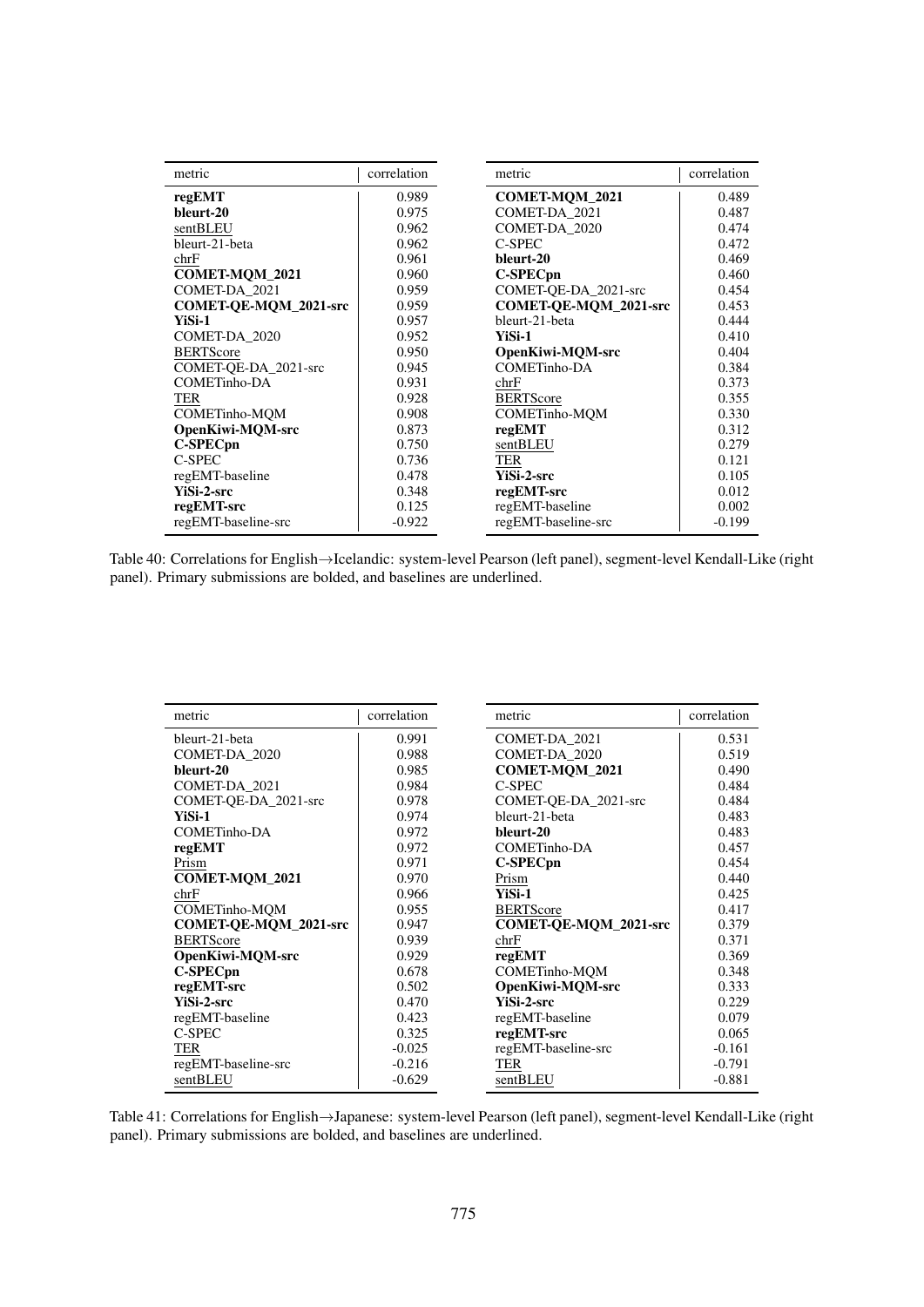| metric                | correlation | metric                               | correlation    |
|-----------------------|-------------|--------------------------------------|----------------|
| bleurt-21-beta        | 0.978       |                                      |                |
| COMET-DA_2020         | 0.973       | COMET-DA 2021                        | 0.401          |
| COMET-DA_2021         | 0.973       | <b>COMET-MOM 2021</b>                | 0.397          |
| bleurt-20             | 0.972       | COMET-DA 2020                        | 0.368          |
| COMET-MQM_2021        | 0.972       | COMET-QE-DA_2021-src                 | 0.365          |
| COMET-QE-DA_2021-src  | 0.970       | C-SPEC                               | 0.360          |
| COMET-QE-MQM_2021-src | 0.969       | C-SPECpn<br>bleurt-21-beta           | 0.348<br>0.340 |
| sentBLEU              | 0.967       |                                      | 0.330          |
| <b>BERTScore</b>      | 0.964       | Prism                                |                |
| <b>hLEPOR</b>         | 0.959       | COMET-QE-MQM_2021-src<br>bleurt-20   | 0.326          |
| <b>MEE</b>            | 0.956       | YiSi-1                               | 0.323<br>0.294 |
| MEE <sub>2</sub>      | 0.951       |                                      | 0.255          |
| YiSi-1                | 0.948       | <b>BERTScore</b><br>COMETinho-DA     | 0.246          |
| OpenKiwi-MQM-src      | 0.948       |                                      | 0.234          |
| chrF                  | 0.946       | OpenKiwi-MQM-src<br>MEE <sub>2</sub> | 0.233          |
| <b>BLEU</b>           | 0.946       | chrF                                 | 0.201          |
| COMETinho-DA          | 0.944       | COMETinho-MQM                        | 0.167          |
| Prism                 | 0.924       | <b>MEE</b>                           | 0.161          |
| TER                   | 0.903       | <b>hLEPOR</b>                        | 0.157          |
| COMETinho-MQM         | 0.835       | regEMT                               | 0.122          |
| regEMT                | 0.810       | sentBLEU                             | 0.105          |
| regEMT-baseline       | 0.377       | <b>YiSi-2-src</b>                    | 0.051          |
| <b>YiSi-2-src</b>     | 0.029       | regEMT-src                           | 0.024          |
| regEMT-src            | 0.005       | regEMT-baseline                      | $-0.002$       |
| <b>C-SPECpn</b>       | $-0.160$    | <b>TER</b>                           | $-0.078$       |
| regEMT-baseline-src   | $-0.410$    | regEMT-baseline-src                  | $-0.183$       |
| C-SPEC                | $-0.417$    |                                      |                |

Table 42: Correlations for English→Russian: system-level Pearson (left panel), segment-level Kendall-Like (right panel). Primary submissions are bolded, and baselines are underlined.

| metric                       | correlation | metric                       | correlation |
|------------------------------|-------------|------------------------------|-------------|
| COMET-DA_2021                | 0.946       | COMET-DA 2021                | 0.270       |
| COMET-DA 2020                | 0.939       | COMET-OE-DA 2021-src         | 0.261       |
| COMET-QE-DA_2021-src         | 0.927       | COMET-DA 2020                | 0.247       |
| bleurt-21-beta               | 0.910       | COMET-MQM_2021               | 0.246       |
| <b>COMET-MOM 2021</b>        | 0.903       | bleurt-20                    | 0.240       |
| COMETinho-DA                 | 0.900       | bleurt-21-beta               | 0.239       |
| <b>OpenKiwi-MOM-src</b>      | 0.892       | <b>C-SPECpn</b>              | 0.224       |
| YiSi-1                       | 0.888       | C-SPEC                       | 0.224       |
| <b>BERTScore</b>             | 0.851       | <b>COMET-QE-MQM_2021-src</b> | 0.216       |
| regEMT                       | 0.823       | Prism                        | 0.207       |
| <b>COMET-OE-MOM 2021-src</b> | 0.815       | COMETinho-DA                 | 0.202       |
| bleurt-20                    | 0.813       | YiSi-1                       | 0.192       |
| Prism                        | 0.750       | <b>BERTScore</b>             | 0.189       |
| chrF                         | 0.570       | OpenKiwi-MOM-src             | 0.180       |
| <b>COMETinho-MOM</b>         | 0.467       | <b>COMETinho-MOM</b>         | 0.121       |
| <b>YiSi-2-src</b>            | 0.313       | regEMT                       | 0.119       |
| regEMT-src                   | 0.302       | YiSi-2-src                   | 0.095       |
| <b>C-SPECpn</b>              | 0.286       | chrF                         | 0.092       |
| C-SPEC                       | 0.235       | regEMT-src                   | 0.016       |
| TER                          | 0.169       | regEMT-baseline              | $-0.047$    |
| regEMT-baseline              | 0.014       | regEMT-baseline-src          | $-0.187$    |
| regEMT-baseline-src          | $-0.039$    | TER                          | $-0.701$    |
| sentBLEU                     | $-0.156$    | sentBLEU                     | $-0.715$    |

Table 43: Correlations for English→Chinese: system-level Pearson (left panel), segment-level Kendall-Like (right panel). Primary submissions are bolded, and baselines are underlined.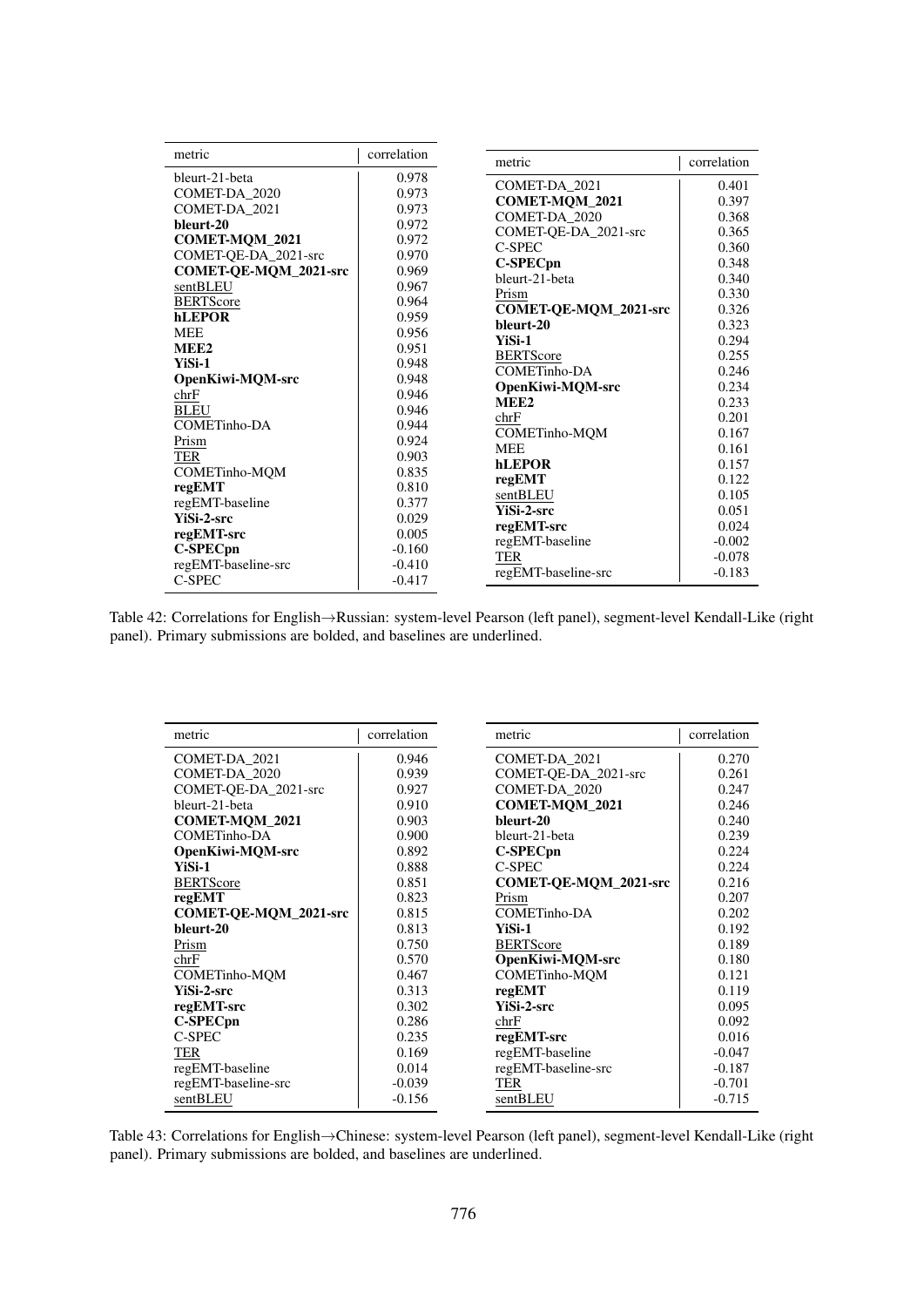| metric                | correlation | metric                       | correlation |
|-----------------------|-------------|------------------------------|-------------|
| bleurt-21-beta        | 0.789       | COMET-DA_2021                | 0.108       |
| COMET-DA 2020         | 0.770       | COMET-DA_2020                | 0.101       |
| bleurt-20             | 0.768       | regEMT                       | 0.097       |
| COMET-MQM_2021        | 0.763       | COMET-QE-DA_2021-src         | 0.091       |
| COMET-DA_2021         | 0.759       | <b>COMET-MOM 2021</b>        | 0.090       |
| Prism                 | 0.729       | Prism                        | 0.090       |
| COMET-QE-MQM_2021-src | 0.712       | bleurt-21-beta               | 0.081       |
| YiSi-1                | 0.709       | C-SPEC                       | 0.079       |
| COMET-QE-DA_2021-src  | 0.708       | bleurt-20                    | 0.079       |
| regEMT                | 0.702       | <b>YiSi-2-src</b>            | 0.072       |
| COMETinho-DA          | 0.695       | C-SPECpn                     | 0.069       |
| <b>BERTScore</b>      | 0.674       | <b>BERTScore</b>             | 0.068       |
| sentBLEU              | 0.660       | COMETinho-DA                 | 0.068       |
| chrF                  | 0.647       | OpenKiwi-MQM-src             | 0.056       |
| <b>COMETinho-MOM</b>  | 0.640       | chrF                         | 0.054       |
| OpenKiwi-MOM-src      | 0.626       | YiSi-1                       | 0.053       |
| TER                   | 0.615       | <b>COMET-OE-MOM 2021-src</b> | 0.052       |
| <b>MTEOA</b>          | 0.609       | <b>COMETinho-MOM</b>         | 0.052       |
| C-SPEC                | 0.191       | regEMT-src                   | 0.039       |
| regEMT-baseline       | 0.081       | sentBLEU                     | 0.005       |
| regEMT-src            | $-0.002$    | regEMT-baseline              | $-0.081$    |
| regEMT-baseline-src   | $-0.082$    | <b>MTEOA</b>                 | $-0.089$    |
| <b>C-SPECpn</b>       | $-0.267$    | <b>TER</b>                   | $-0.093$    |
| <b>YiSi-2-src</b>     | $-0.290$    | regEMT-baseline-src          | $-0.109$    |

Table 44: Correlations for French→German: system-level Pearson (left panel), segment-level Kendall-Like (right panel). Primary submissions are bolded, and baselines are underlined.

| metric                       | correlation | metric                       | correlation |
|------------------------------|-------------|------------------------------|-------------|
| regEMT                       | 0.964       | bleurt-20                    | 0.179       |
| bleurt-21-beta               | 0.964       | bleurt-21-beta               | 0.170       |
| <b>COMET-OE-MOM 2021-src</b> | 0.963       | C-SPEC                       | 0.157       |
| bleurt-20                    | 0.963       | COMET-DA_2020                | 0.156       |
| COMET-OE-DA 2021-src         | 0.957       | COMET-MQM_2021               | 0.153       |
| COMET-DA_2020                | 0.955       | C-SPECpn                     | 0.150       |
| OpenKiwi-MQM-src             | 0.953       | COMET-QE-DA_2021-src         | 0.146       |
| <b>COMET-MOM 2021</b>        | 0.949       | COMET-DA 2021                | 0.146       |
| YiSi-1                       | 0.948       | OpenKiwi-MQM-src             | 0.137       |
| COMET-DA_2021                | 0.946       | YiSi-1                       | 0.134       |
| chrF                         | 0.941       | COMETinho-DA                 | 0.125       |
| <b>BERTScore</b>             | 0.935       | regEMT                       | 0.111       |
| COMETinho-DA                 | 0.928       | YiSi-2-src                   | 0.110       |
| <b>COMETinho-MOM</b>         | 0.923       | <b>COMET-OE-MOM 2021-src</b> | 0.109       |
| <b>TER</b>                   | 0.912       | <b>COMETinho-MOM</b>         | 0.101       |
| sentBLEU                     | 0.901       | <b>BERTScore</b>             | 0.093       |
| regEMT-baseline              | 0.889       | chrF                         | 0.071       |
| C-SPEC                       | 0.743       | sentBLEU                     | 0.070       |
| <b>YiSi-2-src</b>            | 0.668       | regEMT-src                   | $-0.027$    |
| C-SPEC <sub>pn</sub>         | 0.503       | <b>TER</b>                   | $-0.030$    |
| regEMT-baseline-src          | 0.033       | regEMT-baseline              | $-0.040$    |
| regEMT-src                   | $-0.245$    | regEMT-baseline-src          | $-0.054$    |

Table 45: Correlations for FLORES Bengali→Hindi: system-level Pearson (left panel), segment-level Kendall-Like (right panel). Primary submissions are bolded, and baselines are underlined.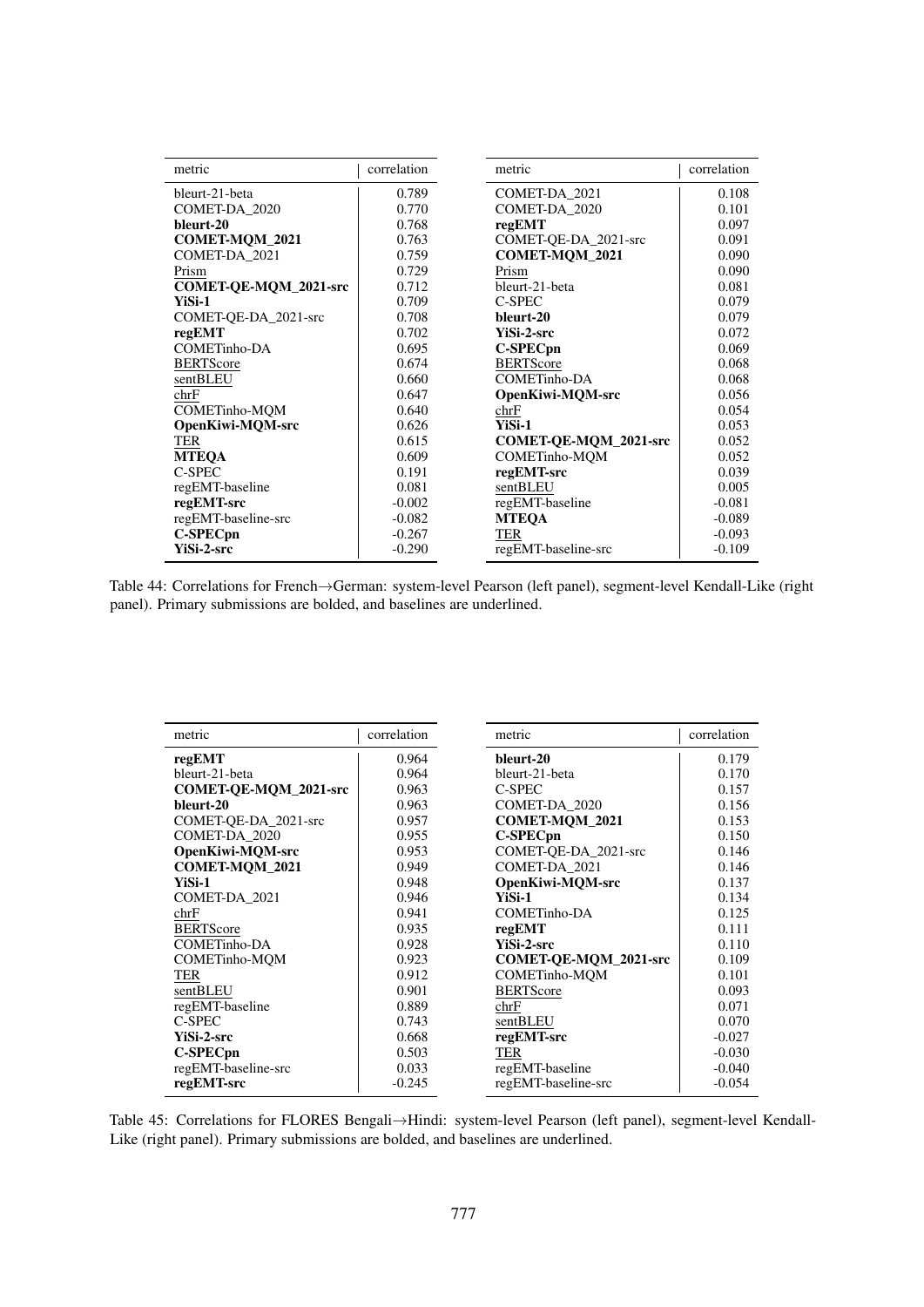| metric                | correlation | metric                  | correlation |
|-----------------------|-------------|-------------------------|-------------|
| Prism                 | 0.990       | Prism                   | 0.566       |
| regEMT                | 0.987       | COMET-QE-MQM_2021-src   | 0.524       |
| COMET-QE-DA_2021-src  | 0.987       | COMET-QE-DA_2021-src    | 0.524       |
| COMET-QE-MQM_2021-src | 0.986       | COMET-DA_2020           | 0.518       |
| OpenKiwi-MQM-src      | 0.982       | COMET-MQM_2021          | 0.517       |
| bleurt-21-beta        | 0.975       | COMET-DA_2021           | 0.510       |
| <b>COMETinho-MOM</b>  | 0.975       | bleurt-20               | 0.499       |
| COMET-DA 2020         | 0.974       | bleurt-21-beta          | 0.488       |
| bleurt-20             | 0.973       | <b>C-SPECpn</b>         | 0.477       |
| COMET-MQM_2021        | 0.970       | <b>YiSi-2-src</b>       | 0.468       |
| COMET-DA 2021         | 0.965       | <b>COMETinho-MQM</b>    | 0.462       |
| COMETinho-DA          | 0.964       | COMETinho-DA            | 0.453       |
| YiSi-1                | 0.947       | YiSi-1                  | 0.442       |
| <b>BERTScore</b>      | 0.918       | C-SPEC                  | 0.418       |
| <b>YiSi-2-src</b>     | 0.898       | <b>OpenKiwi-MOM-src</b> | 0.412       |
| chrF                  | 0.872       | <b>BERTScore</b>        | 0.366       |
| TER                   | 0.871       | chrF                    | 0.327       |
| regEMT-baseline       | 0.856       | sentBLEU                | 0.246       |
| sentBLEU              | 0.784       | regEMT                  | 0.205       |
| <b>C-SPECpn</b>       | $-0.116$    | TER                     | 0.108       |
| C-SPEC                | $-0.539$    | regEMT-baseline         | 0.050       |
| regEMT-baseline-src   | $-0.886$    | regEMT-src              | $-0.067$    |
| regEMT-src            | $-0.955$    | regEMT-baseline-src     | $-0.188$    |

Table 46: Correlations for FLORES Hindi→Bengali: system-level Pearson (left panel), segment-level Kendall-Like (right panel). Primary submissions are bolded, and baselines are underlined.

| metric                | correlation | metric                       | correlation |
|-----------------------|-------------|------------------------------|-------------|
| COMET-DA_2021         | 0.999       | C-SPEC                       | 0.368       |
| bleurt-21-beta        | 0.998       | bleurt-20                    | 0.363       |
| YiSi-1                | 0.998       | bleurt-21-beta               | 0.359       |
| chrF                  | 0.998       | C-SPECpn                     | 0.340       |
| <b>COMET-MQM_2021</b> | 0.997       | chrF                         | 0.301       |
| bleurt-20             | 0.997       | COMET-DA_2021                | 0.297       |
| COMET-QE-MQM_2021-src | 0.997       | COMET-MQM_2021               | 0.293       |
| COMETinho-DA          | 0.997       | YiSi-1                       | 0.293       |
| <b>BERTScore</b>      | 0.995       | OpenKiwi-MQM-src             | 0.286       |
| COMET-DA_2020         | 0.993       | COMET-OE-DA 2021-src         | 0.285       |
| regEMT                | 0.990       | COMET-DA 2020                | 0.281       |
| <b>TER</b>            | 0.981       | <b>COMET-OE-MOM 2021-src</b> | 0.276       |
| sentBLEU              | 0.979       | <b>BERTScore</b>             | 0.270       |
| <b>C-SPECpn</b>       | 0.974       | <b>COMETinho-MOM</b>         | 0.219       |
| <b>COMETinho-MOM</b>  | 0.971       | <b>COMETinho-DA</b>          | 0.209       |
| OpenKiwi-MQM-src      | 0.952       | sentBLEU                     | 0.188       |
| C-SPEC                | 0.942       | <b>YiSi-2-src</b>            | 0.153       |
| COMET-QE-DA_2021-src  | 0.936       | regEMT-src                   | 0.150       |
| regEMT-baseline       | 0.781       | regEMT                       | 0.126       |
| regEMT-src            | 0.536       | TER                          | 0.074       |
| YiSi-2-src            | 0.381       | regEMT-baseline              | $-0.014$    |
| regEMT-baseline-src   | 0.363       | regEMT-baseline-src          | $-0.053$    |

Table 47: Correlations for FLORES Xhosa→Zulu: system-level Pearson (left panel) , segment-level Kendall-Like (right panel). Primary submissions are bolded, and baselines are underlined.